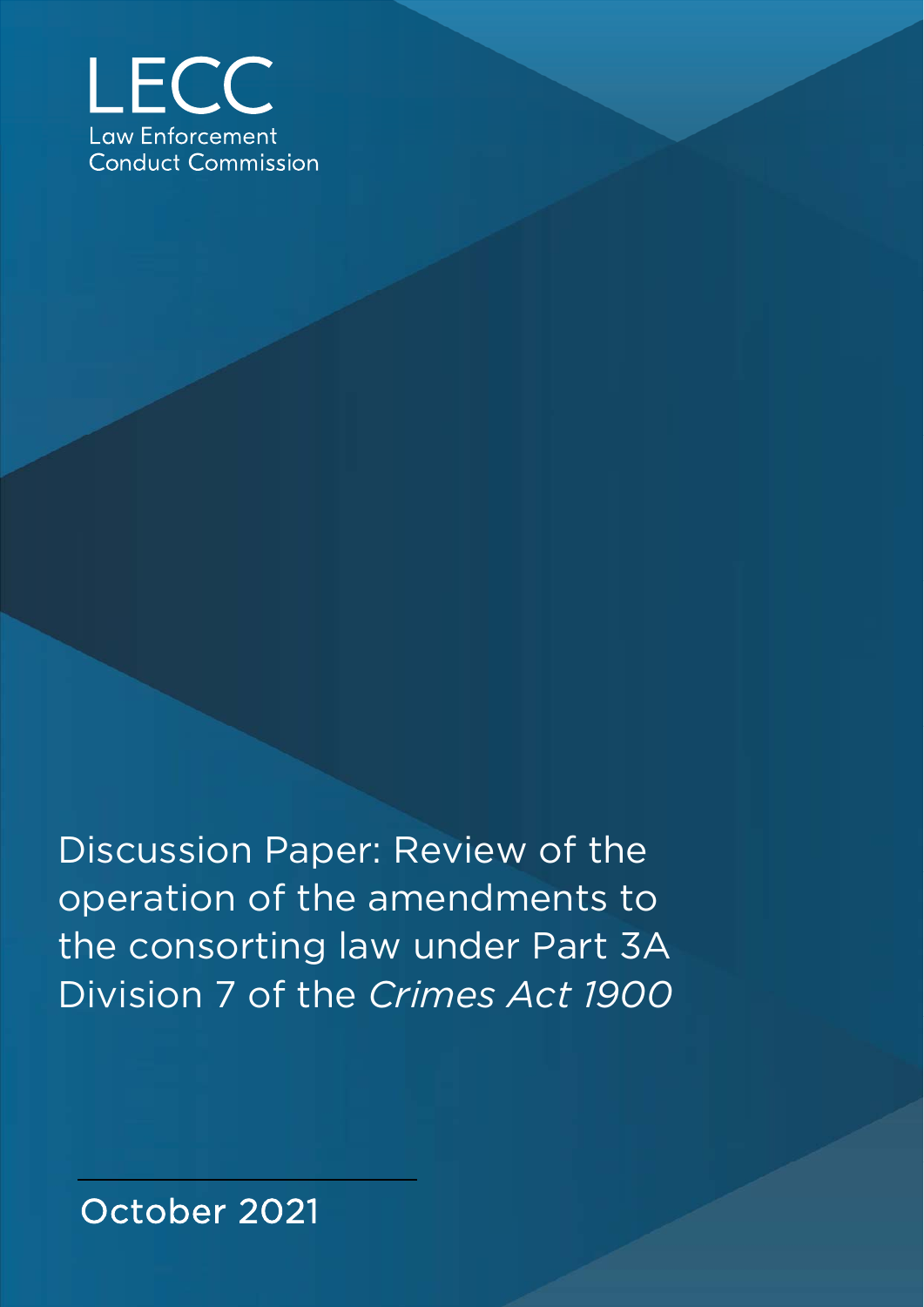# LECC

### **Law Enforcement Conduct Commission**

Level 3, 111 Elizabeth Street Sydney NSW 2000 Email: contactus@lecc.nsw.gov.au

Postal address **GPO Box 3880** Sydney NSW 2001 Phone: (02) 9321 6700 Toll free: 1800 657 079 Fax: (02) 9321 6799

Copyright: © State of New South Wales through the Law Enforcement Conduct Commission. NSW, Australia, 2000. You may copy, distribute, display, download and otherwise freely deal with this work for any purpose, provided that you attribute the Law Enforcement Conduct Commission as the owner. However, you must obtain permission from the Commission if you wish to (a) charge others for access to the work (other than at cost), (b) include the work in advertising or a product for sale, or (c) modify the work.

Disclaimer: This document has been prepared by the Law Enforcement Conduct Commission for general information purposes. While every care has been taken in relation to its accuracy, no warranty is given or implied. Further, recipients should obtain their own independent advice before making any decision that relies on this information. This report is available on the Commission's website: www.lecc.nsw.gov.au. For alternative formats such as Braille, audiotape, large print or computer disk, contact the Commission by email: media@lecc.nsw.gov.au or phone: (02) 9321 6700, toll free: 1800 657 079 or fax: (02) 9321 6799.

#### ISBN 978-1-74003-037-3

The Law Enforcement Conduct Commission acknowledges and pays respect to the Traditional Owners and Custodians of the lands on which we work, and recognises their continuing connection to the lands and waters of NSW. We pay our respects to the people, the cultures, and the Elders past and present.

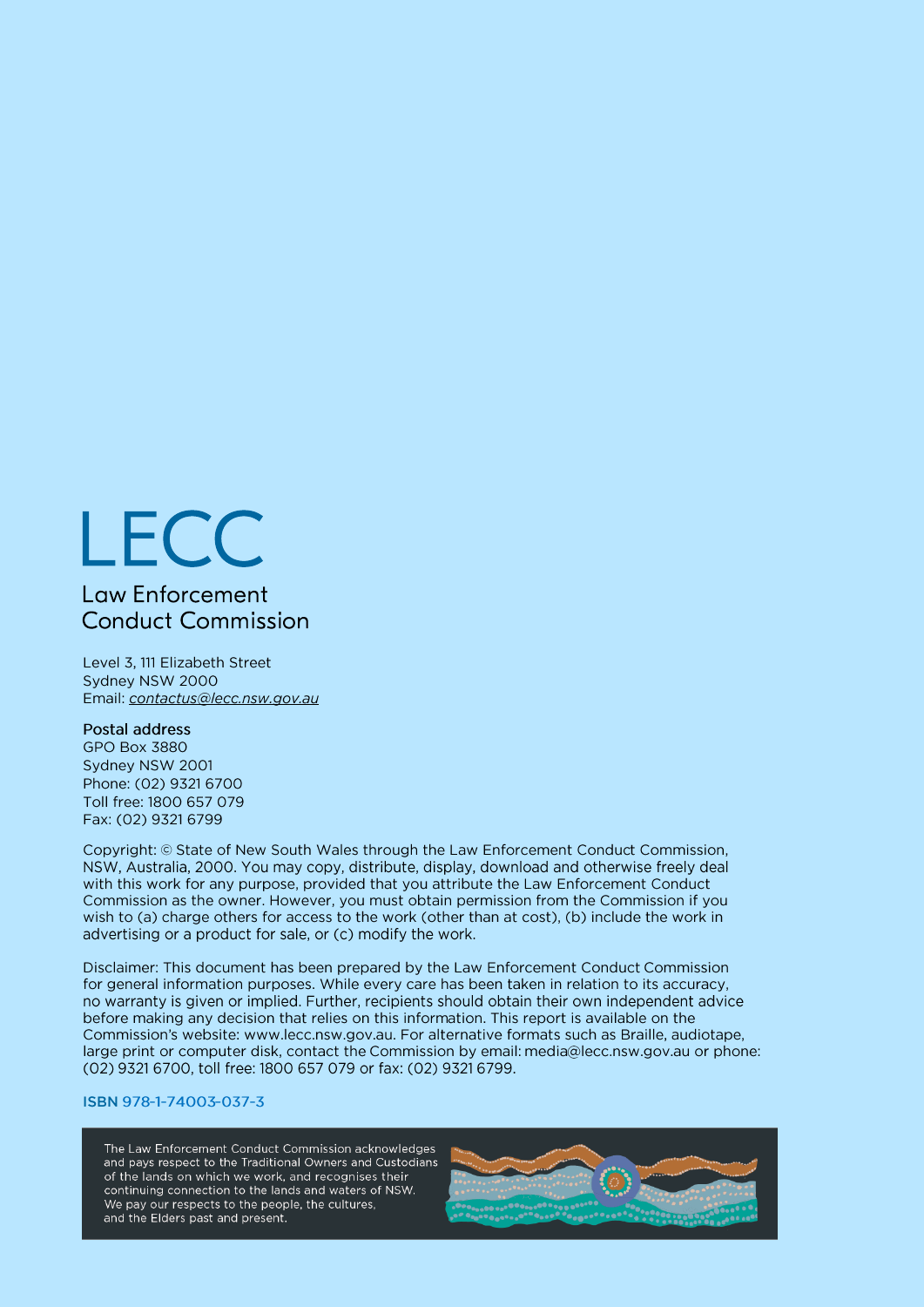

# Office of Commissioner

26 October 2021

The Hon Matthew Ryan Mason-Cox MLC The Hon Jonathan O'Dea MP President Speaker Legislative Council Legislative Council Parliament House **Parliament House** SYDNEY NSW 2000 SYDNEY NSW 2000

Dear Mr President and Mr Speaker

In accordance with section 138 of the *Law Enforcement Conduct Commission Act 2016* (the Act), the Commission hereby furnishes to you its discussion paper entitled *Discussion Paper: Review of the operation of the amendments to the consorting law under Part 3A Division 7 of the Crimes Act 1900*.

Pursuant to section 142(2) of the Act, I recommend that this report be made public immediately.

Yours sincerely,

The Hon Lea Drake

Commissioner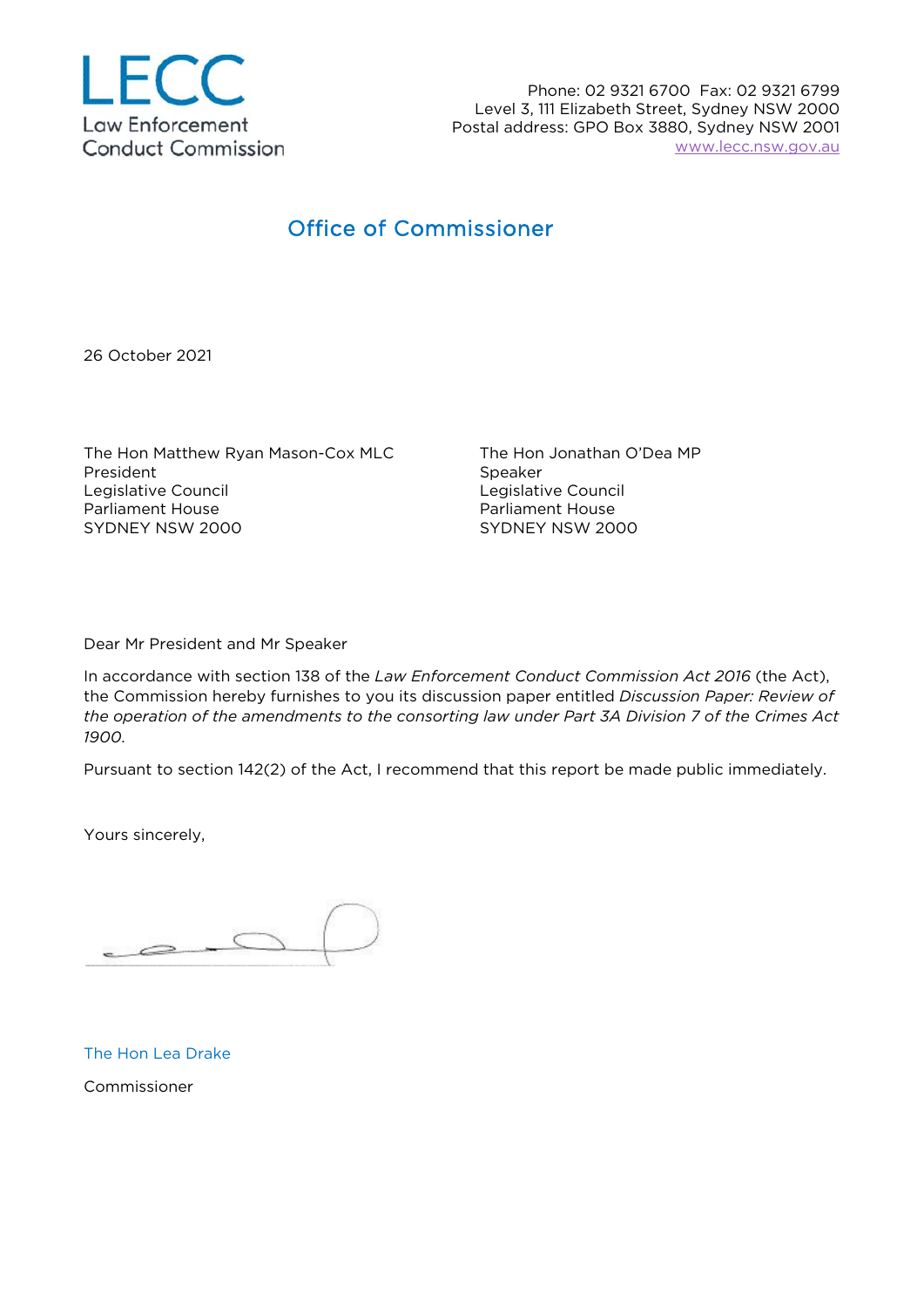# **CONTENTS**

|  | 1.1 |                                                                       |  |  |  |  |  |  |  |  |
|--|-----|-----------------------------------------------------------------------|--|--|--|--|--|--|--|--|
|  | 1.2 |                                                                       |  |  |  |  |  |  |  |  |
|  | 1.3 |                                                                       |  |  |  |  |  |  |  |  |
|  | 1.4 |                                                                       |  |  |  |  |  |  |  |  |
|  | 1.5 |                                                                       |  |  |  |  |  |  |  |  |
|  | 1.6 |                                                                       |  |  |  |  |  |  |  |  |
|  |     | 1.6.1                                                                 |  |  |  |  |  |  |  |  |
|  |     |                                                                       |  |  |  |  |  |  |  |  |
|  | 2.1 |                                                                       |  |  |  |  |  |  |  |  |
|  | 2.2 |                                                                       |  |  |  |  |  |  |  |  |
|  |     |                                                                       |  |  |  |  |  |  |  |  |
|  | 2.3 |                                                                       |  |  |  |  |  |  |  |  |
|  | 2.4 |                                                                       |  |  |  |  |  |  |  |  |
|  | 2.5 |                                                                       |  |  |  |  |  |  |  |  |
|  |     |                                                                       |  |  |  |  |  |  |  |  |
|  | 3.1 |                                                                       |  |  |  |  |  |  |  |  |
|  | 3.2 | CHILDREN UNDER 14 YEARS ARE EXCLUDED FROM APPLICATION OF THE          |  |  |  |  |  |  |  |  |
|  | 3.3 | TIMEFRAMES FOR THE DURATION OF OFFICIAL CONSORTING WARNINGS17         |  |  |  |  |  |  |  |  |
|  | 3.4 |                                                                       |  |  |  |  |  |  |  |  |
|  | 3.5 |                                                                       |  |  |  |  |  |  |  |  |
|  | 3.6 |                                                                       |  |  |  |  |  |  |  |  |
|  |     |                                                                       |  |  |  |  |  |  |  |  |
|  | 4.1 | SUMMARY OF ALL USE OF THE CONSORTING LAW BY NSW POLICE OFFICERS 24    |  |  |  |  |  |  |  |  |
|  |     | 4.1.1                                                                 |  |  |  |  |  |  |  |  |
|  | 4.2 | SUMMARY OF USE OF THE CONSORTING LAW BY GENERAL DUTIES POLICE27       |  |  |  |  |  |  |  |  |
|  |     | SPREAD AND LOCATION OF USE BY GENERAL DUTIES POLICE27<br>4.2.1        |  |  |  |  |  |  |  |  |
|  | 4.3 | SUMMARY OF USE OF THE CONSORTING LAW BY SPECIALIST SQUADS 29          |  |  |  |  |  |  |  |  |
|  | 4.4 | COMPARISON BETWEEN SPECIALIST SQUADS AND GENERAL DUTIES POLICE  30    |  |  |  |  |  |  |  |  |
|  | 4.5 |                                                                       |  |  |  |  |  |  |  |  |
|  |     | 4.5.1                                                                 |  |  |  |  |  |  |  |  |
|  |     | 4.5.2                                                                 |  |  |  |  |  |  |  |  |
|  |     | ANALYSIS OF THE CRIMINAL CONVICTIONS OF THOSE SUBJECT TO THE<br>4.5.3 |  |  |  |  |  |  |  |  |
|  |     |                                                                       |  |  |  |  |  |  |  |  |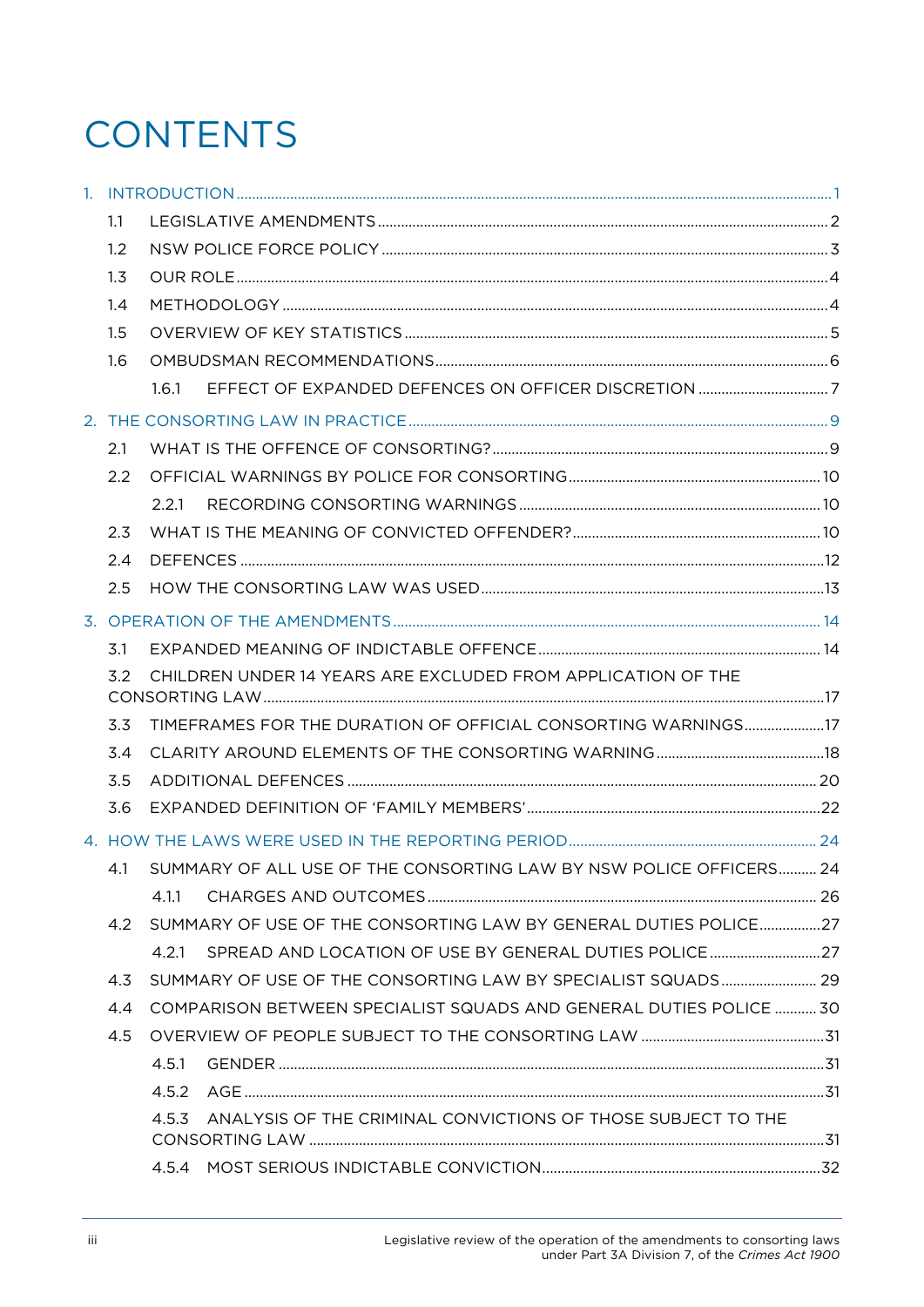4.5.5 INCIDENCE OF PEOPLE WITH NO CONVICTIONS, OR SUMMARY CONVICTIONS ONLY 34

| PERSONS WHO HAD BEEN WARNED ABOUT WHO HAD BEEN CONVICTED OF<br>5.1       |  |
|--------------------------------------------------------------------------|--|
| 5.2 PERSONS WHO HAD BEEN WARNED ABOUT WHO HAD NO CONVICTION RECORDED     |  |
| 5.3 NEED FOR REVIEW MECHANISM WHEN FREE TEXT FIELD USED TO RECORD        |  |
|                                                                          |  |
|                                                                          |  |
|                                                                          |  |
|                                                                          |  |
| APPENDIX 2: NSW GOVERNMENT RESPONSE TO THE OMBUDSMAN'S RECOMMENDATIONS55 |  |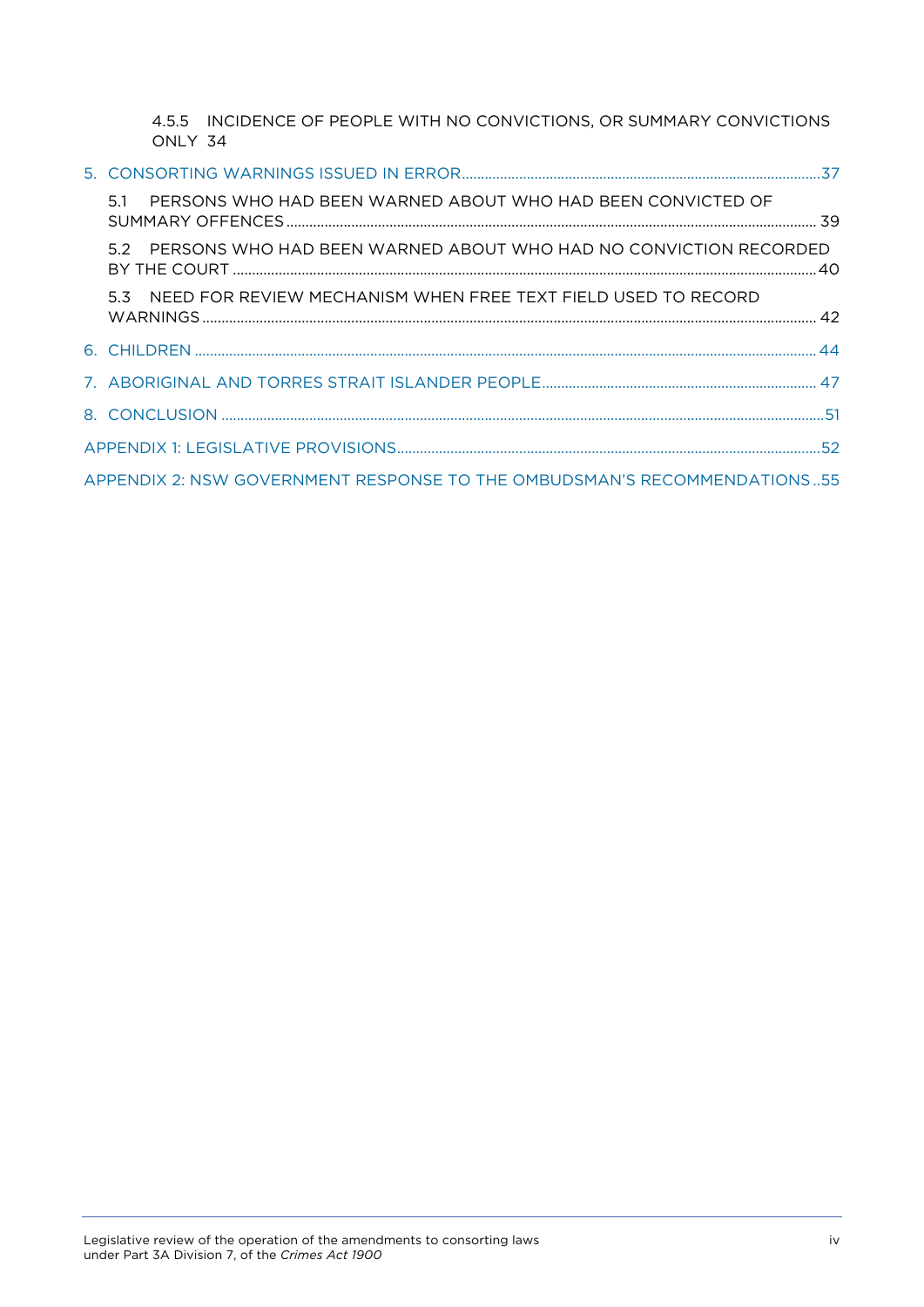# 1. INTRODUCTION

This discussion paper has been prepared as part of the Law Enforcement Conduct Commission's (the Commission) review of the operation of amendments to the consorting law under Part 3A Division 7 of the *Crimes Act 1900*, which came into effect on 28 February 2019.

Consorting laws were first introduced in NSW in the 1920s in response to the 'razor gangs' of East Sydney, but fell into disuse.<sup>1</sup> The NSW Government modernised consorting laws in 2012. This legislation made it a criminal offence for a person to continue to associate or communicate with people who have been convicted of an indictable offence, after receiving an official police warning. This was prompted by drive-by shootings and an escalation of violence related to Outlaw Motorcycle Gangs (OMCGs). The updated legislation formed part of a suite of legislative amendments designed to ensure the NSW Police Force had effective powers to detect and disrupt serious and organised crime. The then Premier, the Hon. Barry O'Farrell, described the reforms as 'additional tools in the police armoury to help them protect innocent lives and bring those involved in criminal gangs behind drive-by shootings before the courts.'2

The *Crimes Amendment (Consorting and Organised Crime) Act 2012* inserted the new consorting powers in Part 3A, Division 7 of the *Crimes Act 1900* (the Act). The changes were significant. The Act:

- made consorting an indictable offence and increased the maximum penalty to three years imprisonment and/or a \$16,500 fine, from a maximum of six months and/or a fine of \$400;
- extended the meaning of consorting to include communication by electronic means;
- provided guidance on the meaning of 'habitually consorting'; and
- included six possible defences.

The amended consorting law was subject to a 2014 High Court (the Court) challenge3 on the grounds it infringed implied constitutional rights to freedom of association and political communication, and was at odds with Australia's international obligations. While the Court agreed that it did impinge on freedom of political communication, a majority of the seven judges ruled the law was reasonably appropriate and adapted, or proportionate, to serve the legitimate

<sup>-</sup><sup>1</sup> Associate Professor Terry Goldsworthy, 'Criminalising Conversations: Australia's damaging love affair with consorting laws'. *The Conversation*, February 8 2016.

 $2$  The Hon Barry O'Farrell, New laws to tackle drive-by shootings, media release, Sydney, 13 February 2012.

<sup>3</sup> *Tajjour v State of New South Wales; Hawthorne v State of New South Wales; Forster v State of New South Wales* [2014] HCA 35.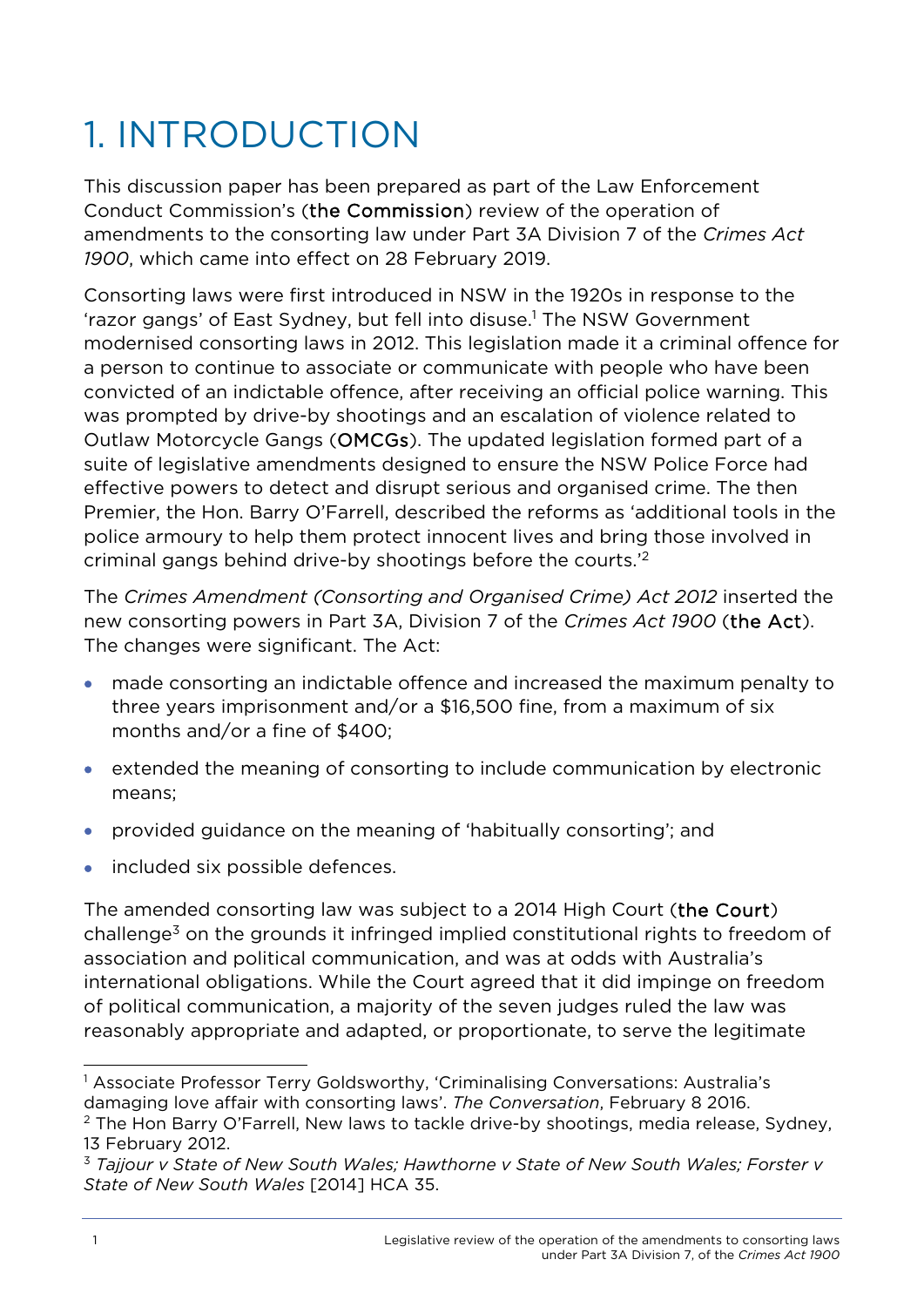end of the prevention of crime, and upheld the constitutional validity of the legislation. The Court also held that the law was not invalid because of any inconsistency with the International Covenant on Civil and Political Rights.

In 2016, the NSW Ombudsman tabled its review of the operation of the Act for the period 9 April 2012 to 8 April 2015. The *Consorting Law: Report on Part 3A, Division 7 of the Crimes Act 1900* (the Ombudsman's report) found that the new powers were effective at targeting and disrupting organised criminal networks like OMCGs. Despite this, general duties officers were using the laws to respond to relatively minor offending, and there were high error rates in the way that police applied the law to people aged under 18 years.<sup>4</sup> Concerns relating to the potential disproportionate impact of the consorting law on vulnerable people, including Aboriginal and Torres Strait Islander people were also raised.

The Ombudsman's findings were informed by an analysis of NSW Police Force consorting data, discussions with police officers, and information gathered from public submissions to its *Consorting Issues Paper: Review of the use of the consorting provisions by the NSW Police Force*. The Ombudsman's report made 20 recommendations seeking to 'increase the fairness of the operation of the consorting law, and to mitigate the unintended impacts of its operation on people in circumstances where there is no crime prevention benefit, or where the crime prevented is relatively minor.'5 Seven of the report's recommendations related to statutory reform, and 13 focussed on amending NSW Police Force policy and procedure.

The NSW Government accepted that further safeguards should be introduced whilst balancing the requirement of police to effectively respond to serious and organised criminal networks. Nineteen of the Ombudsman's 20 recommendations were either supported, supported in part, or supported in principle by the NSW Government.6

# 1.1 LEGISLATIVE AMENDMENTS

The *Criminal Legislation Amendment (Consorting and Restricted Premises) Act 2018* (amending Act) came into effect on 28 February 2019.

The amending Act made the following changes to Part 3A, Division 7 of the Crimes Act:

 'indictable offence' was expanded to include an indictable offence committed in another jurisdiction;

<sup>-</sup><sup>4</sup> *The Consorting Law: Report on the operation of Part 3A, Division 7 of the Crimes Act 1900*. NSW Ombudsman. April 2016, p. 1.

<sup>5</sup> *The Consorting Law: Report on the operation of Part 3A, Division 7 of the Crimes Act 1900*. NSW Ombudsman. April 2006, p. iii.

<sup>6</sup> *NSW Government response to the Ombudsman's Report on the operation of Part 3A, Division 7 of the Crimes Act 1900 (April 2016).*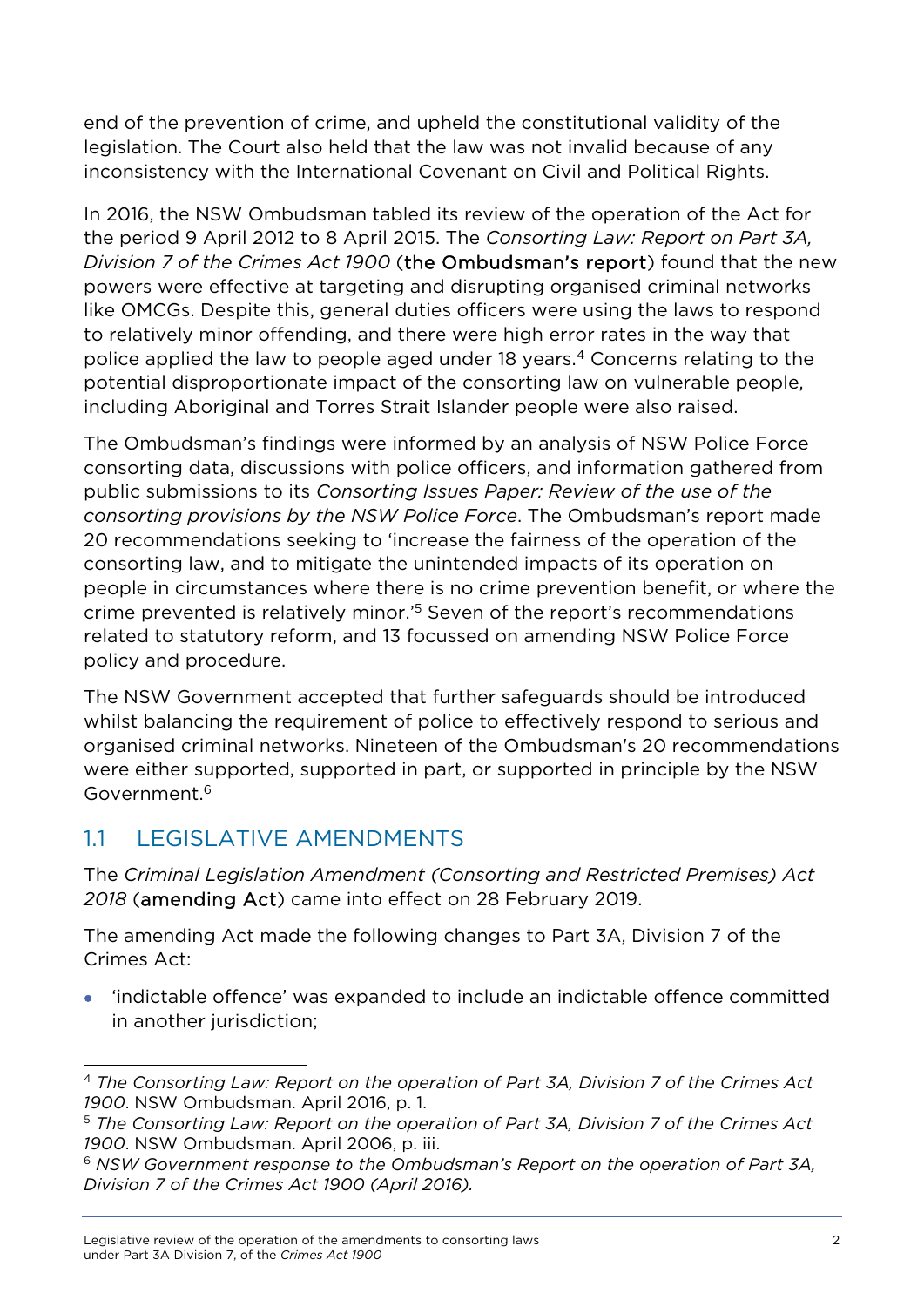- children under the age of 14 years were excluded;
- official consorting warnings are now valid for six months for persons under 18 years and for two years for persons 18 years and over;
- the elements of the consorting warning were clarified;
- new defences were added including: compliance with directions from the State Parole Authority and Corrective Services officers; engaging in welfare services or transitory accommodation arrangements;
- the definition of 'family members' was extended to recognise kinship systems of Aboriginal culture; and
- the Commission was required to review the operation of the amendments for three years.

Despite these changes, there was still some concern expressed in Parliamentary debate that the amendments did not go far enough to address the 'potential disproportionate impact' of the consorting legislation.7

This paper outlines the initial information and observations of the Commission. It is also aims to inform any submissions made to the Commission to assist with the next stage of its review of the amending Act.

# 1.2 NSW POLICE FORCE POLICY

The NSW Police Force Consorting Standard Operating Procedures (the SOPs) were last revised in August 2019. The SOPs provide guidance to officers on:

- what constitutes consorting,
- how to issue and record consorting warnings,
- how to prepare for criminal proceedings in the event of a charge of consorting.

The SOPs are accompanied by educational material including: a flow chart; Step Guide; and a PowerPoint presentation which the Commission understands was delivered on 20 occasions to officers in 2019. Further discussion about the SOPs is contained in Chapter 3 of this report.

In January 2020 the NSW Police Force advised the Commission that the SOPs were under review and that it intended to conduct 'an evaluation of the amended consorting provisions' in early 2020, which would be made available to the Commission upon completion. The NSW Police Force has since advised that the

 $\overline{a}$ 

<sup>7</sup> Second Reading Speech David Shoebridge, Second reading speeches (Legislative Assembly and Council) https://www.parliament.nsw.gov.au/bills/Pages/billdetails.aspx?pk=3549, 19 Sept 2018.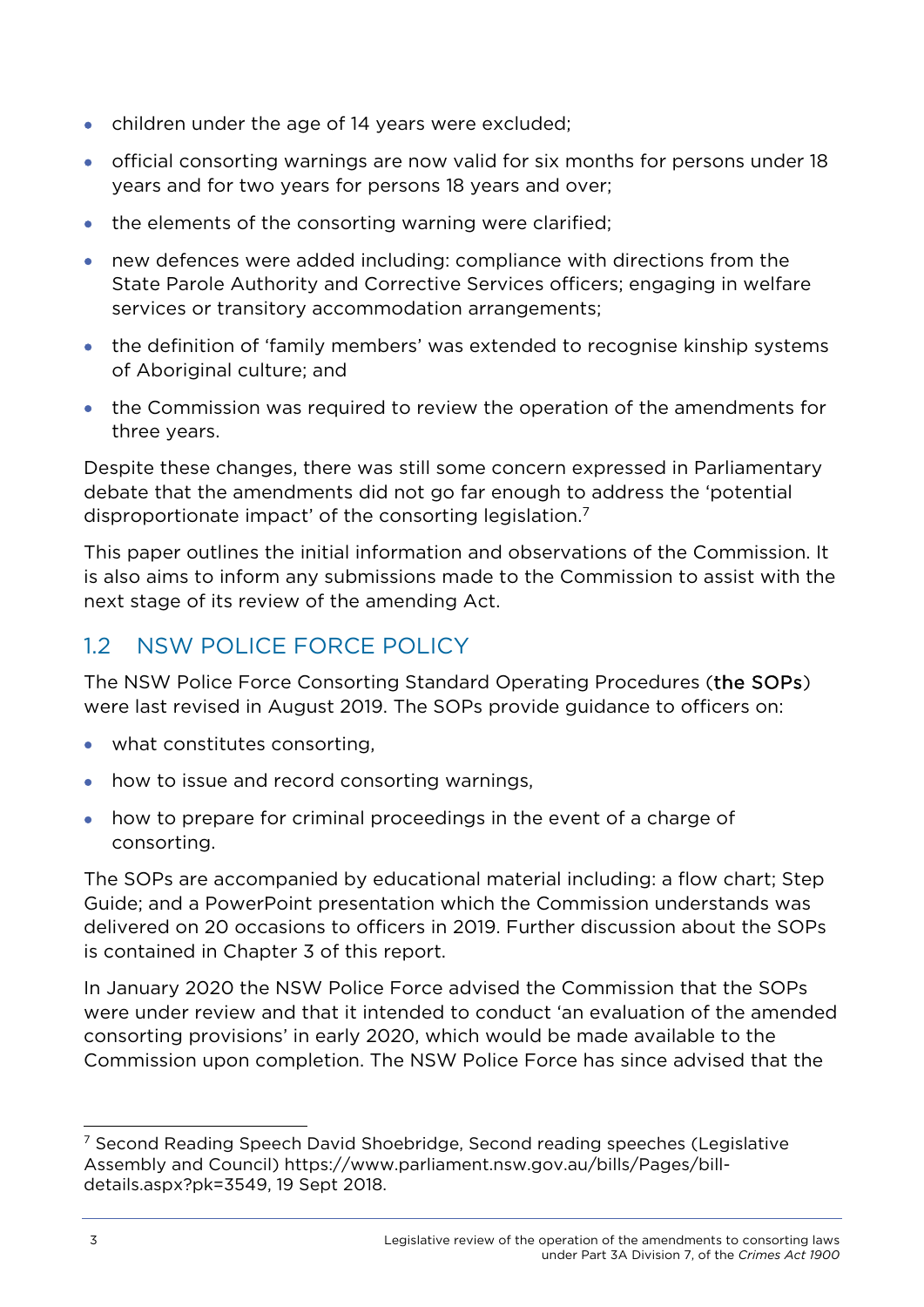review did not result in any changes to the SOPs. As such, the Commission will continue to rely on the August 2019 version of the SOPs.

# 1.3 OUR ROLE

The amending Act requires the Commission to report to the Attorney General and the Minister for Police on the outcome of the review as soon as practicable after it is completed.

A draft of this paper was provided to the NSW Police Force on 10 June 2021 for comment. The NSW Police Force responded on 3 August 2021, and provided additional statistical information on 26 August. That response is reflected in and referenced at relevant points throughout the paper.

Both Part 3A, Division 7 of the *Crimes Act 1900* and the relevant provisions of the amending Act are reproduced in full at Appendix 1.

# 1.4 METHODOLOGY

 $\overline{a}$ 

A person is considered to be 'subject to the consorting law' if they are either warned, or have had others warned, about them. The NSW Police Force provided the Commission with consorting data extracted from its Computerised Operational Policing System (COPS) in relation to consorting incidents as well as the demographic data, and conviction histories, of all persons subject to the consorting law for the period 28 February 2019 to 30 June 2020 (the interim reporting period).<sup>8</sup> The Commission also reviewed NSW Police Force consorting policy documentation and information sourced from the Courts, Parliament, as well as academic and media articles.

The Commission was provided with NSW Police Force COPS Event Narratives (event narratives) involving the application of consorting powers during the interim reporting period. A total number of 1,048 event narratives were provided to the Commission, and a randomly selected sample of 281 were reviewed in detail. This number represented a sample size required for there to be 95% confidence that inferences drawn from analyses would reflect the total number of narratives provided with a relative standard error percentage of five.<sup>9</sup> This narrative review considered how officers were applying the consorting laws in the field.

The Commission also searched for certain keywords among the 1,048 narratives to determine whether any of the amendments were relevant to the events. The Commission requested Body Worn Video (BWV), where available, for each of the

<sup>&</sup>lt;sup>8</sup> A total of 34 consorting warnings and one consorting charge have not been included in data analysis for the interim reporting period. These interactions were not reported to the Commission until February 2021, even though they fell within the interim reporting period. The Commission will ensure these matters are analysed and included in the data presented in the Final report.

<sup>9</sup> https://www.abs.gov.au/websitedbs/D3310114.nsf/home/Sample+Size+Calculator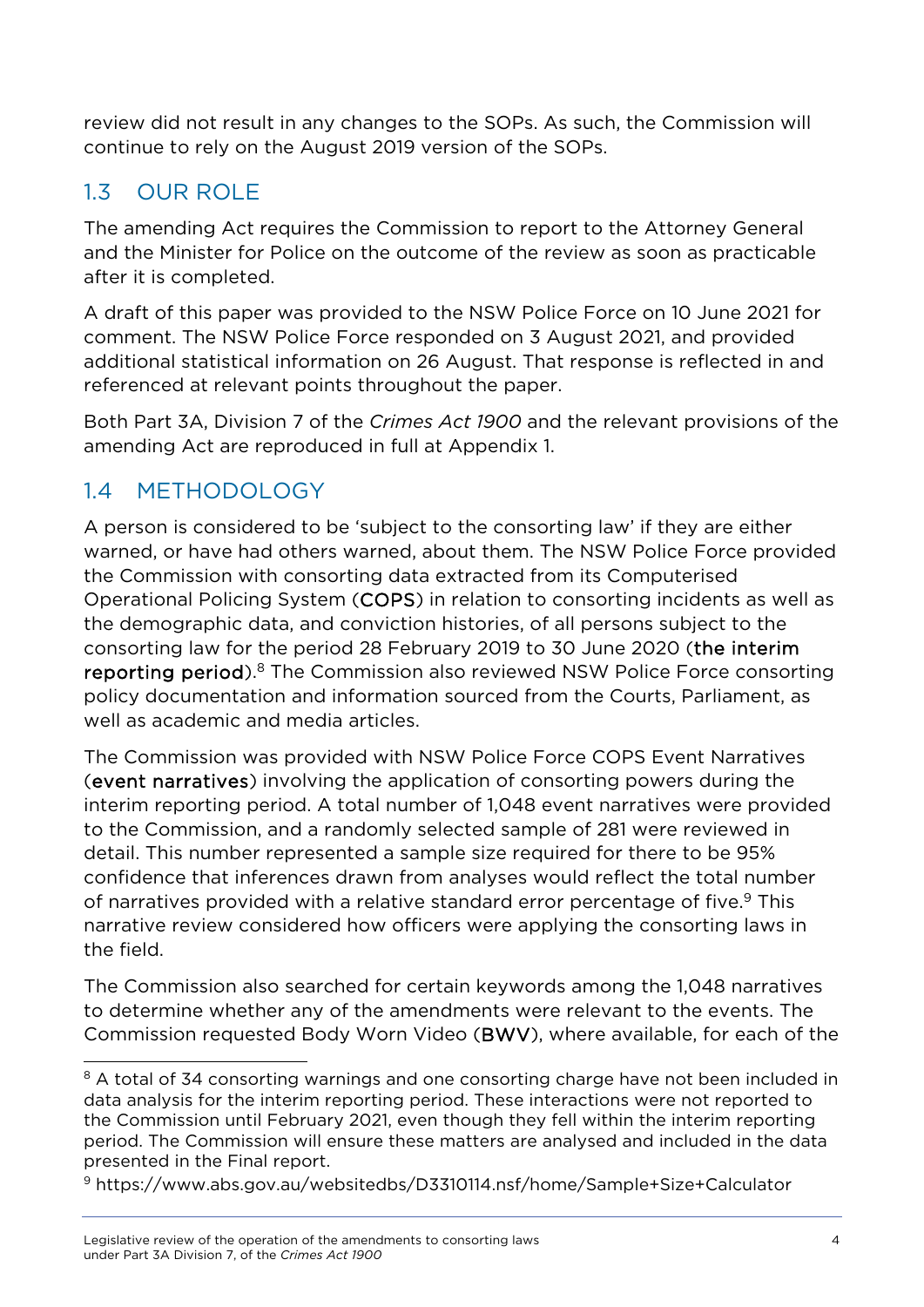events used as case studies in this interim report to support the analysis undertaken. The Commission's analysis of the review of event narratives is found in Chapter 3 of this report.

The Commission identified discrepancies in 20% of the 281 event narratives reviewed primarily related to records of all people and/or warnings described in the narrative compared to information recorded in COPS. The Commission also found some event narratives were not clear about who was being issued with a warning, and who had someone warned about them. There were also 16 narratives that contained no reference to consorting. The Commission has raised these discrepancies with the NSW Police Force, and will continue to do so if any further discrepancies are identified during the course of the review.

A statistical overview of how the consorting law was used in the interim reporting period is provided in Chapter 4 of this report.

The Commission also reviewed COPS records for 43 persons who were recorded as being named in a consorting warning despite the fact that COPS indicated the person had no NSW indictable conviction in the last 10 years. These persons are discussed in Chapter 5.

Legislative amendments, changes to NSW Police Force consorting policy, as well as changes to the NSW Police Force organisational structure, have meant the way the consorting law is used has changed. This means it is not possible to make direct comparisons between the Ombudsman's report and the Commission's analysis. There are however some high level patterns that are worth noting between the two reporting periods, and these are presented later in this paper.

This discussion paper provides a snapshot of the uses of the laws. This is to assist those who wish to make a submission to the Commission. The Commission would particularly like to hear and consider the views of those who wish to make a submission about the impact of the amended consorting laws, including discussion of the experiences of those who have been subject to the laws.

# 1.5 OVERVIEW OF KEY STATISTICS

The Commission's initial review has shown that:

- no child under the age of 14 was subject to the consorting law;
- there has been a significant reduction in the number of children (defined as people under 18) subject to the consorting law;
- the proportion of consorting warnings issued by officers attached to specialist squads has increased compared to general duties officers since the Ombudsman's reporting period; and
- no expired warning formed the basis of a consorting charge.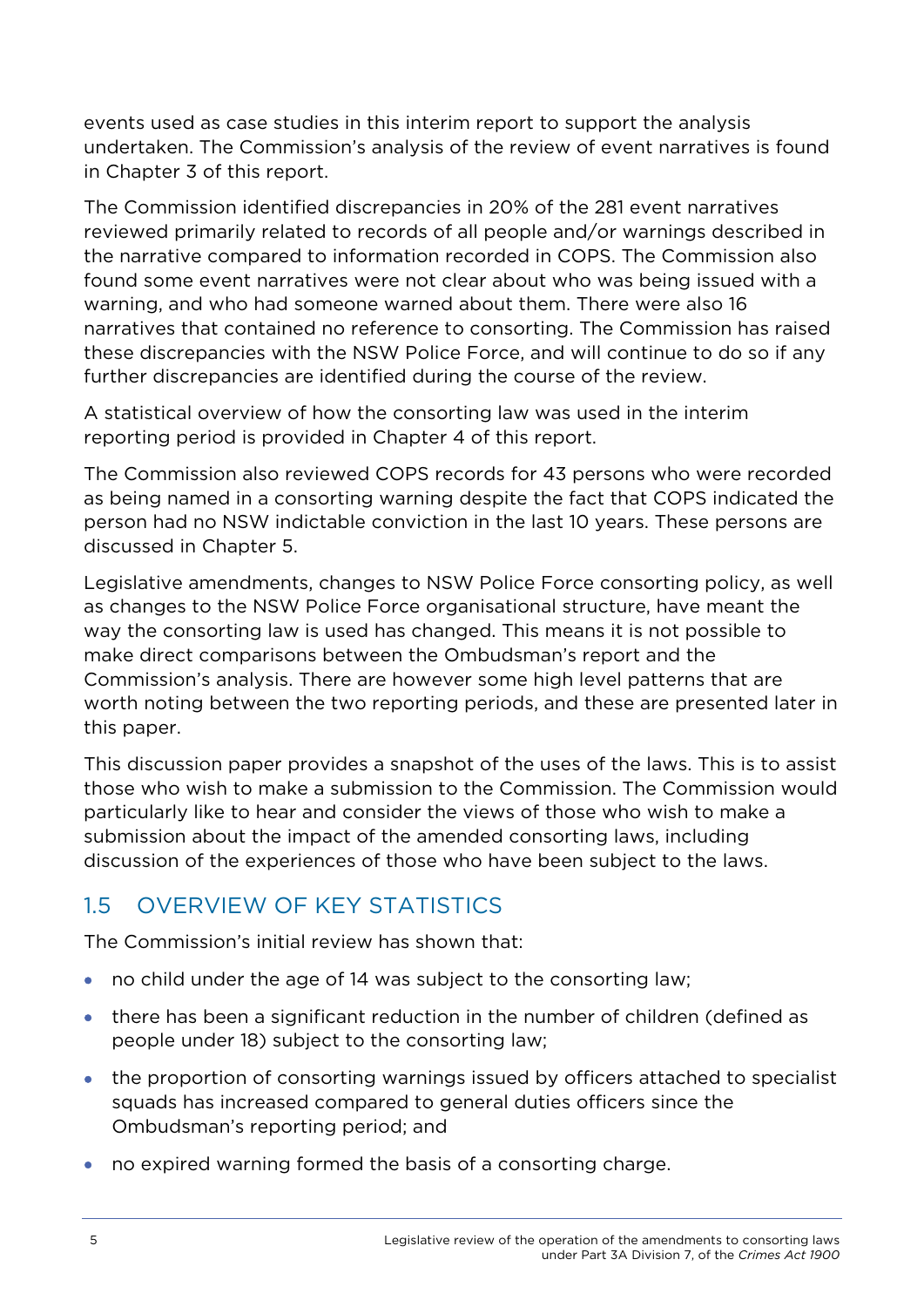# 1.6 OMBUDSMAN RECOMMENDATIONS

It appears the NSW Police Force has not fully implemented all of the recommendations proposed by the Ombudsman that were either supported, supported in part or supported in principle by the NSW Government. A table of each of these recommendations and the NSW Government response is provided at Appendix 2 of this report.

The Ombudsman policy recommendations of particular relevance to NSW Police Force and the operation of the legislative amendments include:

#### Recommendation 5 (supported by NSW Government):

The NSWPF design and implement a quality assurance process for the ongoing use of the consorting law.

This process should be implemented within each command or relevant organisational unit and must ensure:

- a) accurate record-keeping;
- b) that correct procedures are followed if invalid warnings are identified; and

c) that the NSWPF consorting policy and guidelines are complied with.

#### Recommendation 15 (supported by NSW Government):

The NSWPF amend its consorting policy, SOPs, publications and training to encourage officers to exercise their discretion not to issue consorting warnings or commence criminal proceedings on the basis of the following types of consorting:

a) Consorting that occurs in the course of complying with an order by the State Parole Authority or with a case plan, direction or recommendation by a member of staff of Corrective Services NSW;

b) Consorting that occurs in the course of the provision of transitional, crisis or emergency accommodation;

c) Consorting that occurs between family members where 'family members' is defined in a culturally inclusive way, with particular reference to the Aboriginal kinship system; and

d) Consorting that occurs in the course of the provision of a welfare or support service.

#### Recommendation 16 (supported in principle by NSW Government):

The NSWPF amend its consorting policy, SOPs, relevant publications, and training so that application of the consorting law is focused on the prevention of serious criminal offending.

NSW Government response: The NSWPF will review and, where appropriate, update internal NSWPF policy, SOPs and training regarding application of the consorting law to state the application of the consorting law is focused on the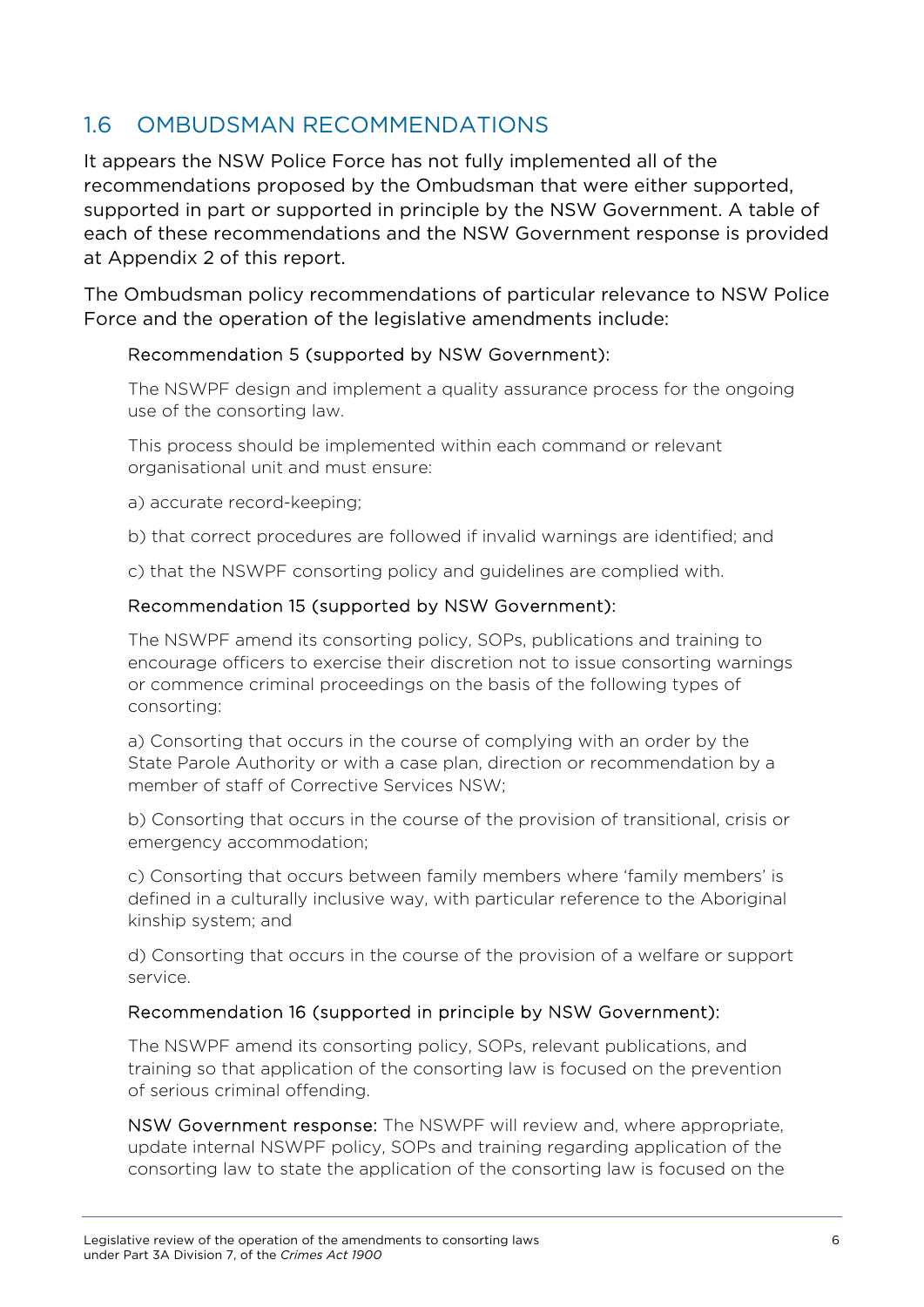prevention of organised criminal activity that establishes, uses or builds up criminal networks.

#### Recommendation 17 (supported in principle by NSW Government):

The NSWPF amend its consorting policy, SOPs, relevant publications, and training so that:

a) identification of people who are to be targeted for consorting should be intelligence-driven, and based on an identified risk that the relevant individuals are involved in recent or ongoing serious criminal offending; and

b) use of the consorting law in the circumstances is likely to assist to prevent serious criminal offending.

NSW Government response: The NSWPF will update its internal consorting policy, SOPs, relevant publications, and training so that:

a) identification of people who are targeted for consorting should be intelligence-driven, and based on an identified risk that the relevant individuals are involved in recent or ongoing criminal offending; and

b) use of the consorting law in the circumstances is likely to assist to prevent criminal offending. The NSWPF will review internal policy to ensure that the application of the consorting law is focused on the prevention of organised criminal activity that establishes, uses, or builds up criminal networks.

#### Recommendation 18 (supported in principle by NSW Government):

The NSWPF proscribes the use of the consorting law to address or prevent minor offending, including offences outlined in the Summary Offences Act 1988, and reflect this in NSWPF consorting policy, SOPs, relevant publications, and training.

NSW Government response: The NSWPF will review NSWPF consorting policy, SOPs, relevant publications, and training to ensure that the application of the consorting law to address or prevent minor offending is appropriate given the focus of the consorting law to prevent organised criminal activity that establishes, uses, or builds up criminal networks.

### 1.6.1 EFFECT OF EXPANDED DEFENCES ON OFFICER DISCRETION

At this stage of the review, the Commission cannot definitively comment on the impact of the expanded defences on the operation of the consorting law because it is not clear to what extent the expanded defences deterred officers from issuing consorting warnings. The NSW Government supported the NSW Ombudsman recommendation (15) that 'the NSWPF amend its consorting policy, SOPs, publications and training to encourage officers to exercise their discretion not to issue consorting warnings or commence criminal proceedings' on the basis of the expanded defences. This guidance does not appear to have been fully incorporated into these documents. There is guidance relating to charging individuals and pursuing a prosecution. There is, however, little guidance on how to apply discretion when considering whether to issue a warning.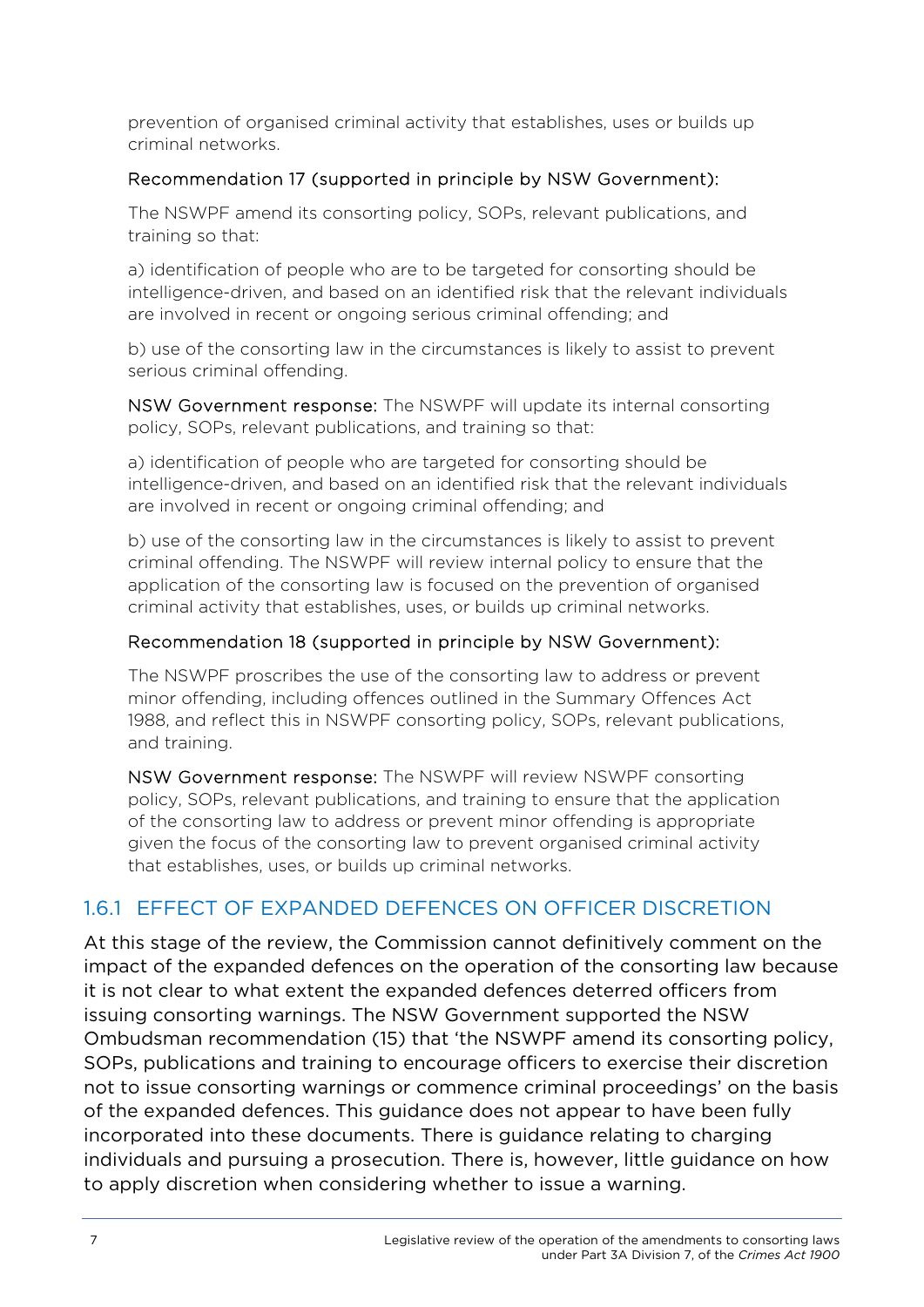Like the expanded defences, the Commission cannot comment on the extent to which officers communicated all elements of the consorting warning, as many warnings are issued verbally and without a BWV recording. It is encouraging that all elements of the consorting warning are included in the SOPs, accompanying educative material, and in relevant templates provided to officers.

There is scope for further clarity and guidance to be added to the SOPs about the identification and recording of persons who have been convicted of indictable offences in other jurisdictions; as well as to how the expanded defence of Aboriginal and Torres Strait Islander kinship systems should be considered or applied by officers in the field. This is discussed in Chapter 3.

The development of a quality and assurance framework, as recommended by the NSW Ombudsman (recommendation 5) would provide additional rigor to the accuracy of recording consorting warnings.

While the Commission found the SOPs to be a generally robust and comprehensive document setting out clear expectations and guidance to officers, the guidance could be further strengthened by more fully addressing the Ombudsman's recommendations that were either supported, or supported in principle, by the NSW Government. The Ombudsman's policy recommendations complement and support the effective operation of the legislative amendments by keeping the emphasis on the prevention of 'organised criminal activity that establishes, uses, or builds up criminal networks.'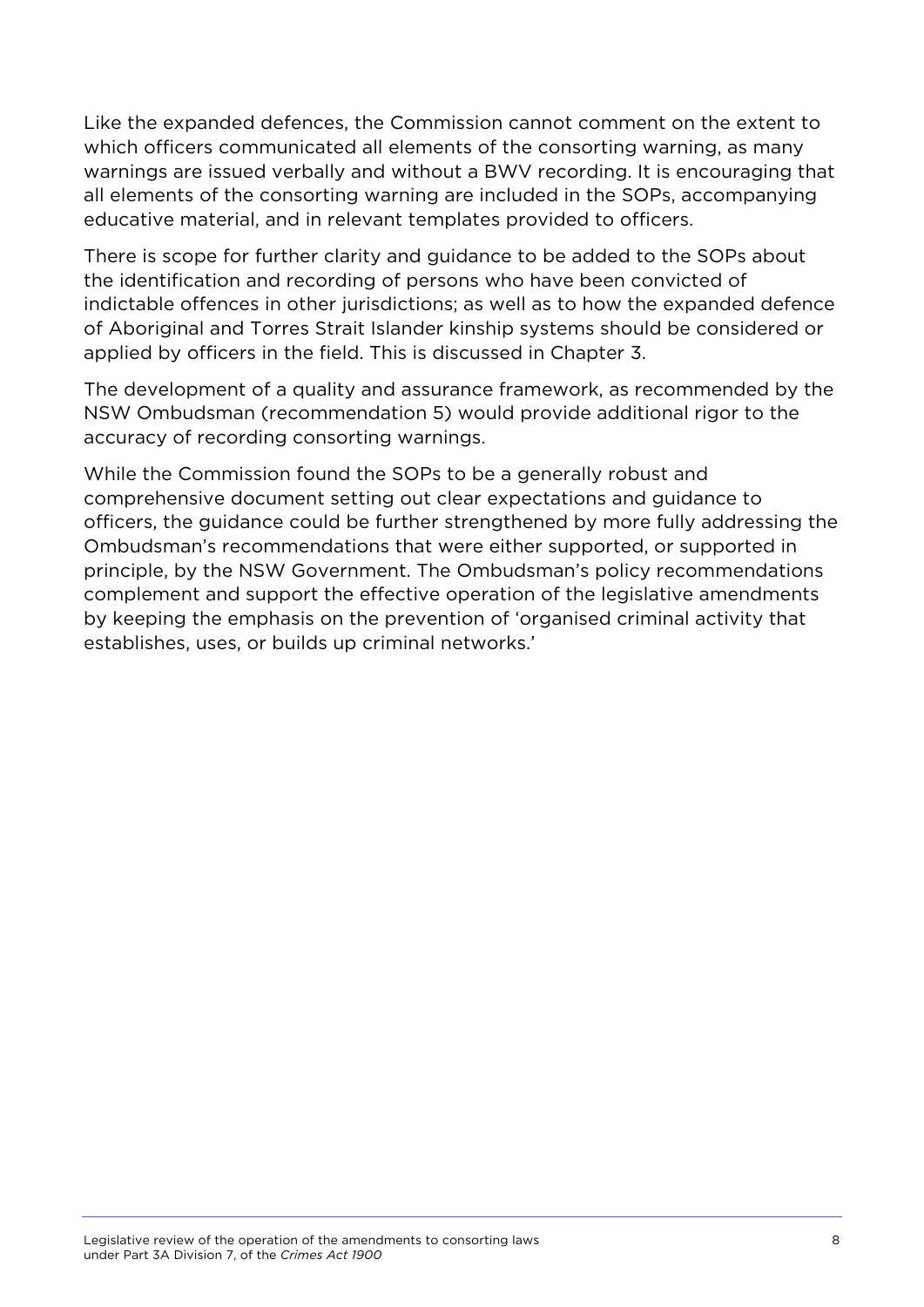# 2.THE CONSORTING LAW IN PRACTICE

This chapter provides an overview of the consorting law and how it was applied in the interim reporting period.

# 2.1 WHAT IS THE OFFENCE OF CONSORTING?

Section 93X of the *Crimes Act 1900* provides that a person who habitually consorts with convicted offenders, and consorts with those convicted offenders after having been given an official warning in relation to each, is guilty of an offence. The section does not define 'habitually consort' specifically, but section 93X(2) provides:

A person does not habitually consort with offenders unless:

- (a) the person consorts with at least two convicted offenders (whether on the same or separate occasions), and
- (b)the person consorts with each convicted offender on at least 2 occasions.

A person is found to be consorting if they communicate or associate with a convicted offender in any way, including by electronic or other communication means. The Ombudsman's report noted that the High Court affirmed in 2014<sup>10</sup> that provisions setting out consorting offences in all Australian jurisdictions are to be interpreted in line with the leading High Court decision in *Johanson v Dixon*  (1979) 143 CLR 376.<sup>11</sup> The High Court determined:

The fundamental ingredient of association of this kind is companionship, or seeking out the company of the other person. It follows that not every meeting with a convicted offender would qualify as habitually consorting.

The SOPs provide guidance to officers as to how to exercise their discretion in determining what constitutes consorting. The SOPs contain practical examples of what is, and what is not, consorting and include relevant case notes, including *Johanson v Dixon*.

<sup>1</sup> <sup>10</sup> *Tajjour v New South Wales; Hawthorne v New South Wales; Forster v New South Wales*  [2014] HCA 35.

<sup>11</sup> *Tajjour v New South Wales; Hawthorne v New South Wales; Forster v New South Wales*  [2014] HCA 35 at 64 and 101.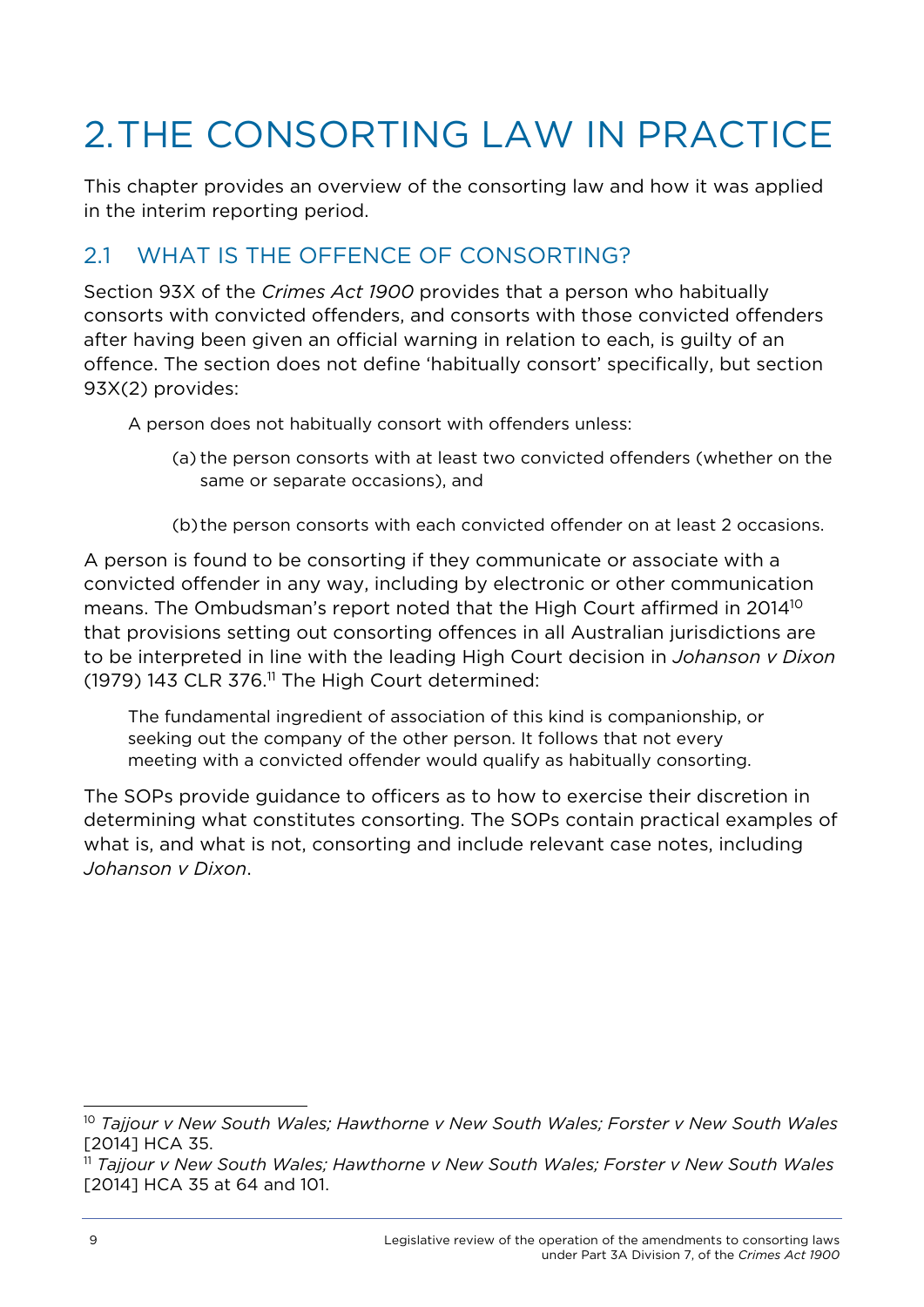# 2.2 OFFICIAL WARNINGS BY POLICE FOR CONSORTING

NSW Police Force officers do not need to form a reasonable belief of a person's intent to commit a crime before issuing a consorting warning. It is enough that a person communicates or associates with a person who has been convicted of an indictable offence.

A police officer can give an official consorting warning either orally or in writing. The warning informs the person being warned that the person with whom they are consorting is a convicted offender, and that habitually consorting with convicted offenders is an offence. A warning can be given before (pre-emptive), during, or after (retrospective) a consorting incident.

Any officer can issue a consorting warning. Chapter 4 provides detail on the use by various commands.

### 2.2.1 RECORDING CONSORTING WARNINGS

A consorting incident (or interaction) is an occasion involving one or more persons where police have recorded a use of the consorting law. For example, an officer may issue a consorting warning to a person for consorting with several people. The person who is the subject of the warning may also have others warned about them in the same incident - providing that they too have been convicted of an indictable offence.

The SOPs provide guidance to officers about how they should record a warning for each occasion of consorting. Officers are required to make a record of the incident in their notebook and create an Event in COPS. These records should capture an officer's observations, responses, and the behaviour of the people who are subject to the consorting law. When the notebook entry is complete, officers are instructed to ask the person being issued the warning to sign the notebook, or to indicate if the person refuses, and if so, sign it themselves and/or ask another witness to sign.

# 2.3 WHAT IS THE MEANING OF CONVICTED OFFENDER?

Any person can be warned for consorting if they associate or communicate with a 'convicted offender' and further charged if they meet the threshold of 'habitually consorting' prescribed under section 93X.

Determining whether a person is a 'convicted offender' for the purpose of naming them in a consorting warning can be a difficult exercise.

Section 93W defines a convicted offender as a 'person who has been convicted of an indictable offence (disregarding any offence under section 93X)'.12

 $\overline{a}$ 

<sup>12</sup> *Crimes Act 1900*, s. 93W

Legislative review of the operation of the amendments to consorting laws 10 under Part 3A Division 7, of the *Crimes Act 1900*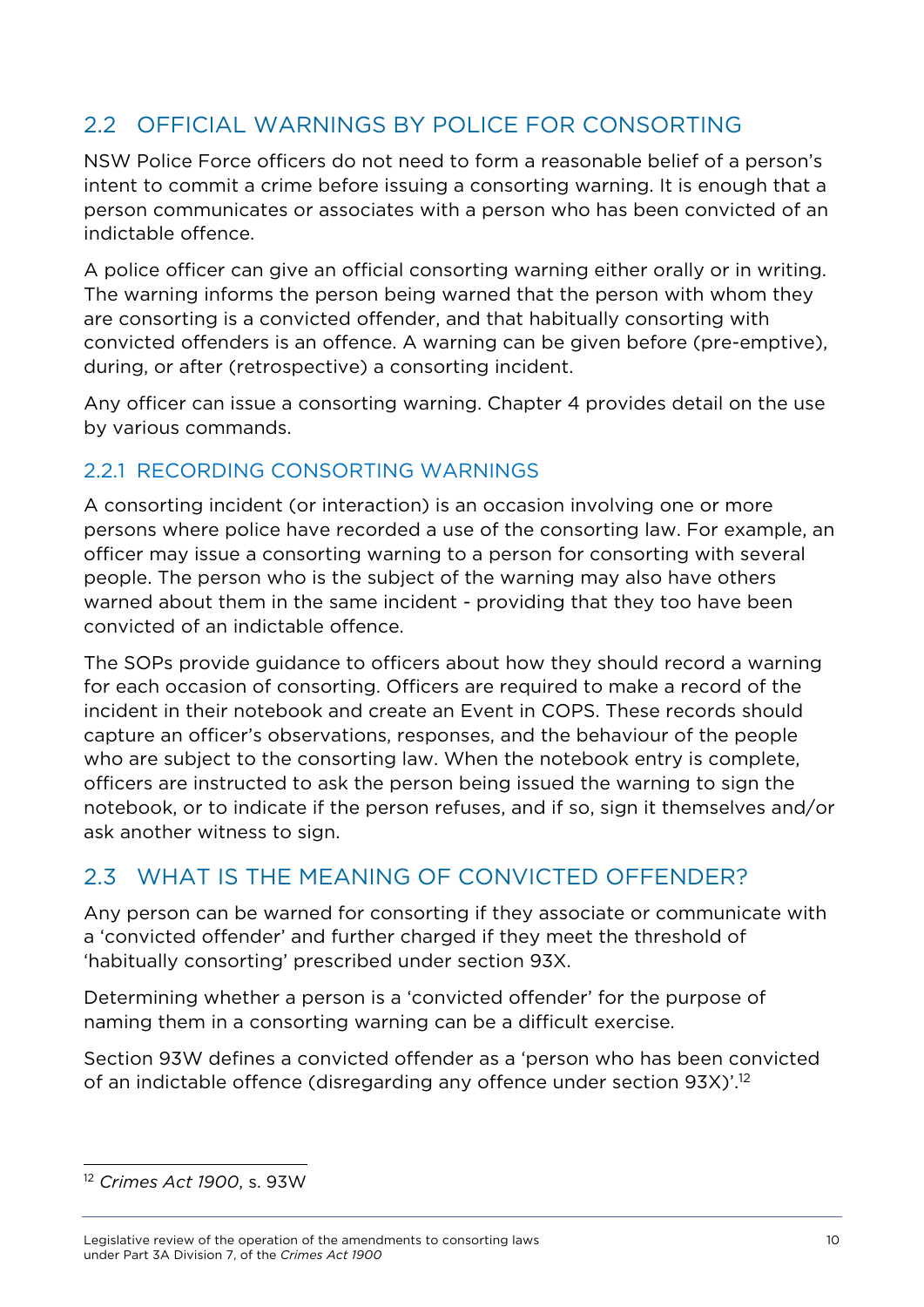Indictable offences are classified broadly. They range from the most serious of crimes, such as murder, to less serious offences, such as shop lifting and minor property damage. The *Criminal Procedure Act 1986* provides that some indictable offences are to be dealt with summarily by the Local Court 'unless the prosecutor or the person charged with the offence elects in accordance with this Chapter to have the offence dealt with on indictment.<sup>13</sup> If these offences result in conviction, even if the charges were dealt with summarily, the person who has been convicted will be considered a 'convicted offender' for the purposes of the consorting legislation.

The amending Act broadened the meaning of indictable offence in section 93W, to include an offence committed in another jurisdiction that would be indictable if committed in NSW. Offences that are indictable in another jurisdiction may not be indictable in NSW, and vice versa. To conclude whether a person is a 'convicted offender' due to offending in a different jurisdiction, an officer needs to know a level of detail about the offending and the criminal laws in both NSW and the other jurisdiction. This is discussed in 3.1.

A person is not a 'convicted offender' for the purposes of the consorting law if a conviction for an indictable offence is not recorded by the court (even if the court sentences the person for the offence). A person also does not meet the definition of a 'convicted offender' if their conviction is 'spent' under the *Criminal Records Act 1991.* Generally, a person's conviction will be considered 'spent' if the person completes a period of crime-free behaviour after their conviction. The crime-free period is generally 10 years, but it is three years if the person was sentenced by the Children's Court.<sup>14</sup>

The SOPs reflect this position, stating that criminal proceedings are not to be commenced 'unless the convicted offender has been convicted within the last 10 years.'15 Modifications to COPS in 2013 provide a safeguard for this, preventing officers from recording a consorting warning about a person unless the person has been convicted of an indictable offence within the last decade. This can, however, be overridden. COPS does not have any embedded protections for persons whose convictions are spent after a period of three years.16

Some convictions never become spent. These include sexual offences and those where a sentence of more than six months' imprisonment has been imposed.<sup>17</sup> Given the modifications to COPS it appears that the automated expiry after 10

1

<sup>13</sup> *Criminal Procedure Act 1986*, s. 260.

<sup>14</sup> *Criminal Records Act 1991,* ss. 9-10.

<sup>&</sup>lt;sup>15</sup> NSW Police Force. Consorting Standard Operating Procedures. State Crime Command. August 2019, p. 17.

<sup>&</sup>lt;sup>16</sup> Email from Statistical Services, State Intelligence Command, NSW Police Force to Senior Project Officer, Law Enforcement Conduct Commission, 26 February 2021.

<sup>17</sup> *Criminal Records Act 1991,* s 7.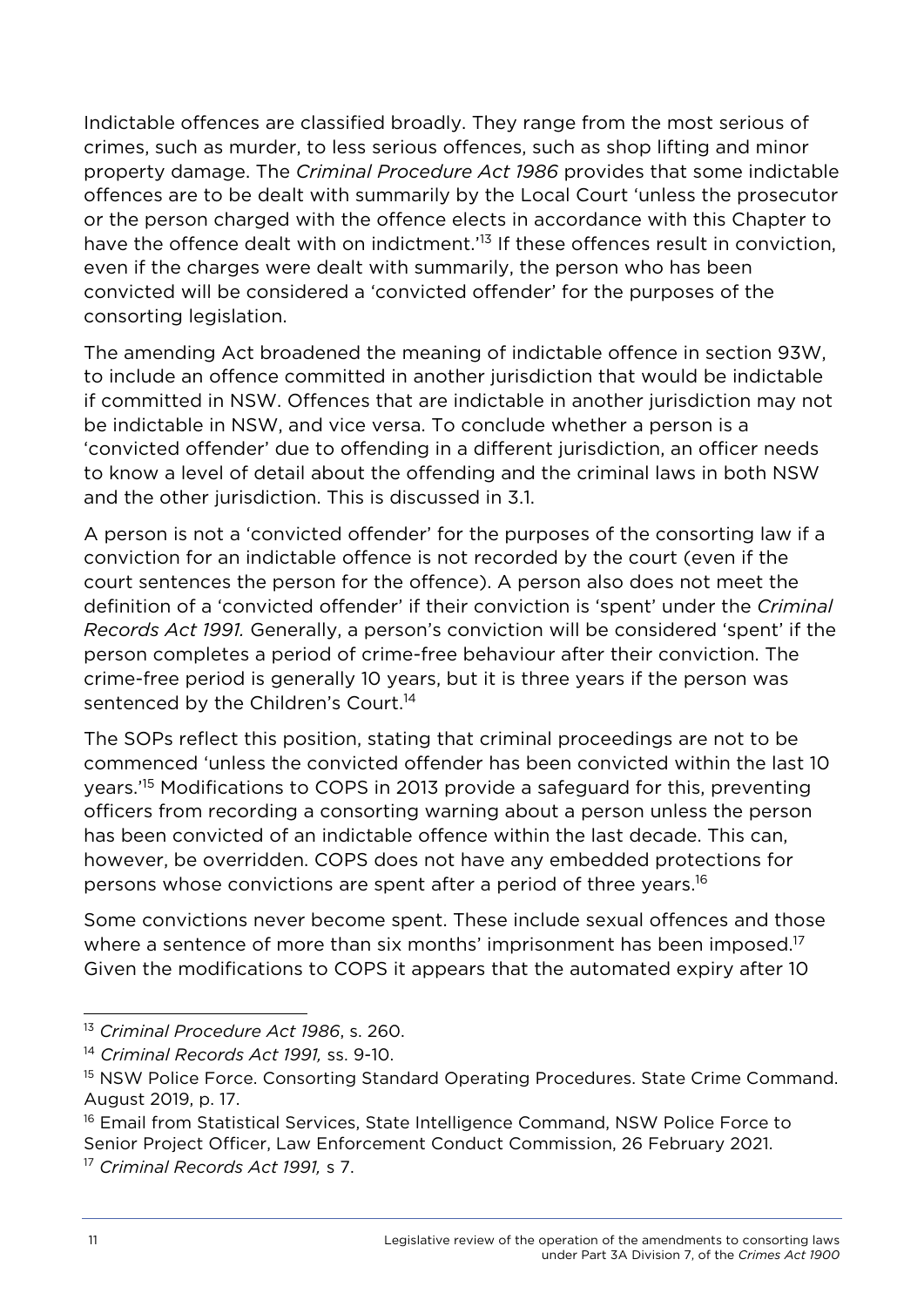years might inadvertently apply to offences that never become spent. The Commission understands that where an officer becomes aware that a person's conviction has never been spent, and they intend to issue a warning to a person for consorting with that individual, a request can be sent to NSW Police Force IT services to enable the officer to record a warning within COPS.<sup>18</sup>

# 2.4 DEFENCES

There are a number of defences to a charge of consorting. The courts must disregard the charge for the purpose of section 93X if the defendant satisfies the court that the consorting was reasonable in the circumstances. Section 93Y provides the following defences:

(a) consorting with family members;

(b) consorting that occurs in the course of lawful employment or the lawful operation of a business;

(c) consorting that occurs in the course of training or education;

(d) consorting that occurs in the course of the provision of a health service or welfare service;

(e) consorting that occurs in the course of the provision of legal advice;

(f) consorting that occurs in lawful custody or in the course of complying with a court order;

(g) consorting that occurs in the course of complying with—

(i) an order granted by the Parole Authority, or

(ii) a case plan, direction or recommendation by a member of staff of Corrective Services NSW; and

(h) consorting that occurs in the course of providing transitional, crisis or emergency accommodation.

The SOPs include the above list of defences and definitions for the following key terms, which were incorporated in the consorting law following the introduction of the amending Act.

- family member;
- Parole Authority; and
- welfare service.

 $\overline{a}$ 

Unlike the standard burden of proof, the defendant must prove the consorting was reasonable in the circumstances, and that the defence applies.

<sup>&</sup>lt;sup>18</sup> Discussion with Statistical Services, State Intelligence Command, 1 February 2021.

Legislative review of the operation of the amendments to consorting laws 12 under Part 3A Division 7, of the *Crimes Act 1900*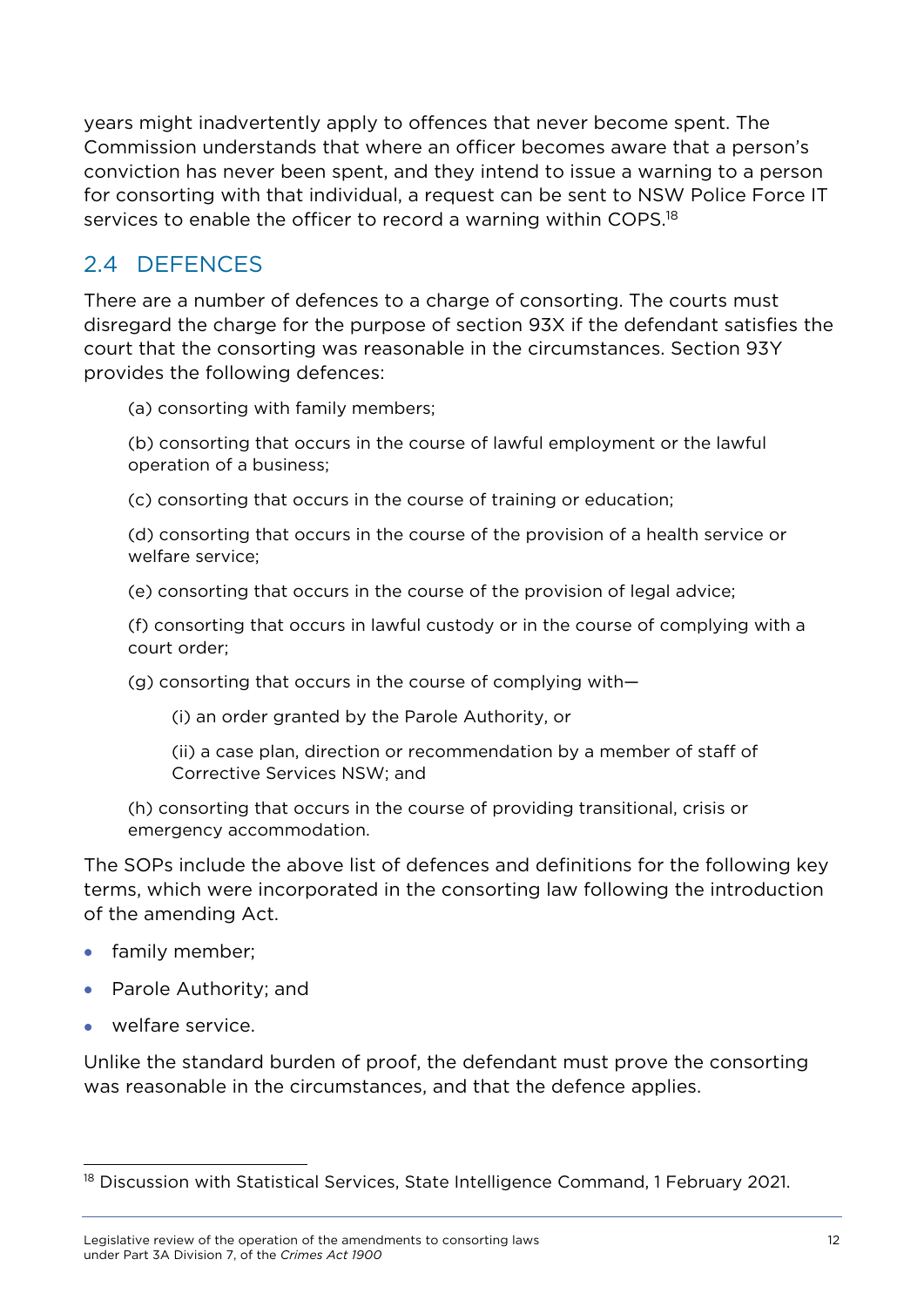Chapter 3 of this report discusses whether officers considered if the additional defences might be relevant in legal proceedings before issuing a consorting warning, or prior to proceeding with a charge of consorting.

# 2.5 HOW THE CONSORTING LAW WAS USED

The Commission's analysis of COPS data from 28 February 2019 to 30 June 2020 shows there were:<sup>19</sup>

- 2,361 unique people subject to the consorting law;
- 1,487 unique people who were issued consorting warnings;
- 1,721 unique people who had others warned about them;
- 2,003 consorting incidents;
- 11,111 consorting warnings issued; and
- two charges laid.

Further statistical analysis is provided in Chapter 4 of this report.

 $\overline{a}$  $19$  Figures exclude duplicates that were identified and removed from the dataset.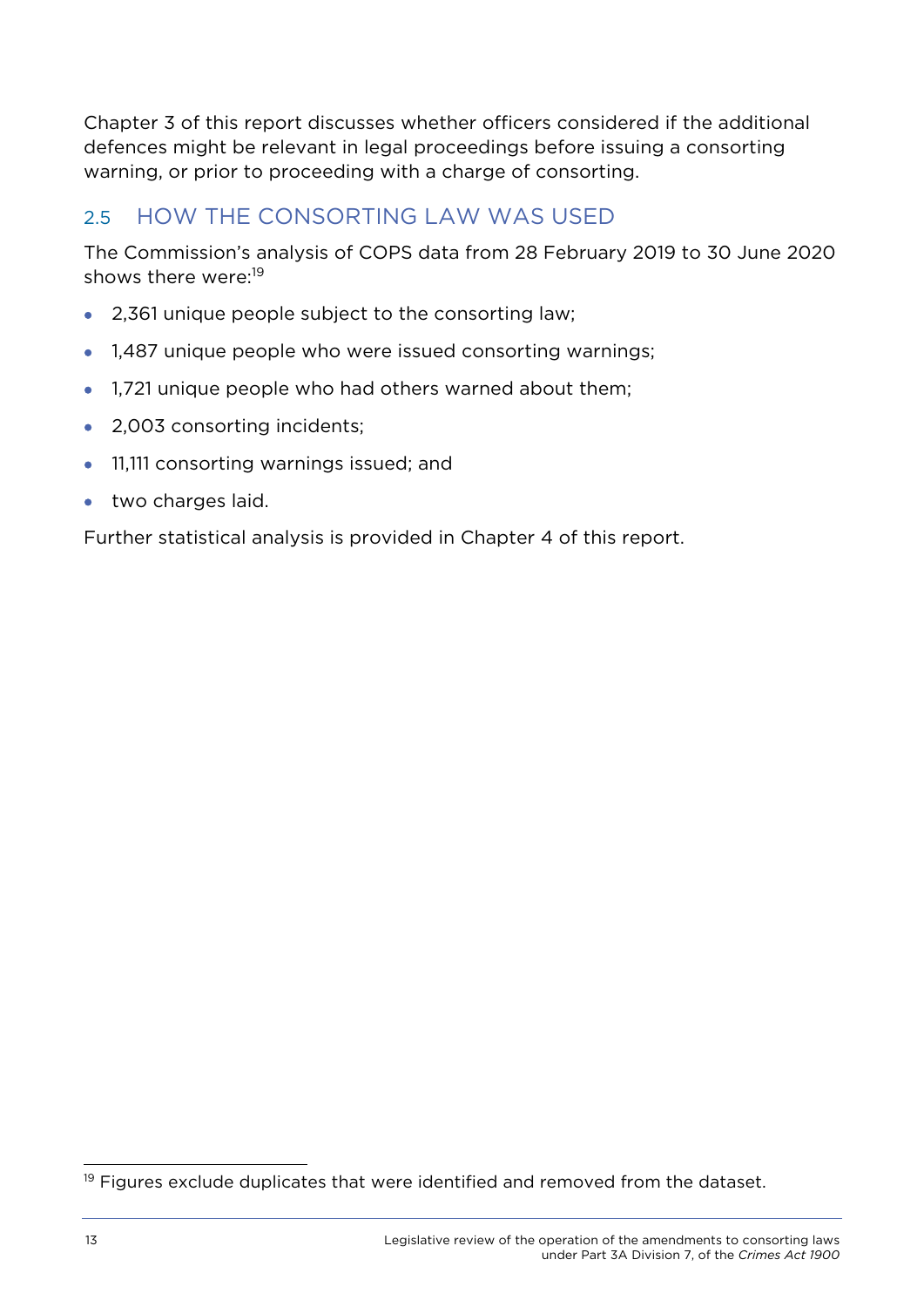# 3. OPERATION OF THE AMENDMENTS

This chapter reviews the operation of the legislative amendments, based on an analysis of records extracted from COPS and the Commission's review of consorting event narratives.

# 3.1 EXPANDED MEANING OF INDICTABLE OFFENCE

The SOPs define a convicted offender as:

… a person who has been convicted of an indictable offence (disregarding any offence under section 93X). This includes interstate offences that if occurred in NSW would be an indictable offence.

When the SOPs were amended in August 2019, the legislative meaning of 'indictable offence' was expanded to recognise that organised crime, particularly OMCGs, operate across jurisdictional borders.

As mentioned above, COPS contains a mechanism to prevent officers from recording a consorting warning about a person unless the person has been convicted of an indictable offence in NSW in the last 10 years. However, officers can override this by using a free text field. Officers can use this free text box to record the details of a person's convictions in other jurisdictions which qualify them as a 'convicted offender' about whom a warning can be given.

Of the 2,003 consorting incidents reviewed, there were 43 persons named in 104 consorting warnings who the COPS record indicated had not been convicted of an indictable offence in NSW but for whom police utilised the free text field to record the warning. From the details entered into the free text field, it appears that 16 were persons whom police believed had relevant interstate convictions. These were from Queensland (nine people), Victoria (three people), Western Australia (three people) and South Australia (one person).

Sixty three consorting warnings were issued naming the 16 individuals whom the police believed had convictions for offences in other jurisdictions which would be indictable offences in NSW. There was insufficient detail included in the free text field to determine:

- 1) whether a conviction was recorded for the offence committed in the other jurisdiction;
- 2) the date of that conviction, and
- 3) whether the offence the person committed in the other jurisdiction would fall under the definition of an indictable offence recognised by NSW law.

An officer may need more information than the title of the offence committed outside NSW. They may also need to know the facts of the person's offending,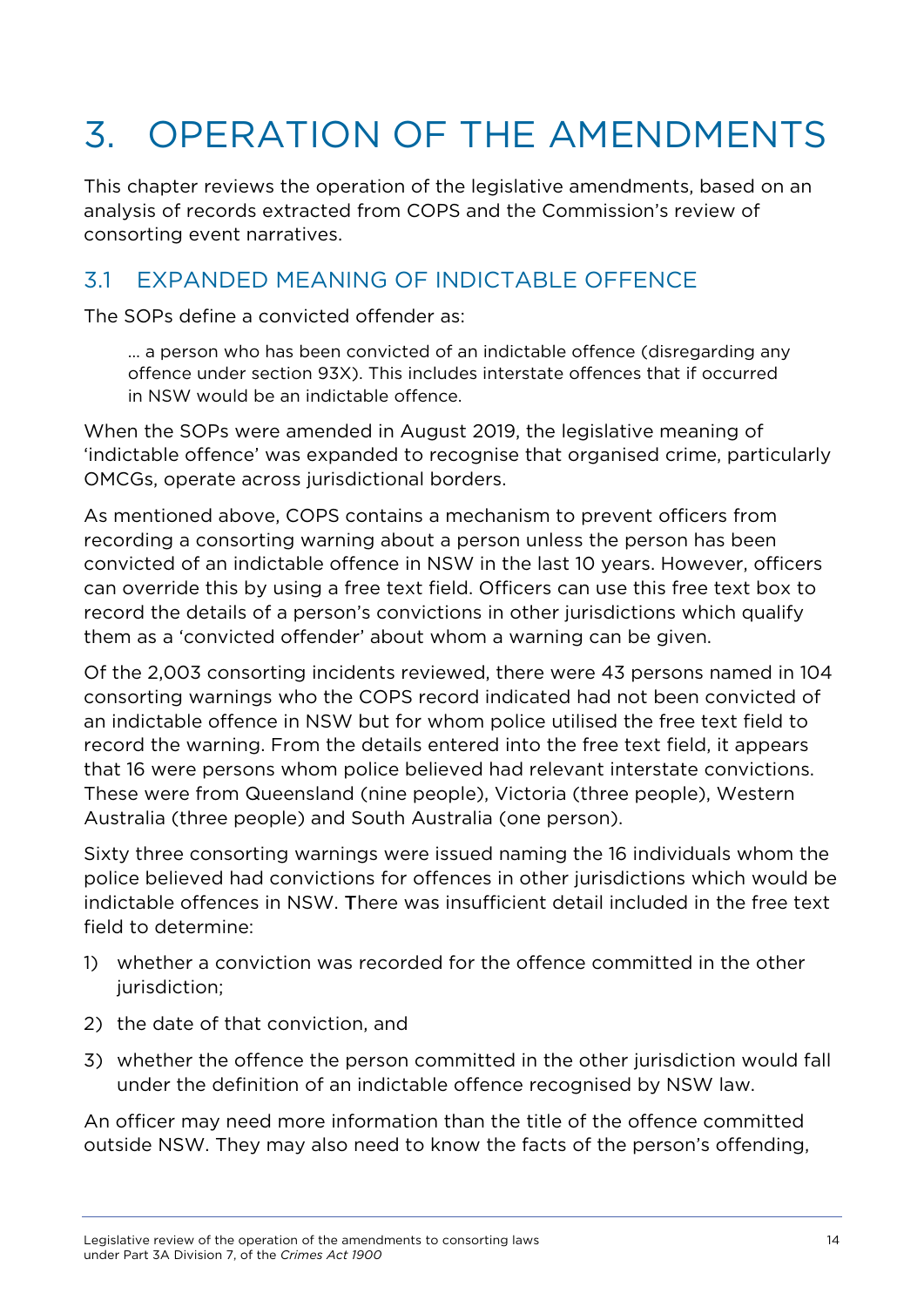and the definition of offences in the jurisdiction where the offence was committed and in NSW.

This is particularly challenging for offences in other jurisdictions which have no direct equivalent in NSW. For example, for two individuals named in warnings the offences recorded in the free text field were 'Being armed in a way that may cause fear' and 'Going armed so as to cause fear'. These are offences in Western Australia and Queensland respectively which have no direct equivalent in NSW. However, if the facts of those offences are known, it may be that those facts would meet the definition of a different, indictable offence in NSW (for example, the offences of possessing a firearm or prohibited weapon without a permit).

Another person's offence in Queensland was listed as 'Assault/obstruct police officer'.20 In NSW assaulting a police officer is an indictable offence (section 60 of the *Crimes Act 1900*). However 'obstruct' police officer is defined in section 790 to include 'hinder or resist'. In NSW hinder or resist a police officer is a separate offence in section 546C of the *Crimes Act 1900* and is a summary offence. In order to conclude whether the offence would be indictable in NSW police would need to know whether the person assaulted or only obstructed (hindered/resisted) the police officer in Queensland.

Even if the offence in another jurisdiction on its face appears to have a direct equivalent in NSW, it may still be necessary to consider the facts of the offending. For example, in the free text field for one person it was recorded that the person had been convicted of the offence of affray in Queensland. There is an offence of affray in section 93C of the *Crimes Act 1900* (NSW) which is an indictable offence attracting up to 10 years' imprisonment. However, the definition of affray in section 72 of the *Criminal Code 1899* (Qld) is different to that in NSW, and appears to be a less serious offence, as it only attracts a maximum sentence of one years' imprisonment. To determine whether the offence committed in Queensland would meet the definition of affray (or another indictable offence) in NSW, it would be necessary to consider the facts of the person's offending.

The SOPs do not provide guidance as to the process officers should follow to determine whether a person has a conviction for an offence in another jurisdiction, and if that offence is indictable in NSW.

The NSW Police Force has advised the Commission that it is possible for police officers to identify if a person has been convicted of an indictable offence by searching the National Automated Fingerprint Identification System (NAFIS). NAFIS is an Australian fingerprint and palm print database and matching system available to law enforcement agencies to establish the identity of persons.

There is also a national search function within COPS that can assist officers in their search. It is not clear from the SOPs that these avenues are available to all

 $\overline{a}$ 20 Section 790 of the *Police Powers and Responsibilities Act 2000* (Qld)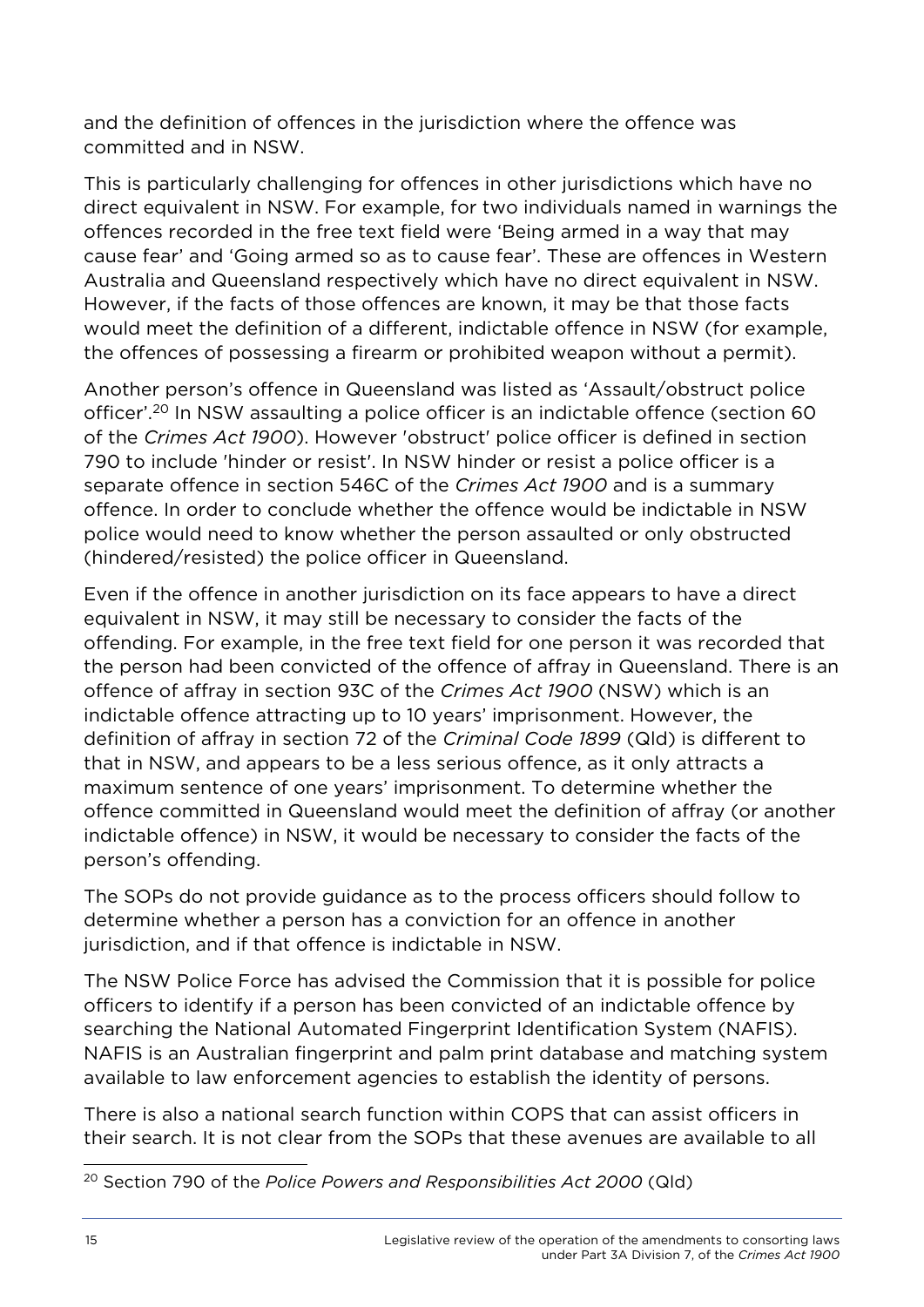police, or if it is expected that an officer should undertake this check in deciding whether to issue a consorting warning.

Even once a conviction for an offence in another jurisdiction is identified by an officer, further analysis and research will be required before an officer is able to conclude that the person meets the definition of a 'convicted offender' for the purposes of being named in a consorting warning in NSW. The officer may be required to consider the facts underpinning the conviction, and the criminal statutes in the other jurisdiction and in NSW, before being able to conclude that the person meets the definition of a 'convicted offender' for the purposes of being named in a consorting warning in NSW.

It is possible some people may have been incorrectly named as 'convicted offenders' in warnings because their convictions from another jurisdiction related to an offence that would be a summary offence in NSW. For example, in the case of one person the offence listed in the free text field was 'Queensland. Offence - Contravene direction or Requirement.' This is most likely a reference to the offence in section 791 of the *Police Powers and Responsibilities Act 2000* (Qld) of 'offence to contravene direction or requirement of police officer'. There is no general offence equivalent to this in NSW; in the *Law Enforcement (Powers and Responsibilities) Act 2002* (NSW) there are separate offences for 'failing to comply' with police directions depending on the type of direction (e.g. to disclose identity (section 12), to stop vehicle (section 39), and to move on (section 199)). These are all, however, summary offences.

The SOPs could be amended to include guidance around when officers should utilise the free text field to record a warning when COPS indicates no valid indictable conviction exists for the warning. In particular, in relation to persons who have been convicted of offences in another jurisdiction, the SOPs should give guidance to officers as to what details about the facts of the offending, equivalent offence in NSW, and record of conviction will need to be included in the free text field to enable a manual review of the validity of the basis for the warning.

The NSW Police Force has indicated that placing any requirement on operational police to conduct inquiries about the details of interstate offences for warning purposes would be onerous and unnecessary, as appropriate safeguards exist at the prosecution stage. The Commission will review the prosecution safeguards in the next stage of the review, but also believes officers should have a method of ensuring a warning is supported by sufficient, relevant information. If this is not possible, it may not be workable for officers to issue consorting warnings based on interstate offences in the field.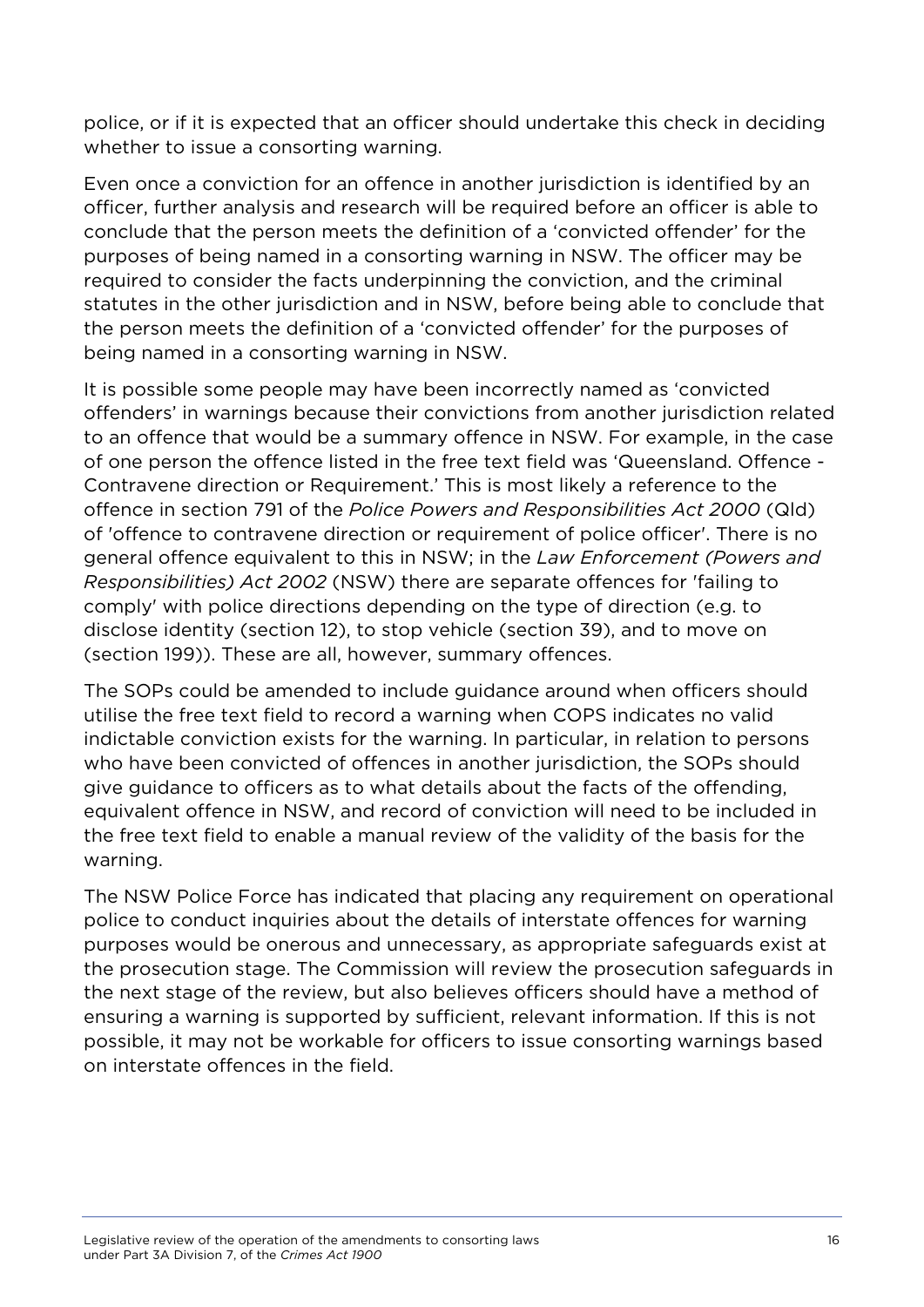# 3.2 CHILDREN UNDER 14 YEARS ARE EXCLUDED FROM APPLICATION OF THE CONSORTING LAW

Section 93X of the amending Act specifies that any person, other than a child under the age of 14, can be warned or charged for consorting. Previously, only persons under the age of 10 years were excluded from the application of the consorting law.

The SOPs advise officers:

An Official Warning can only be given in relation to a child under 16 if you are certain that they have been convicted of an indictable offence. Do not warn a person for consorting under 14 years old.21

The SOPs further state that officers:

... should not target children under the age of  $16.22$ 

The NSW Police Force records analysed by the Commission show that no person under the age of 14 was subject to the consorting law in the interim reporting period. No one under 14 was issued with a warning or had others warned about consorting with them. However, the Commission's analysis shows that 16 children aged 14-15 years were subject to the consorting law, with an overall number of 32 persons under the age of 18 subject to the consorting law. This was a significant reduction in the number of persons aged under 18 years subject to the consorting law compared to that reported by the Ombudsman in 2016.

Further analysis of data relating to children and the consorting law is provided in Chapter 6 of this report.

# 3.3 TIMEFRAMES FOR THE DURATION OF OFFICIAL CONSORTING WARNINGS

Prior to the introduction of the amending Act, there was no statutory time limit governing how long a consorting warning remained active. Section 93X now provides that warnings are valid for six months when issued to those under 18 years, and for two years when issued to those 18 years and over. Consorting warnings are deemed to be expired if they exceed these timeframes and cannot be used to form a charge of consorting.

There were two consorting charges in the interim period, and both were issued against one person.<sup>23</sup> The Commission understands that one of these charges

<sup>1</sup> <sup>21</sup> NSW Police Force, Consorting Standard Operating Procedures, State Crime Command, August 2019, p. 12.

<sup>&</sup>lt;sup>22</sup> NSW Police Force, Consorting Standard Operating Procedures, State Crime Command, August 2019, p. 22.

 $23$  The Commission received advice of a third charge laid in the reporting period in February 2021 and this will be reported on in the final report.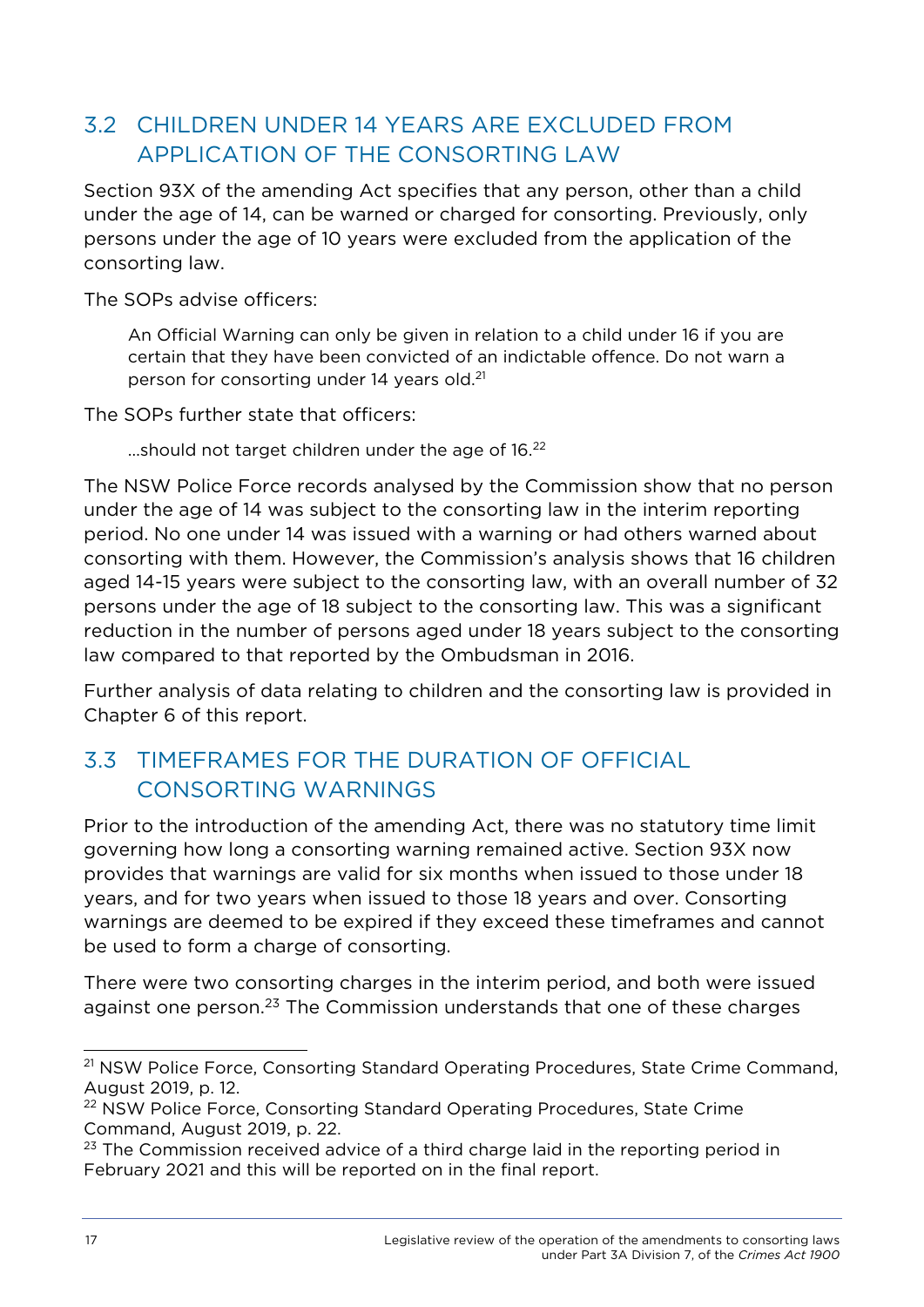was subsequently withdrawn after pleas of guilty to the second matter.<sup>24</sup> The Commission found the NSW Police Force complied with the legislative amendments in terms of age and timeliness in laying this charge. At the time the first charge was issued the individual had previously been warned about one person on three separate occasions, and another person on three separate occasions. The duration between the first and fifth warning was 17 days. The sixth occasion of consorting and subsequent charge was issued 249 days after the first warning.

The SOPs go further than the legislative amendment and encourage officers to take a considered approach before laying a consorting charge. Despite the two year timeframe for consorting warnings issued to adults, the SOPs state that officers should 'not commence criminal proceedings unless the different occasions of consorting occurred within a 6 month period.'25

The Commission analysed the timing of warnings issued to those who received more than one consorting warning in the interim reporting period. The shortest duration between first and last warnings was one day, while the longest duration was 474 days. The average number of days between warnings issued was 17 days.

# 3.4 CLARITY AROUND ELEMENTS OF THE CONSORTING WARNING

The amendments in section 93X(3) of the Act provide specificity to police on the language to use when issuing a consorting warning. The Act indicates that when police warn a person they are to inform the person that someone is a convicted offender, and that habitually consorting with convicted offenders is an offence. This is reinforced in the SOPs, which indicate that officers are to say:<sup>26</sup>

*"This is an Official Warning.* 

*(Name of convicted offender) is a convicted offender.* 

*Habitually consorting with convicted offenders is an offence.* 

*Do you understand that?"* 

-

The event narratives reviewed by the Commission show that the language prescribed in the SOPs and legislative amendment was used in six matters. The Commission recognises it is likely police may have used the prescribed language during the interaction without recording it in the event narrative. It is also possible that the relevant notebook entries record the actual wording used. However, given the workload in the NSW Police Force sourcing and providing

<sup>&</sup>lt;sup>24</sup> Email from Sergeant, Professional Standards Command, NSW Police Force, 12 August 2020.

<sup>&</sup>lt;sup>25</sup> NSW Police Force Consorting SOPs, August 2019, p. 22.

<sup>&</sup>lt;sup>26</sup> NSW Police Force Consorting SOPs, August 2019, p. 12.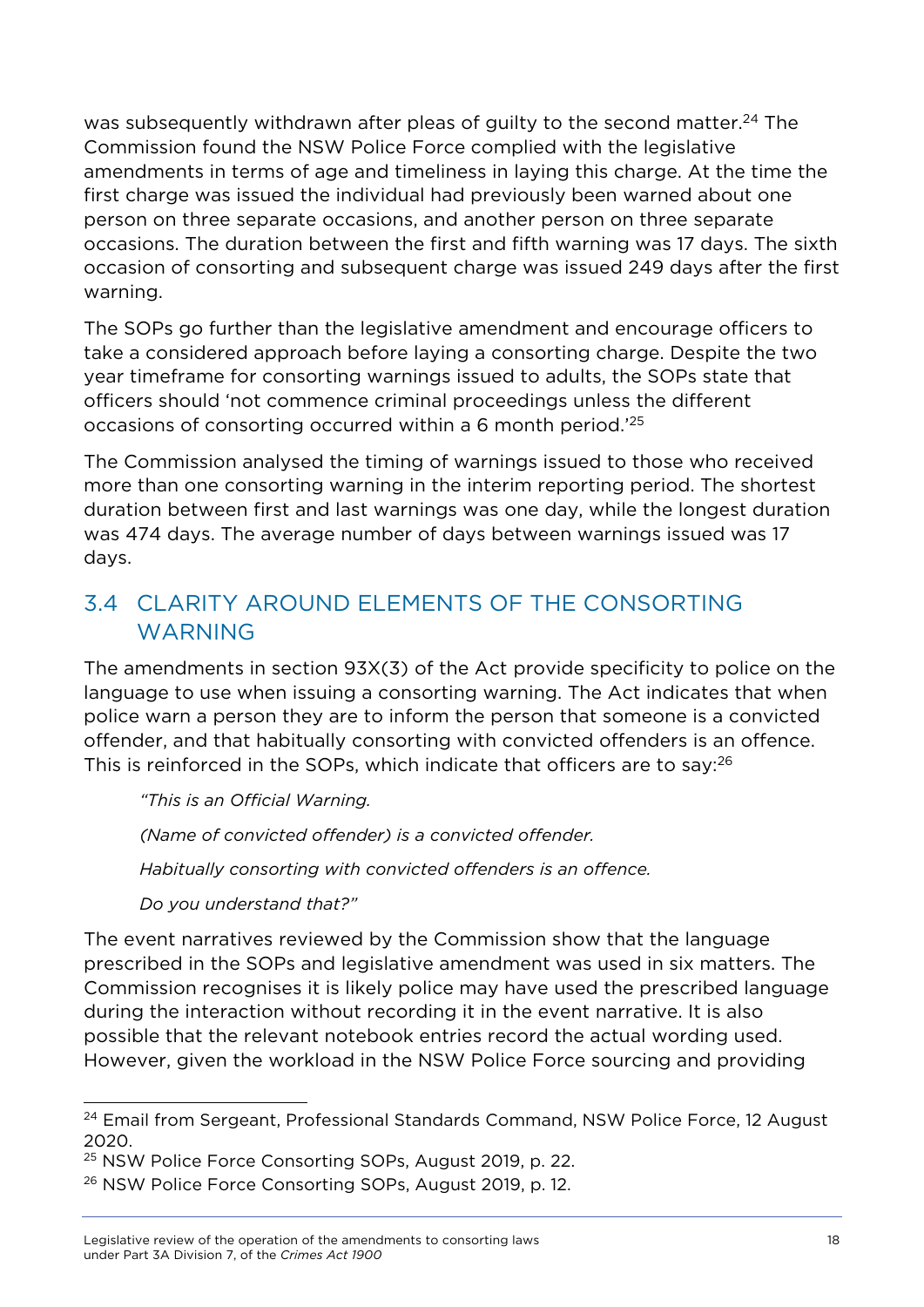such information, the Commission did not request these entries for the purposes of informing this paper. The NSW Police Force has also indicated that in most cases the event narrative will provide a more complete record than the notebook entries.

The Commission reviewed the sample of event narratives to see if police attempted to confirm that a person knew and understood that they were being issued with a warning. The Commission was able to verify that in 81 events officers noted that they sought to confirm that the person knew and understood what it meant.

#### Case Study 1

General duties police were conducting a consorting operation in the Sydney metropolitan area one morning in April 2019 when they observed a person sitting on a bench. This person was known to the officers as someone who had previously been convicted of drug supply. Officers observed another person approach the bench, put down their belongings and receive some money from the known offender. This person then went and bought a coffee. On this basis, police assumed they knew each other and approached them.

The event narrative indicates the officers introduced themselves, asked each of the people if they knew each other, and enquired whether it was known that one person was convicted of an indictable offence. Police were able to establish that they were friends and the conviction was known.

The event narrative records that they advised the person "that consorting with a convicted offender is an offence", that the person understood this, and that notes were made in their notebook with the official warning. Further to this, police records indicate that the person signed the notebook entry and was explained "the rules around consorting laws".

In this case study, police complied with the requirements to properly inform the person given the warning that someone is a convicted offender, that habitually consorting with convicted offenders is an offence, and that the person given the warning knew and understood what this means.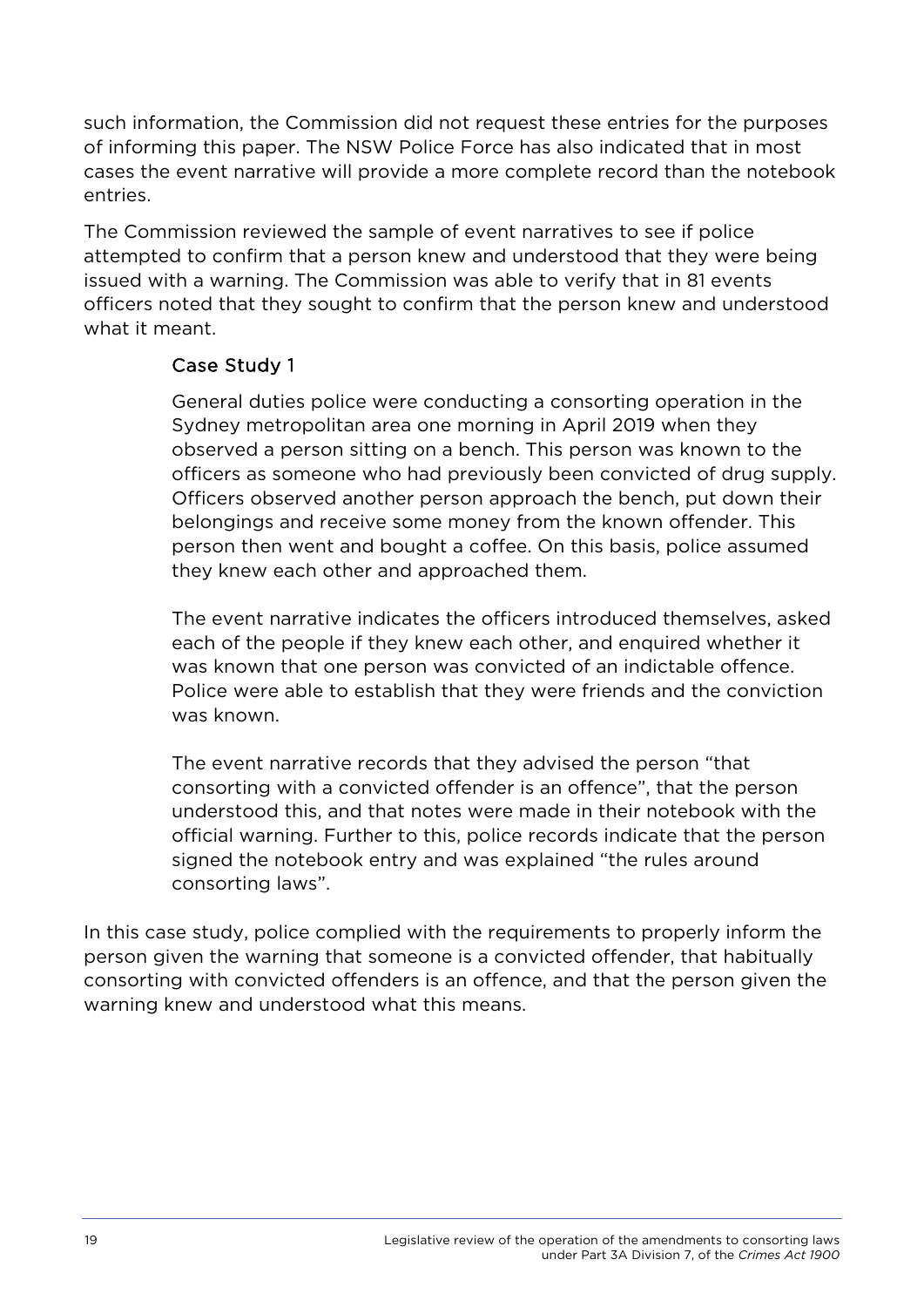# 3.5 ADDITIONAL DEFENCES

Amendments to section 93Y of the Act expanded the defences to a charge of consorting. These recognise that a person may, out of necessity to their health, living circumstances or welfare, need to associate with others where this may be an offence. In addition to the existing defences, $27$  amendments were introduced to allow people to defend an interaction on the basis of consorting that occurs:

- in the course of complying with an order by the State Parole Authority or with a case plan, direction or recommendation by a member of staff of Corrective Services NSW;
- in the course of the provision of transitional, crisis or emergency accommodation.

The SOPs reiterate the legislation surrounding these defences,<sup>28</sup> and advise that:

While interactions may occur on their face in one of the contexts detailed in 93Y above that does not necessarily mean that the interaction is "reasonable in the circumstances". If there is evidence that suggests the interaction was not in the nature that one would expect given the context, the matter may require further consideration. Exercise common sense and remember you require admissible proof not personal suspicion.29

The NSW Government response to the Ombudsman's report recommended that the NSW Police Force amend the SOPs to encourage officers to exercise their discretion *not* to issue warnings, or engage in criminal proceedings, where consorting occurs in relation to the expanded defences. While the defence does not preclude police from issuing a warning, and police discretion is a valid tool in the application of the consorting legislation, it would seem that an officer should be making a determination *not* to apply the law when a defence *can* be applied.

The Commission is unable to locate any advice in the SOPs that advises officers to use their discretion not to issue a warning when a defence can be established, and recommends that the SOPs are amended to reflect the NSW Government response.

The Commission did not identify any occasions in the first reporting period where the additional defences might apply. No warnings were issued for consorting in the course of complying with an order by the State Parole Authority or direction from Corrective Services NSW. While no consorting occurred explicitly in the course of the provision of transitional, crisis or emergency accommodation there

-

 $27$  Consorting with family members; in the course of lawful employment or the lawful operation of a business; in the course of training or education; in the course of the provision of a health service or welfare service; in lawful custody or in the course of complying with a court order.

<sup>28</sup>NSW Police Force Consorting SOPs, August 2019, pp. 15-16.

<sup>29</sup>NSW Police Force Consorting SOPs, August 2019, p.16.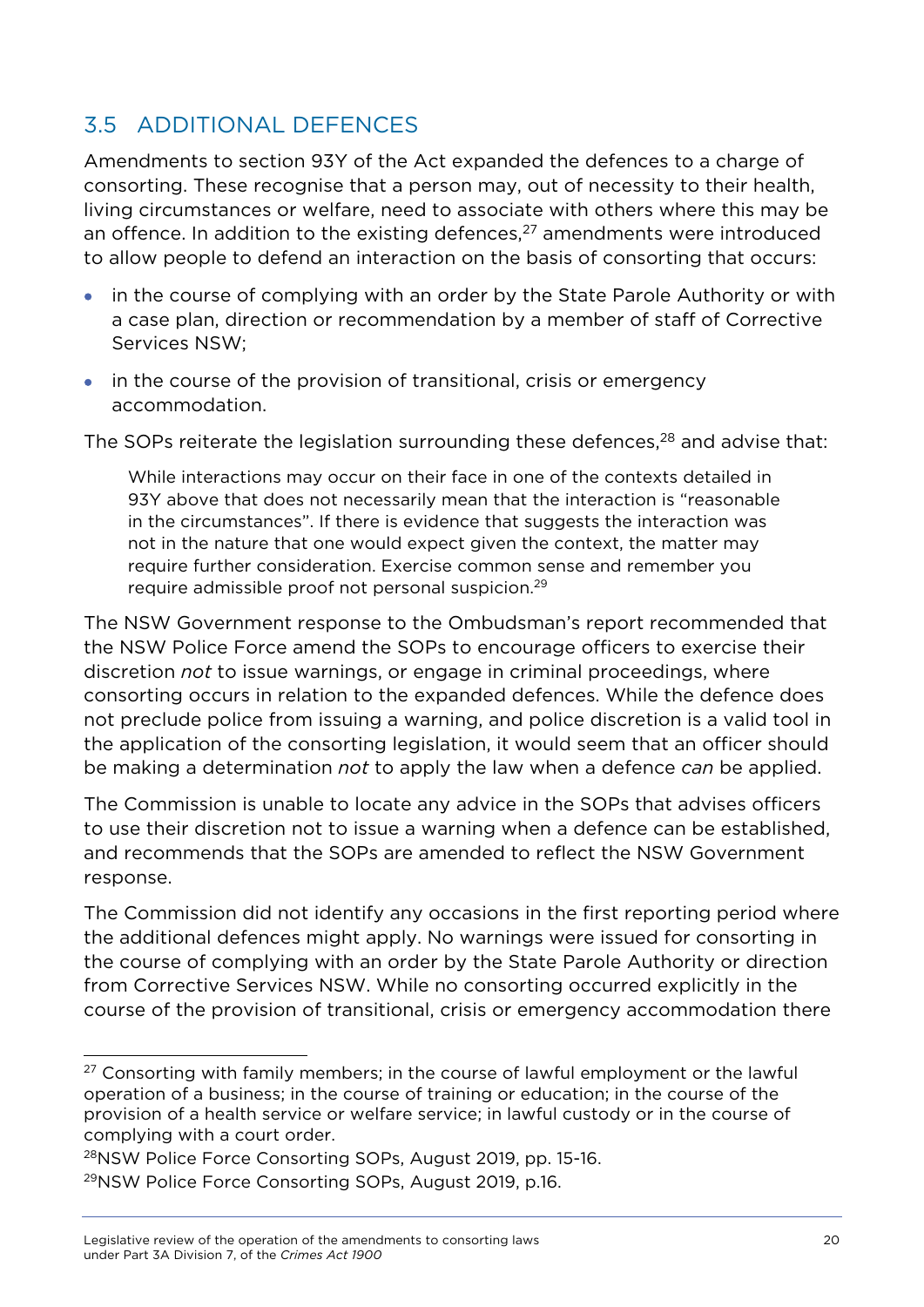were occasions where persons identified as homeless and/or circumstances rendered them vulnerable as demonstrated by case studies three and four below.

The proposed policy changes either supported, supported in part or supported in principle by the NSW Government include a focus on the 'prevention of organised criminal activity that establishes, uses, or builds up criminal networks.' When the additional defences are considered in isolation there is no evidence to suggest the warnings were issued unlawfully. The following case studies illustrate how the consorting law has been applied to vulnerable groups in circumstances that do not appear to align with this focus.

### Case Study 2

Police attended a property in response to reports of squatting. Three of the four people at the property advised they were recently made homeless and claimed they did not know the property was supposed to be abandoned. One of them was under 18 years of age. The group were provided with details of the NSW Link2home<sup>30</sup> service and with information on how to obtain housing. A 'Child At Risk' incident was also raised.

Given the location was known for drug use, and a stolen credit card was found on the floor of the property police conducted a search of each person but found nothing adverse. All three adults were given consorting warnings. All parties were then moved on.

### Case Study 3

Early one afternoon, a group of seven people were approached by general duties police in the carpark of a shopping centre in northern NSW. Security staff told police empty coat hangers were found in a store change room, and they believed the group had been acting suspiciously by walking in and out of the store for short periods of time. The group included two residents of Queensland, three residents from NSW, and one person with no fixed address.

Police activated their BWV when they approached the vehicle and advised the group they were being recorded. Police formed the opinion that the POI's and/or vehicle may contain stolen items and undertook a search of the vehicle and POI's with no items of interest located. Police undertook a check of the group on the police system, which indicated

<sup>1</sup> <sup>30</sup> Link2home is a state-wide telephone service providing information, assessment and referral to specialist homelessness services, temporary accommodation and other appropriate services for people who are homeless or at risk of homelessness.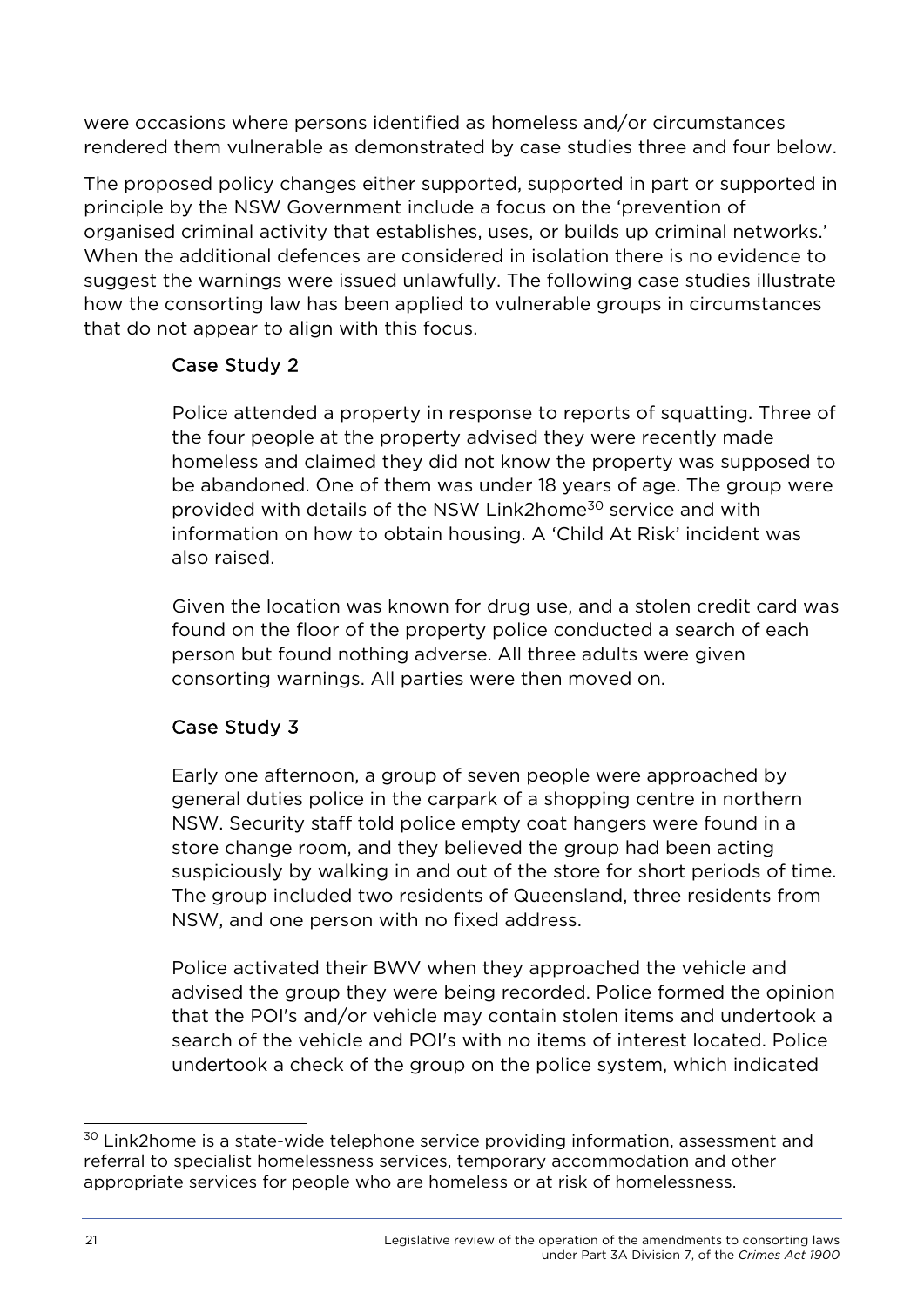that three members had been convicted of indictable offences interstate.

On the basis the group had been spending time together and it was not a coincidental meeting, the police issued the group with a warning for consorting. Two of the people in the group were in a relationship, and police did not issue a warning to them.

The BWV indicates that police conveyed all the elements of the consorting warning to the group. They identified those who had been convicted of an indictable offence and explained that any further association with those individuals would constitute the offence of consorting. Police clarified that those receiving the warning knew and understood what that meant but did not ask them to sign their notebook.

Ten consorting warnings were issued to individuals with an address listed by police in the event narrative as 'NFPA' which the Commission has interpreted to mean 'no fixed permanent address'. In addition, the Commission identified one consorting warning that was issued to a person who police had identified as homeless. It is not clear whether officers considered whether these individuals were consorting as a direct result of the vulnerability around their living arrangements.

The NSW Police Force has indicated that the consorting laws are used to target criminal groups that operate within and target the homeless, and that it is unnecessary to place additional requirements on its officers. Given the potential impact of the consorting laws on those who are homeless, the Commission recommends the NSW Police Force consider requiring officers who issue a consorting warning to individuals who are experiencing homelessness to specify how the use of consorting power aims to prevent organised criminal activity that establishes, uses or builds up criminal networks.

# 3.6 EXPANDED DEFINITION OF 'FAMILY MEMBERS'

In addition to the list of defences above, section 93Y(2) of the Act was also amended to expand the definition of family members for Aboriginal or Torres Strait Islander persons. The Act defines family members to include:

… for a defendant who is an Aboriginal person or a Torres Strait Islander, a person who is or has been part of the extended family or kin of the defendant according to the indigenous kinship system of the defendant's culture (linked to defences).

Two examples were found in the Commission's analysis of a sample of event narratives where police refrained from issuing consorting warnings to Aboriginal and Torres Strait Islander people because they were in the company of family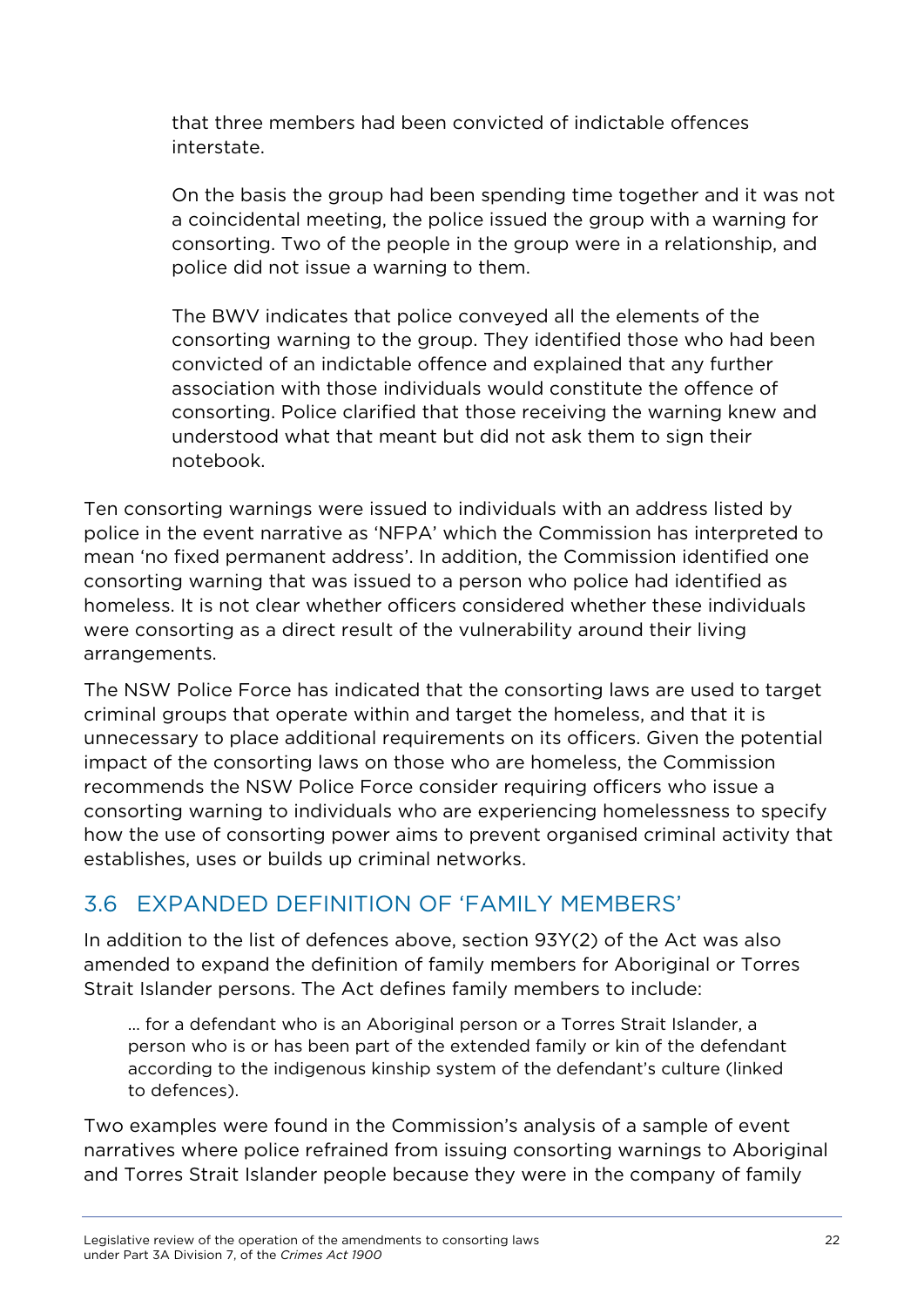members. The Commission identified case study 4 below as part of its broader review of the COPS records provided by NSW Police Force. It is an example of police issuing a consorting warning to Aboriginal people who were in the company of family members.

#### Case Study 4

In May 2019 police engaged in pursuit of a vehicle that accelerated while police were making enquiries during a random breath test.

After colliding with a kerb the driver exited and ran away from the vehicle. Police stayed with the vehicle and the three remaining occupants. Officers requested assistance to pursue the driver and conducted checks on the occupants who refused ambulance treatment. The officers obtained the details of the occupants who provided false and misleading details of the driver. The vehicle was subsequently searched and stolen goods were located. A check of the vehicle was also conducted revealing it displayed unlawful number plates.

All four occupants were arrested and issued with an oral warning in relation to consorting. It was explained to them that official warnings were issued because they were consorting with other known convicted offenders.

Two of the occupants claimed that they were family, with one stating that she was married to the cousin of the other. The persons were told that they "were to prove the relationship if ever charged with habitual consorting".

Although not mentioned in the event narrative, all four persons identified as Aboriginal and Torres Strait Islander.

The officers appear to have taken the view that if the involved persons were kin, this could be tested if the decision was made to move to prosecution.

The SOPs do not remind officers that the expanded definitions of kinship should be considered at the stage of issuing a warning, nor is there an example of what Aboriginal kinship might look like in a consorting scenario. The Commission considers that the SOPs could be amended to include specific definitions and examples of Aboriginal kinship, to reduce the risk of police issuing consorting warnings to Aboriginal or Torres Strait Islander people who are in the company of their family members.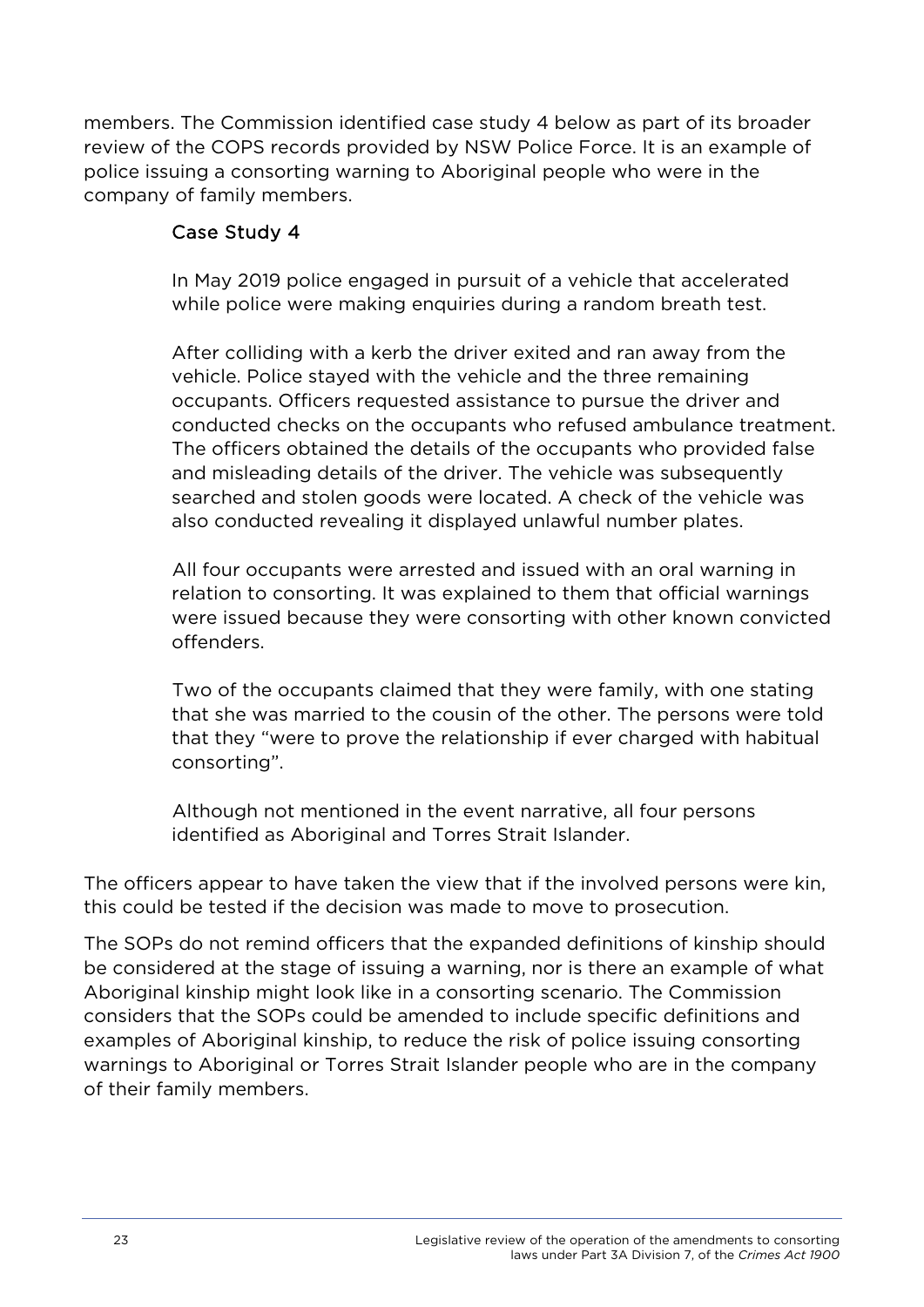# 4. HOW THE LAWS WERE USED IN THE REPORTING PERIOD

This chapter provides an overview of who was warned, and who had others warned about them, during the interim reporting period:

- 2,361 people were subject to the consorting law on 2,003 occasions.
- 11,111 warnings were issued to 1,487 people.
- one person was charged on two occasions, with one of those charges later withdrawn.

All but four Police Area Commands (PACs) and Police Districts (PDs) used the consorting law on at least one occasion $31$  during the interim reporting period. The NSW Police Force Criminal Groups Squad within State Crime Command used the consorting law the most, and was responsible for more than three quarters (77%) of all consorting warnings issued.

### 4.1 SUMMARY OF ALL USE OF THE CONSORTING LAW BY NSW POLICE OFFICERS

Of those who were subject to the consorting law:

- 63% were issued with at least one consorting warning (1,487);
- 73% had others warned about consorting with them (1,721); and
- 36% were both issued a warning and had others warned about them (847).

There has been an increase in the use of the consorting law since the Ombudsman's review period. The Ombudsman reported 1,818 incidents and 9,155 official consorting warnings in the three years between 9 April 2012 and 8 April  $2015$ ,  $32$  whereas there has been a similar number of incidents and a higher number of warnings recorded in 16 months comprising the interim review period. Table 1 provides a summary of the use of the consorting law by all police during the interim review period.

-

<sup>&</sup>lt;sup>31</sup> Blue Mountains PAC, Campbelltown PAC, Hawkesbury PAC and The Hills PAC did not use the consorting laws during the interim reporting period.

<sup>32</sup> *The Consorting Law: Report on the operation of Part 3A, Division 7 of the Crimes Act 1900*. NSW Ombudsman. April 2016, p. 29.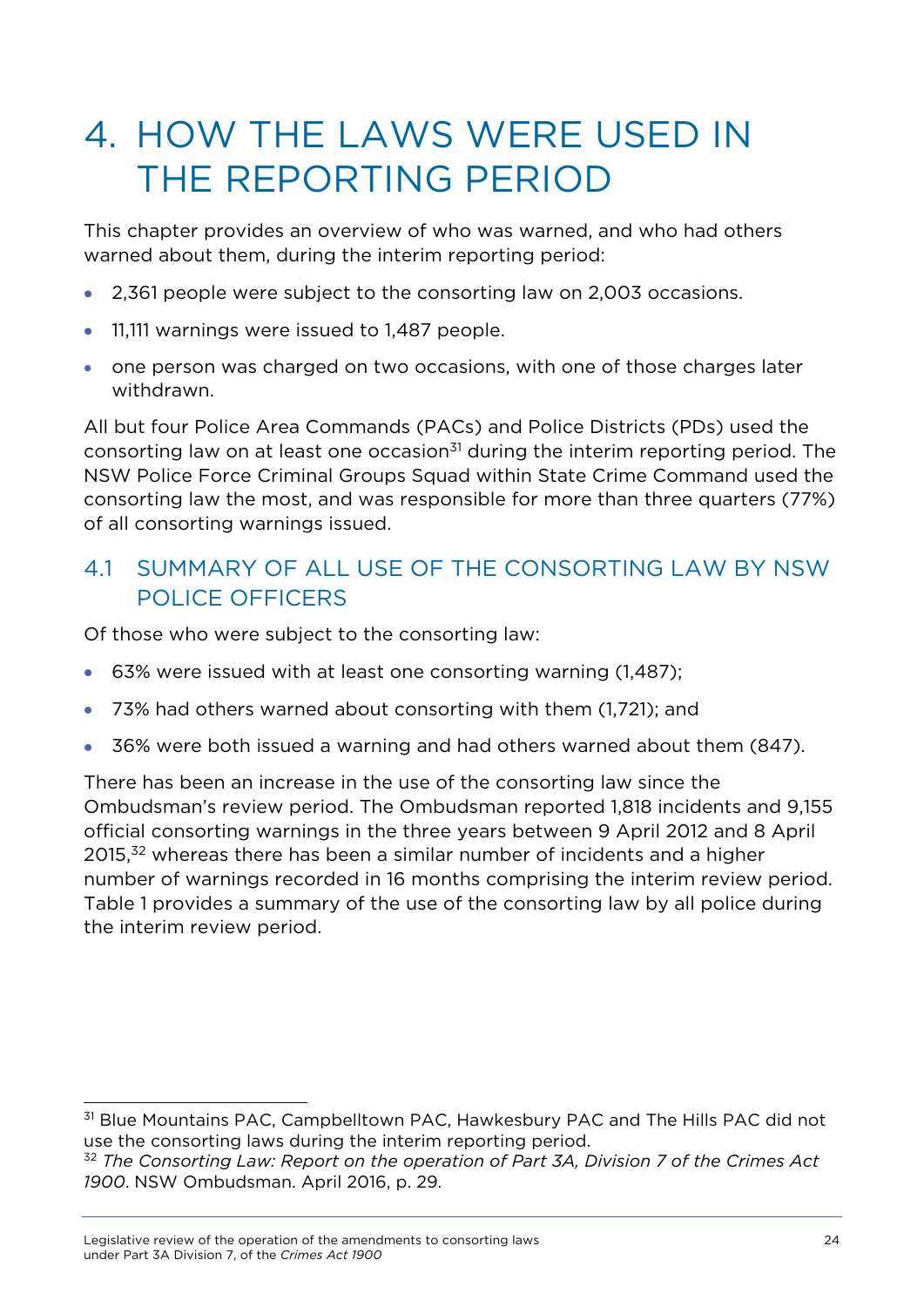#### Table 1: Summary of all uses of the consorting law during the interim review period

| CATEGORY <sup>'</sup>                           | <b>TOTAL</b> |
|-------------------------------------------------|--------------|
| Consorting incidents                            | 2,003        |
| Official consorting warnings recorded by police | 11,111       |
| Consorting charges                              |              |

Source: NSW Police Force – COPS (consorting dataset, 28 February 2019 to 30 June 2020).

More than 40% of the cohort were subject to the consorting law on a single occasion (1,031). More than three quarters of those who received warnings received only one warning (1,186) and more than half of the 'convicted offenders' had one person warned about consorting with them (881).

A subset of people appears repeatedly in the data. For example:

- 34% appear in three or more separate incidents (794);
- 19% appear in five or more separate incidents (450); and
- 12% appear in 10 or more separate incidents (285).

Figure 1 below shows that there was relatively high use of the consorting law just after the introduction of the amending Act on 28 February 2019. March 2019 had the highest number of consorting incidents with 188 in the reporting period. Numbers then dipped and then rose towards the end of each quarter.

The NSW Police Force has indicated that it is using the Command Performance Accountability System (COMPASS) to monitor and report on the use of the consorting laws. The Commission notes that consorting is a Key Performance Indicator of the Criminal Groups Squad Business Plan 2020-21 under the corporate plan strategy of 'interrupt criminal behaviour to break criminal networks and bring offenders to justice.'33

1

<sup>&</sup>lt;sup>33</sup> State Crime Command, Criminal Groups Squad, Business Plan 2020-21, NSW Police Force, p. 2.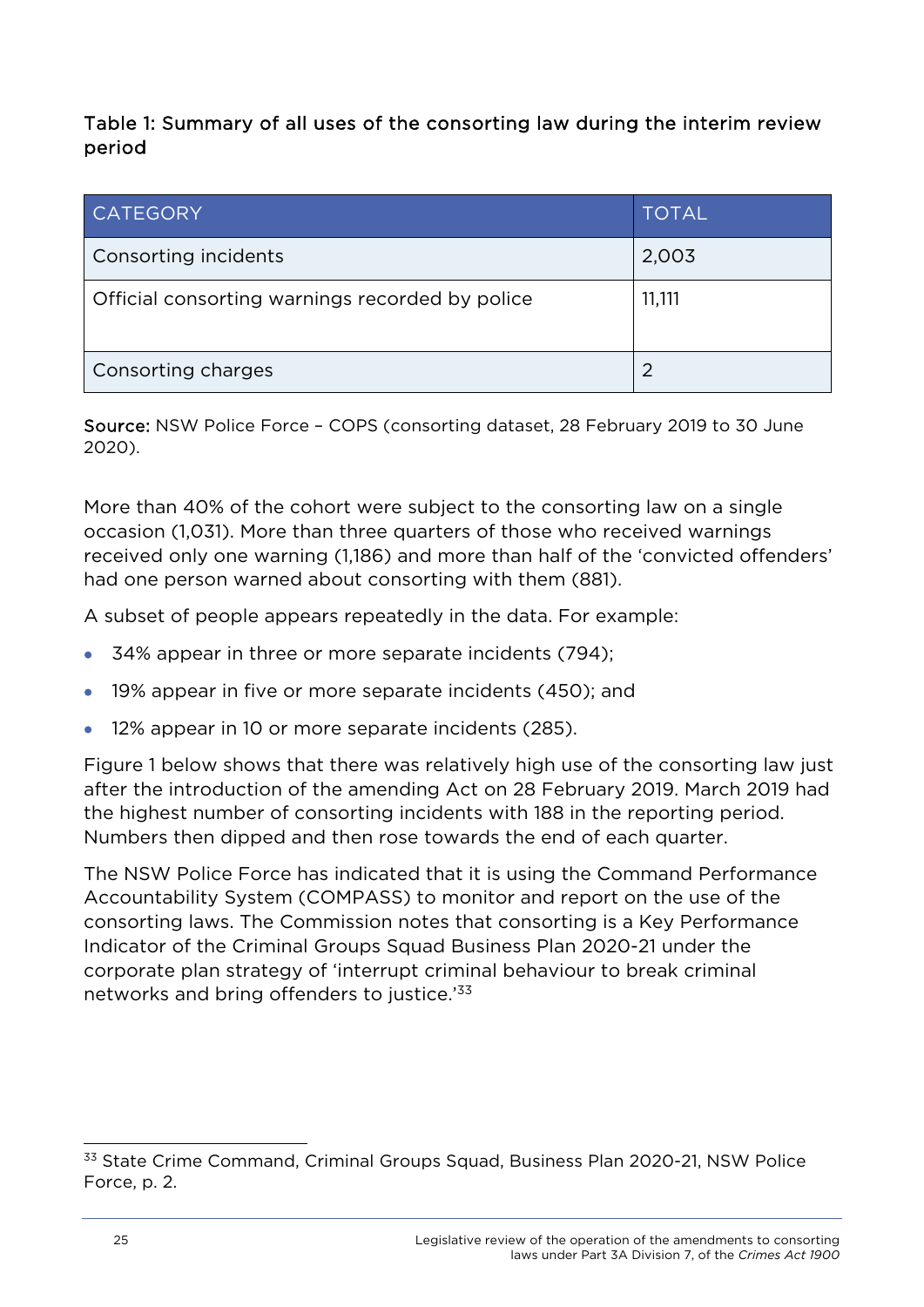

#### Figure 1: Number of consorting incidents by month

Source: NSW Police Force – COPS (consorting dataset, 28 February 2019 to 30 June 2020).

# 4.1.1 CHARGES AND OUTCOMES

There has been a significant reduction in the number of consorting charges laid by the NSW Police Force in the interim reporting period compared to the rate at which charges were laid in the Ombudsman's review period. Only two charges were laid in this interim reporting period – both against the one person, compared to the 46 in the Ombudsman's review period.

The Commission has identified 45 people who appear to have met the threshold of 'habitually consorting' with at least two persons on two occasions, but did not have consorting charges laid against them. Of the 45 people who met the threshold, 25 were issued warnings by the Criminal Groups Squad, while 20 were issued warnings by general duties police.

The one person charged in the interim reporting period had proceedings brought against him by general duties officers. The Magistrate who presided over this matter stated that while the court does take into consideration the nature of the consorting activity when sentencing, the person was charged with the 'lower end of the range' given the nature of his interactions with the known offenders. The Magistrate also observed that the focus of the consorting law should be gang related activities and organised crime.

As noted earlier, when the individual was charged with consorting they had been issued three warnings for consorting with one person, and three warnings for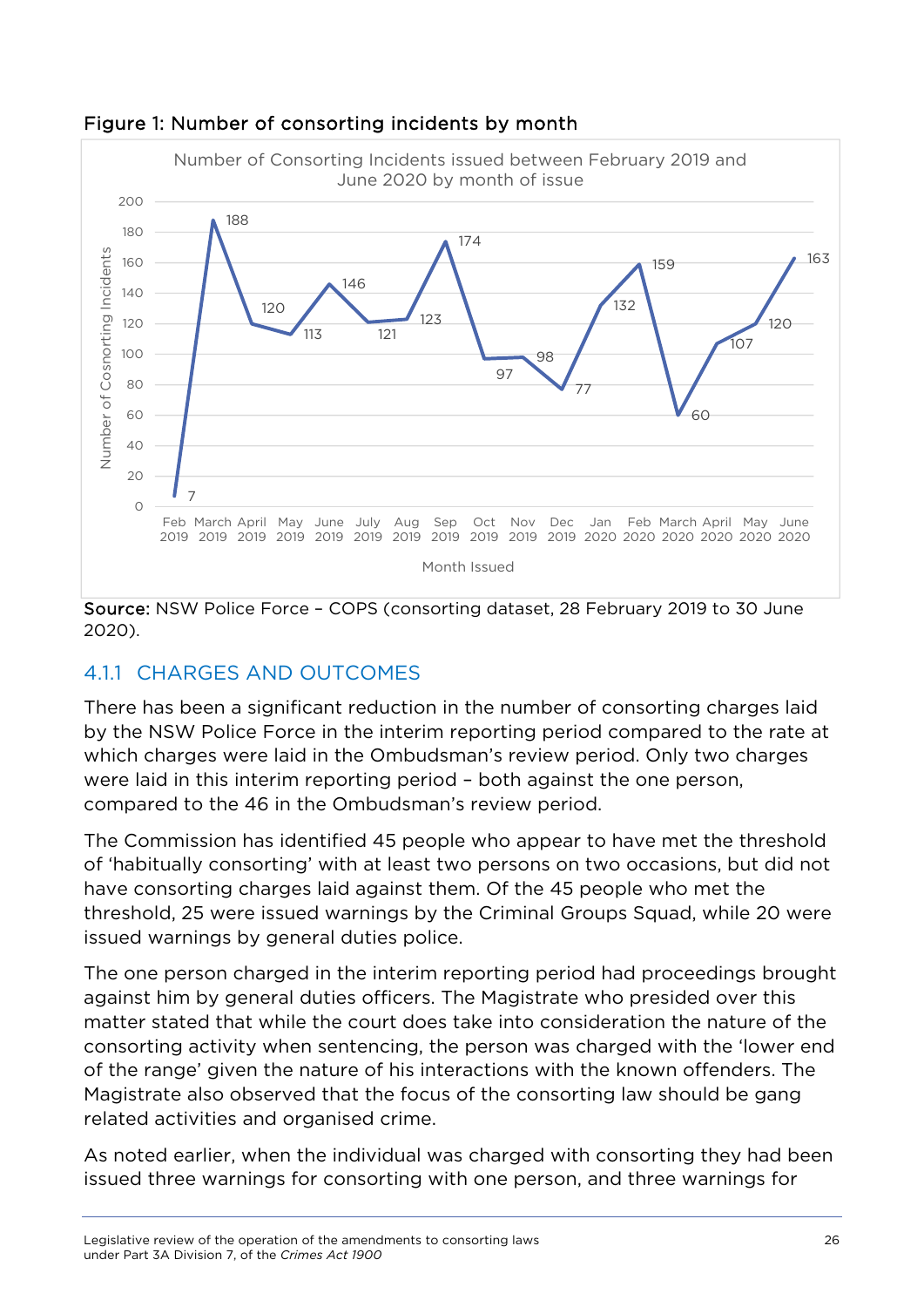consorting with another. Of the 25 persons who met the legal threshold of consorting and had been issued warnings by the Criminal Groups Squad, six persons had consorted with at least two people on three occasions, and one person had consorted with nine persons on three occasions. The Commission notes the consorting presentation either prepared and/or delivered jointly by representatives from Criminal Groups Squad and Police Prosecutions Command advises that 'habitual' is consorting 'at least two times, but best practice is to get them together three times'.34

It seems likely that this additional guidance has led to some restraint in the pursuit of charges by the Criminal Groups Squad, although it is acknowledged that a range of other factors would likely be relevant in a decision to lay charges.

To ensure the consorting laws are applied equally, it would seem appropriate that this same guidance should be provided to all officers. The Commission recommends the NSW Police Force give consistent guidance across the State in line with the presentation by the Criminal Groups Squad and the Police Prosecutions Command.

# 4.2 SUMMARY OF USE OF THE CONSORTING LAW BY GENERAL DUTIES POLICE

General duties police issued 22% (2,466) of the consorting warnings to 1,181 people across the six NSW Police Force regions on 1,447 different occasions. Overall, 1,765 different people were subject to the consorting law by general duties police, equating to 74.8% of all people subject to use of the consorting law by all police.<sup>35</sup>

### 4.2.1 SPREAD AND LOCATION OF USE BY GENERAL DUTIES POLICE

More than half of all warnings by general duties police were issued by officers attached to PACs in the Central Metropolitan and North West Metropolitan regions. Use in these regions was concentrated in a small number of PACs. Mt Druitt PAC and Blacktown PAC issued 33% of all warnings in the North West Metropolitan region, whilst Leichardt PAC was responsible for 340, or 51% of all warnings issued in Central Metropolitan region. This was followed by Inner West PAC with 13%.

The Northern region had the third highest number of warnings of the six regions. Officers attached to Richmond and Mid North Coast PACs issued 222 warnings between them, representing nearly half of all the warnings for this region. The lowest number of warnings were issued in the Western region, with New England and Orana PDs responsible for 104 warnings, or 74% of total warnings issued by

1

<sup>34</sup> Letter from Assistant Commissioner Anthony Crandell APM, NSW Police Force, State Crime Command, 22 January 2020.

 $35$  This includes 177 people who were subject to the consorting law by both general duties police and specialist squads.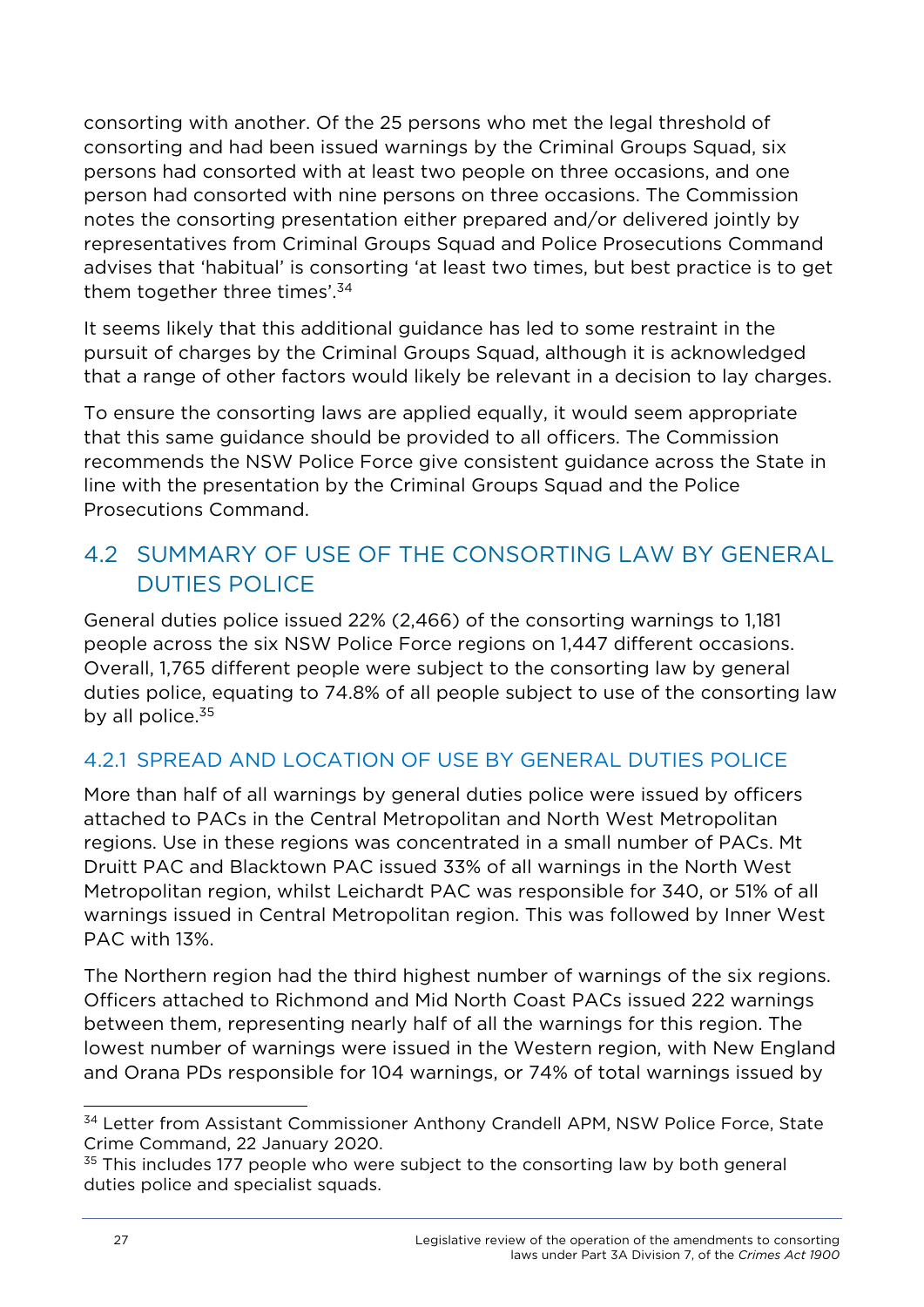officers attached to Western region. These figures are displayed in Table 2 and Table 3.

#### Table 2: Consorting warnings issued by general duties police according to region

| NSW POLICE FORCE REGION | <b>NO. OF WARNINGS</b> |
|-------------------------|------------------------|
| North West Metropolitan | 731                    |
| Central Metropolitan    | 670                    |
| Northern                | 466                    |
| Southern                | 232                    |
| South West Metropolitan | 231                    |
| Western                 | 136                    |
| <b>TOTAL</b>            | 2,466                  |

Source: NSW Police Force – COPS (consorting merged dataset, 28 February 2019 to 30 June 2020).

#### Table 3: Use by general duties police according to region

| <b>NSW POLICE</b><br><b>FORCE REGION</b> | NO. OF<br><b>WARNINGS</b> | NO. OF<br><b>INCIDENTS</b> | NO. OF<br><b>PEOPLE</b><br><b>WARNED</b> | NO. OF<br><b>PEOPLE</b><br><b>WARNED</b><br><b>ABOUT</b> | NO. OF<br><b>PEOPLE</b><br><b>BOTH</b><br><b>WARNED</b><br><b>AND</b><br><b>WARNED</b><br><b>ABOUT</b> | TOTAL NO.<br>OF PEOPLE | <b>AVERAGE</b><br>NO. OF<br><b>WARNINGS</b><br><b>PER</b><br><b>PERSON</b><br>WARNED* |
|------------------------------------------|---------------------------|----------------------------|------------------------------------------|----------------------------------------------------------|--------------------------------------------------------------------------------------------------------|------------------------|---------------------------------------------------------------------------------------|
| Central<br>Metropolitan<br>Region        | 670                       | 517                        | 402                                      | 417                                                      | 247                                                                                                    | 572                    | 1.6                                                                                   |
| North West<br>Metropolitan<br>Region     | 731                       | 377                        | 270                                      | 296                                                      | 154                                                                                                    | 412                    | 2.5                                                                                   |
| Northern Region                          | 466                       | 197                        | 182                                      | 278                                                      | 102                                                                                                    | 358                    | 1.7                                                                                   |
| Southern Region                          | 232                       | 160                        | 144                                      | 170                                                      | 92                                                                                                     | 222                    | 1.4                                                                                   |
| South West<br>Metropolitan<br>Region     | 231                       | 85                         | 101                                      | 119                                                      | 64                                                                                                     | 156                    | 1.9                                                                                   |
| Western Region                           | 136                       | 110                        | 82                                       | 84                                                       | 58                                                                                                     | 108                    | 1.7                                                                                   |
| Total                                    | 2,466                     | 1,446                      | 1,181                                    | 1,364                                                    | 717                                                                                                    | 1,828                  | 2.1                                                                                   |

Source: NSW Police Force – COPS (consorting dataset, 28 February 2019 to 30 June 2020).

Note: The number of people is not mutually exclusive across all regions. The count is not unique as individuals may be warned or have others warned about them in more than one NSW Police Force region.

\*Average number of warnings is calculated by total number of warnings divided by number of people warned about.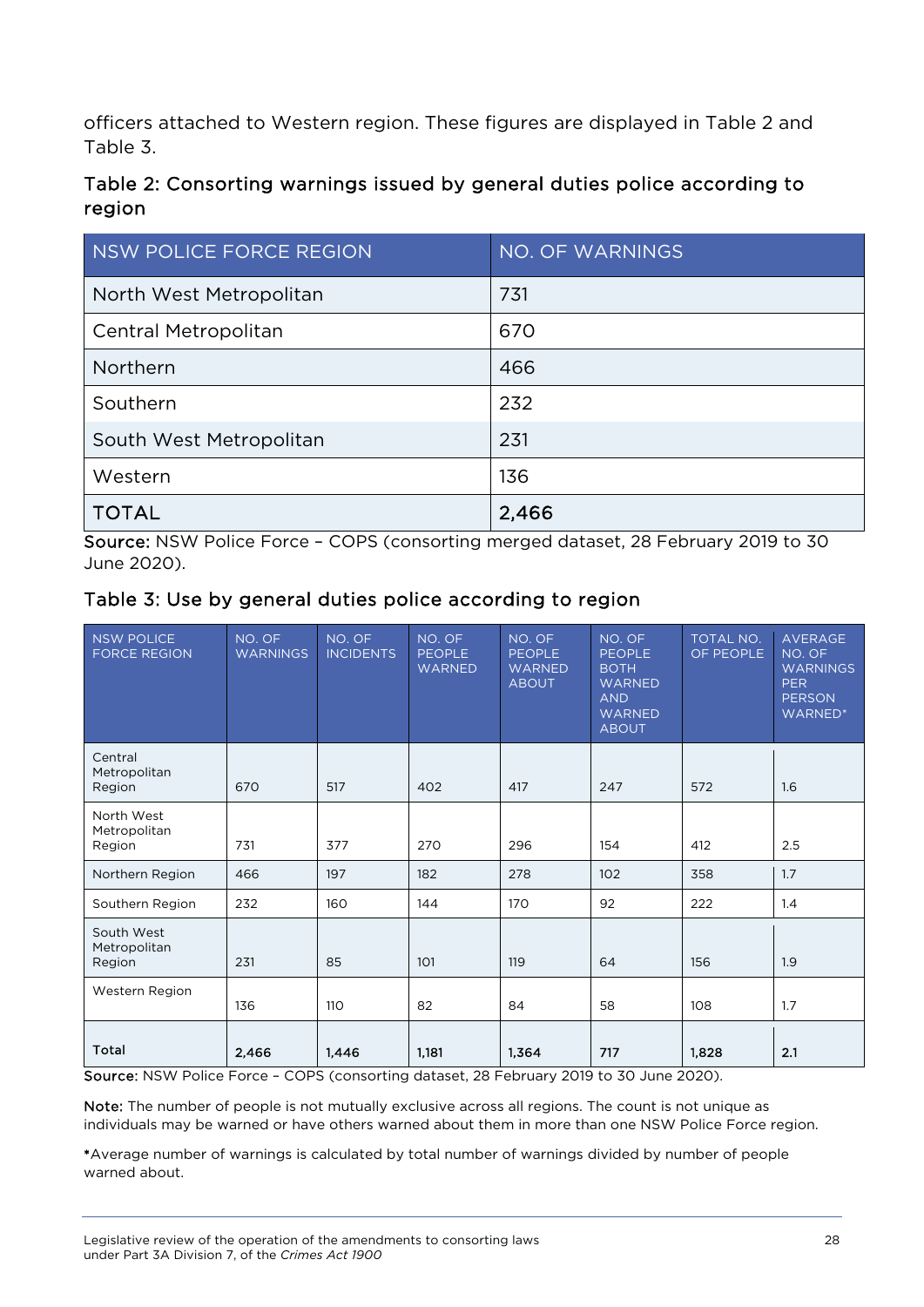# 4.3 SUMMARY OF USE OF THE CONSORTING LAW BY SPECIALIST SQUADS

The Criminal Groups Squad accounted for more than 77% of all consorting warnings issued by police in the interim reporting period. The Commission notes that one event accounted for approximately 6,000 warnings whereby 40 people were warned about approximately 150 people each. An example of one of the events linked to this Master event is provided in the case study below:

#### Case Study 5

Police attached to Strike Force Raptor spoke with an individual at their home address. Police served the individual with a Criminal Organisation letter regarding an OMCG. They were also given a pre-emptive consorting notice for all known convicted offenders in NSW linked to that OMCG. The interaction was recorded on BWV.

There were 773 people subject to the consorting law by officers from the Criminal Groups Squad. In total, 8,640 warnings were issued by Criminal Groups Squad officers during the review period. These warnings were issued to 361 individuals on 557 separate occasions.

Table 4 shows that of the 773 people who were subject to the consorting law by officers of the Criminal Groups Squad:

- 47% (361) were issued with at least one consorting warning;
- 71% (545) had others warned about consorting with them; and
- 18% (133) were issued with both a warning and had others warned about consorting with them.

#### Table 4: Use by specialist squads in the State Crime Command

| <b>SPECIALIST</b><br>SQUAD  | NO. OF<br><b>WARNINGS</b> | NO. OF<br><b>INCIDENTS</b> | NO. OF<br><b>PEOPLE</b><br><b>WARNED</b> | NO. OF<br><b>PEOPLE</b><br><b>WARNED</b><br><b>ABOUT</b> | NO. OF<br><b>PEOPLE</b><br><b>BOTH</b><br><b>WARNED</b><br><b>AND</b><br><b>WARNED</b><br><b>ABOUT</b> | <b>TOTAL</b><br>NO. OF<br><b>UNIQUE</b><br><b>PEOPLE</b> | AVERAGE<br>NO. OF<br><b>WARNINGS</b><br><b>PER</b><br><b>PERSON</b><br><b>WARNED</b> |
|-----------------------------|---------------------------|----------------------------|------------------------------------------|----------------------------------------------------------|--------------------------------------------------------------------------------------------------------|----------------------------------------------------------|--------------------------------------------------------------------------------------|
| Criminal<br>Groups<br>Squad | 8.640                     | 557                        | 361                                      | 545                                                      | 133                                                                                                    | 773                                                      | 15.9                                                                                 |

Source: NSW Police Force – COPS (consorting dataset, 28 February 2019 to 30 June 2020).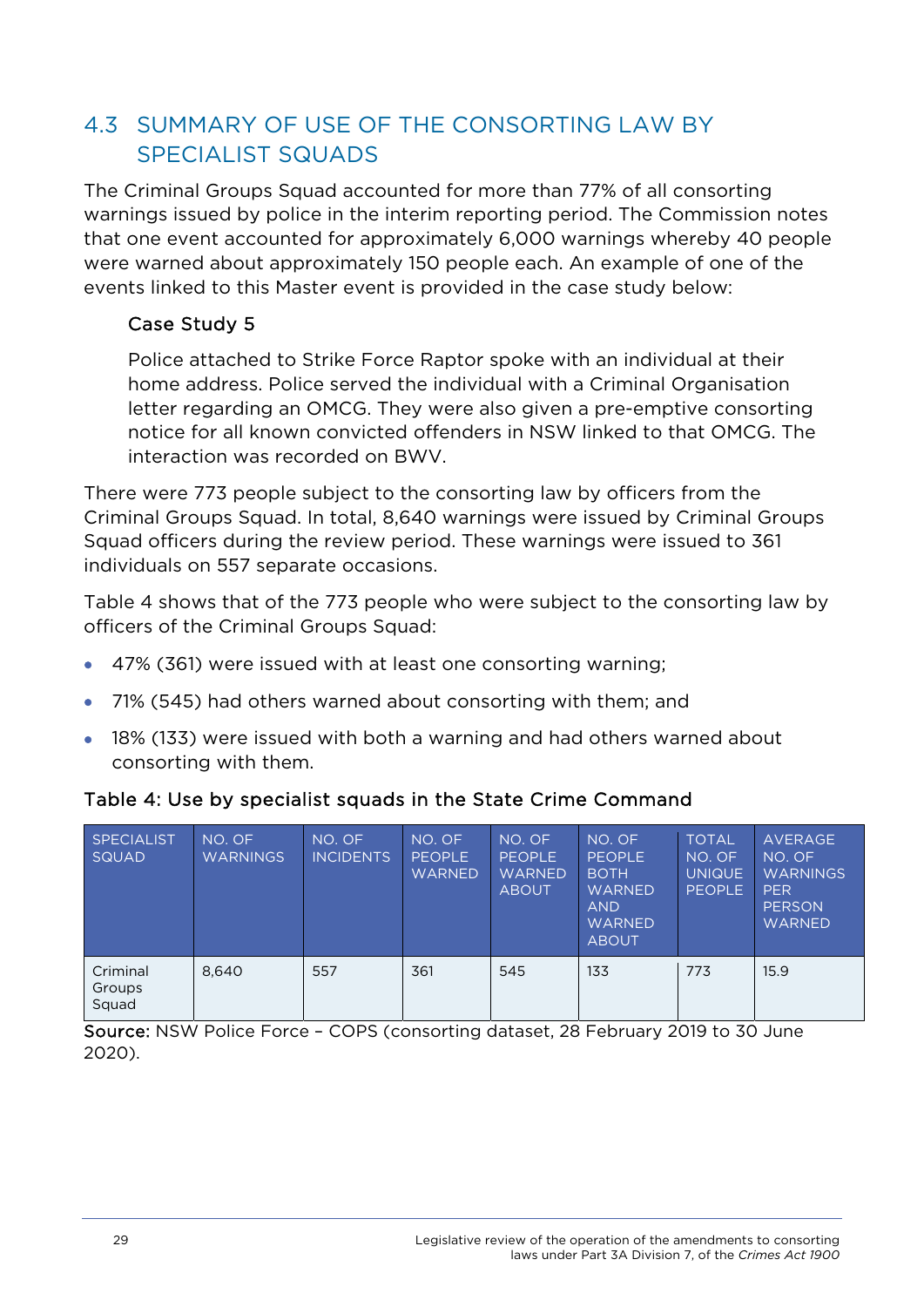# 4.4 COMPARISON BETWEEN SPECIALIST SQUADS AND GENERAL DUTIES POLICE

There was a significantly higher number of warnings issued by the Criminal Groups Squad compared to general duties police, with an approximate 25% increase on the Ombudsman's review reporting period. The Ombudsman's report found an equal use by specialist squads and general duties police. The Criminal Groups Squad issued more warnings per person than general duties police across the regions, but more people were subject to the consorting law by general duties police.

There were 177 people who were subject to the consorting law by both the Criminal Groups Squad and general duties police. For the purpose of this analysis, these 177 people have been classified into both groups.

#### Figure 2: Warnings issued and all people subject to use of the consorting law by specialist squads and general duties police



The difference between the proportion of warnings issued and the proportion of people subject to the consorting law can be explained because the Criminal Groups Squad:

- usually target individuals more than once;
- use of the consorting law in relation to larger groups; and
- use pre-emptive warnings.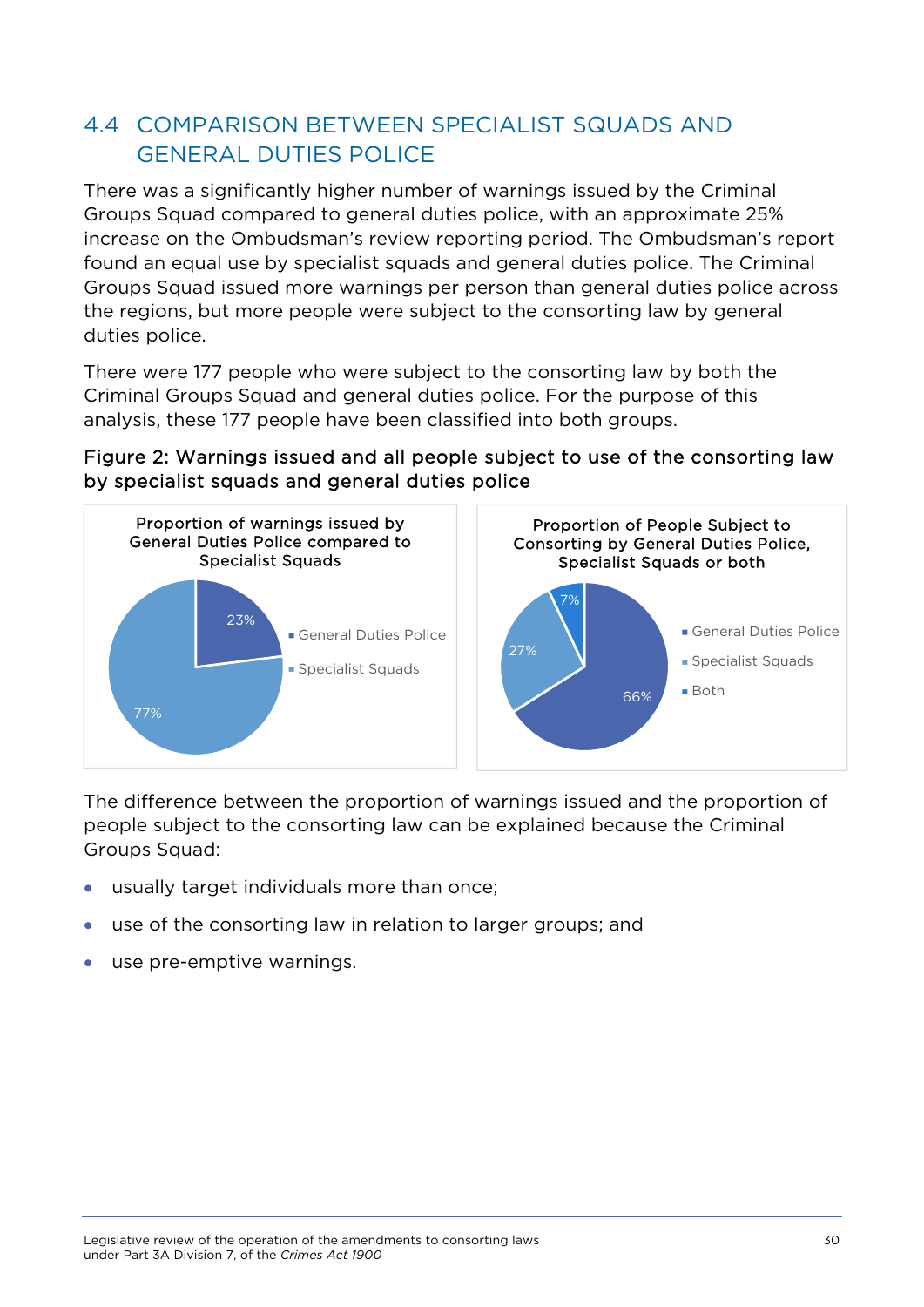### 4.5 OVERVIEW OF PEOPLE SUBJECT TO THE CONSORTING LAW

The Commission analysed the demographics and conviction histories<sup>36</sup> of the 2,361 people subject to the consorting law during the review period to further understand the operation of the law. The analysis considered both persons who were issued warnings as well as those who they were warned about.

#### 4.5.1 GENDER

Eighty-nine per cent of people subject to the consorting law during the reporting period were male (2.093 males, 267 females $37$ ). The ratio of men and women subject to the consorting law was similar for those persons issued consorting warnings and those who had associates warned about them.

### 4.5.2 AGE

For the purposes of this report children are defined as those aged 14 to 17 years of age. The age referred to is the age the person was first subject to use of the consorting law. People subject to the consorting law were aged between 14 and 74 years at the time of their first interaction with police.

Of the 2,361 people subject to the consorting law, the average age of those was 34. There was no significant difference between the age of those warned and those who had others warned about them as the average age of both cohorts was 34.

Only one of the persons targeted by the Criminal Groups Squad was under 18 years. An analysis of children and the consorting law is further discussed in Chapter 6 of this report.

#### 4.5.3 ANALYSIS OF THE CRIMINAL CONVICTIONS OF THOSE SUBJECT TO THE CONSORTING LAW

The criminal history analysis of those who have been subject to the consorting law is based on conviction history in NSW (summary or indictable), not charge history, and is reliant on COPS records from 1998 onwards. It is limited to charges that were proven and finalised on or before end November 2020.<sup>38</sup>

 $\overline{a}$ <sup>36</sup> The Commission notes advice from Statistical Services that due to reporting system limitations, it is unable to extract convictions for offences added at court, or for offences where conditions of a sentence have been breached and no action has been recorded on the breach. This will amount to an underreporting of convictions recorded across the entire cohort.

<sup>&</sup>lt;sup>37</sup> The gender of one person was not recorded.

<sup>&</sup>lt;sup>38</sup> Conviction history extends beyond the reporting period to 30 June 2020, including for 423 individuals whose latest conviction fell within the July 2020 to November 2020 period.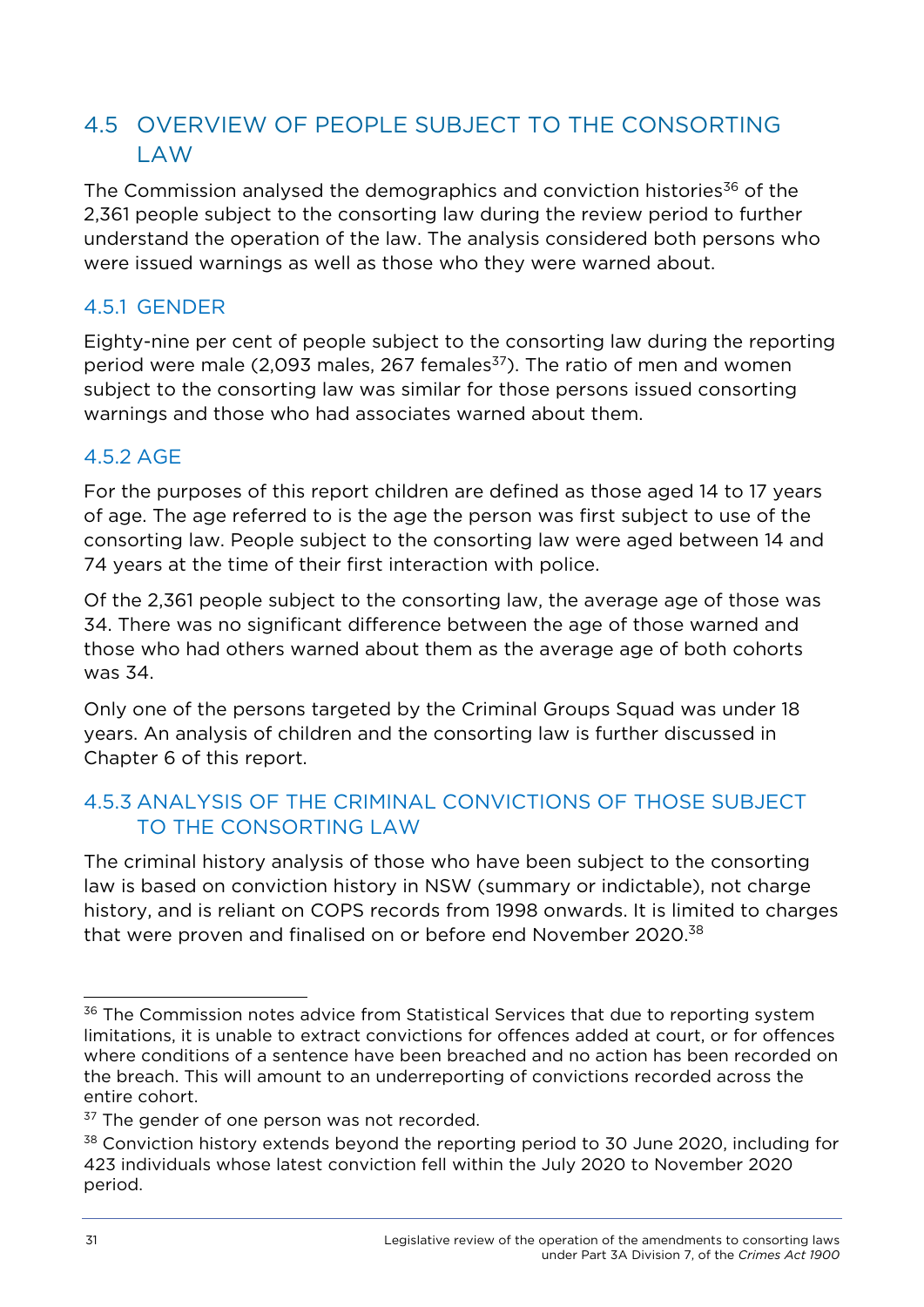There is no threshold requirement in terms of criminal history for a person to be issued a consorting warning. A person with no criminal history at all can be issued a warning. Consideration of any criminal history of the persons issued warnings can however give an indication of the types of criminal behaviour that the NSW Police Force are seeking to target through the use of the consorting powers.

For a person to be warned about, they must have been convicted of an indictable offence (either in NSW or another jurisdiction) prior to the date of the warning being issued. If they have not, the warning about them will be invalid. Invalid warnings are discussed in Chapter 5.

### 4.5.4 MOST SERIOUS INDICTABLE CONVICTION

Table 5 below outlines the most serious indictable offence of which each person subject to the consorting law has been convicted. The most serious convictions have been categorised according to the Australia and New Zealand Standard Offence Classification (ANZSOC) system developed by the Australian Bureau of Statistics to 'provide a uniform national statistical framework for classifying criminal behaviour in the production and analysis of crime and justice statistics' and 'to overcome differences in legal offence definitions across states and territories'.39 Each person's most serious conviction has been determined by reference to the National Offence Index (NOI).<sup>40</sup> For 41% of the cohort, their most serious indictable conviction involved a type of assault other than sexual assault.

<sup>1</sup>  $39$  The ANZSOC is a classification with three levels: Divisions (the broadest level), Subdivisions (the intermediate level) and Groups (the finest level). Australian Bureau of Statistics, Australian and New Zealand Standard Offence Classification (ANZSOC), 2011, cat. No. 1234.0, ABS, Canberra, 2011.

https://www.abs.gov.au/ausstats/abs@.nsf/mf/1234.0.

<sup>&</sup>lt;sup>40</sup> The National Offence Index is a tool which provides an ordinal ranking of the offence categories in the Australian and New Zealand Standard Offence Classification (ANZSOC) according to perceived seriousness. It is used in order to determine a principal offence for an offender with multiple offences. The purpose of the NOI is to enable the representation of an offender by a single offence in instances where multiple offences occur within the same incident or where defendants have multiple charges in criminal cases. Australian Bureau of Statistics, National Offence Index, 2018, cat. no. 1234.0.55.001, ABS, Canberra, 2018.

https://www.abs.gov.au/AUSSTATS/abs@.nsf/Lookup/1234.0.55.001Main+Features1201 8?OpenDocument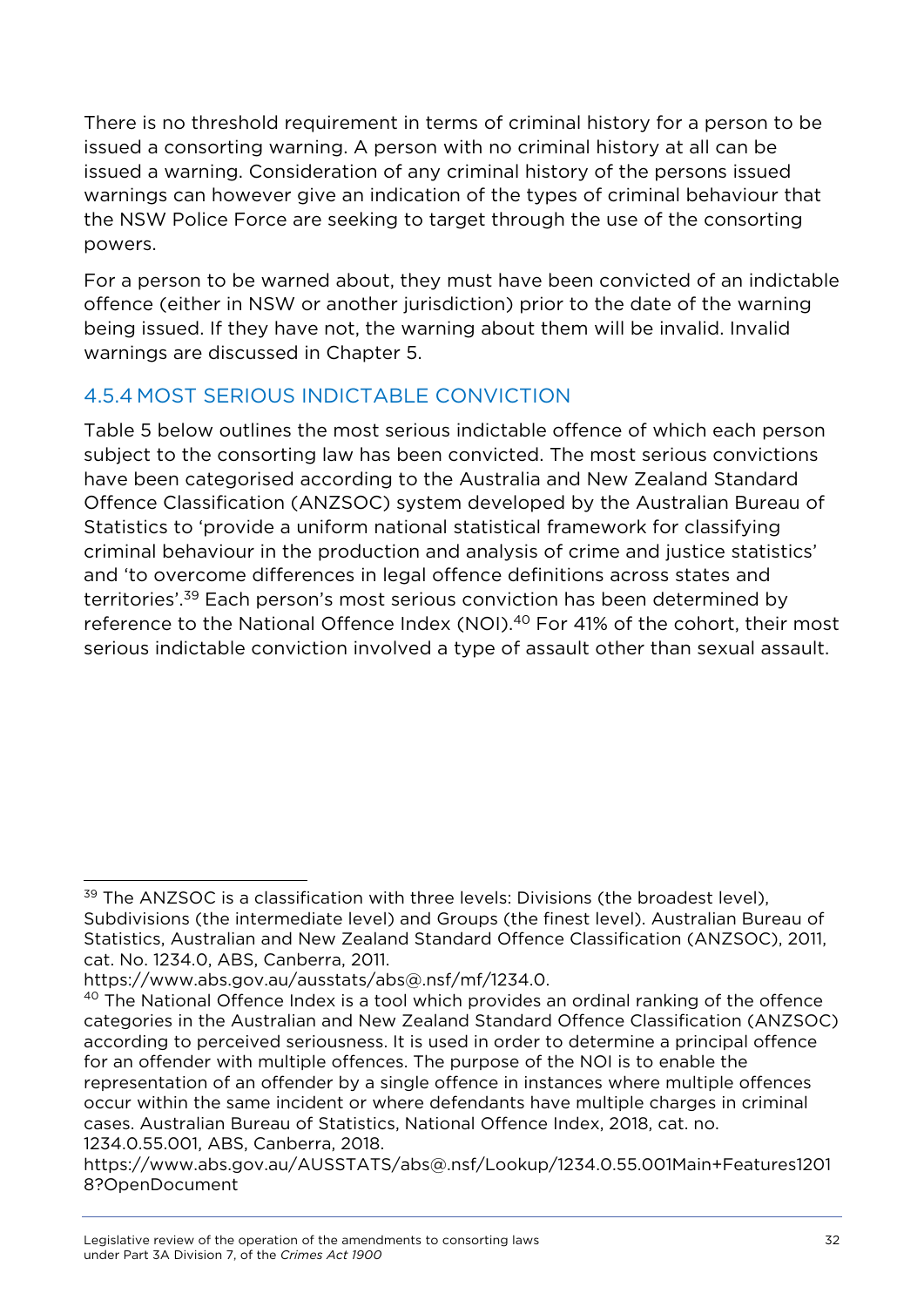# Table 5: Most serious conviction by ANZSOC Division

| <b>ANZSOC DIVISION</b>                                                                      | <b>NO. OF UNIQUE</b><br>PERSONS EVER ISSUED<br>A WARNING | <b>NO. OF UNIQUE</b><br><b>PERSONS EVER</b><br><b>WARNED ABOUT</b> |  |
|---------------------------------------------------------------------------------------------|----------------------------------------------------------|--------------------------------------------------------------------|--|
| Abduction and related<br>offences                                                           | 12                                                       | 14                                                                 |  |
| Acts intended to cause injury                                                               | 556                                                      | 805                                                                |  |
| Dangerous or negligent acts<br>endangering persons                                          | 16                                                       | 25                                                                 |  |
| Deception and related<br>offences                                                           | 26                                                       | 41                                                                 |  |
| Homicide and related<br>offences                                                            | 11                                                       | 15                                                                 |  |
| Illicit drug offences                                                                       | 266                                                      | 387                                                                |  |
| Offences against justice<br>procedures, government<br>security and government<br>operations | $\overline{3}$                                           | 6                                                                  |  |
| Property damage and<br>environmental pollution                                              | 16                                                       | 17                                                                 |  |
| Public order offences                                                                       | 17                                                       | 30                                                                 |  |
| Robbery, extortion and<br>related offences                                                  | 71                                                       | 112                                                                |  |
| Sexual assault and related<br>offences                                                      | 17                                                       | 33                                                                 |  |
| Theft and related offences                                                                  | 45                                                       | 56                                                                 |  |
| Unlawful entry with<br>intent/burglary, break and<br>enter                                  | 44                                                       | 53                                                                 |  |
| Weapons and explosives<br>offences                                                          | 55                                                       | 71                                                                 |  |
| <b>TOTAL</b>                                                                                | 1,487                                                    | 1,721                                                              |  |

Source: NSW Police Force – COPS (Criminal history data as at November 2020).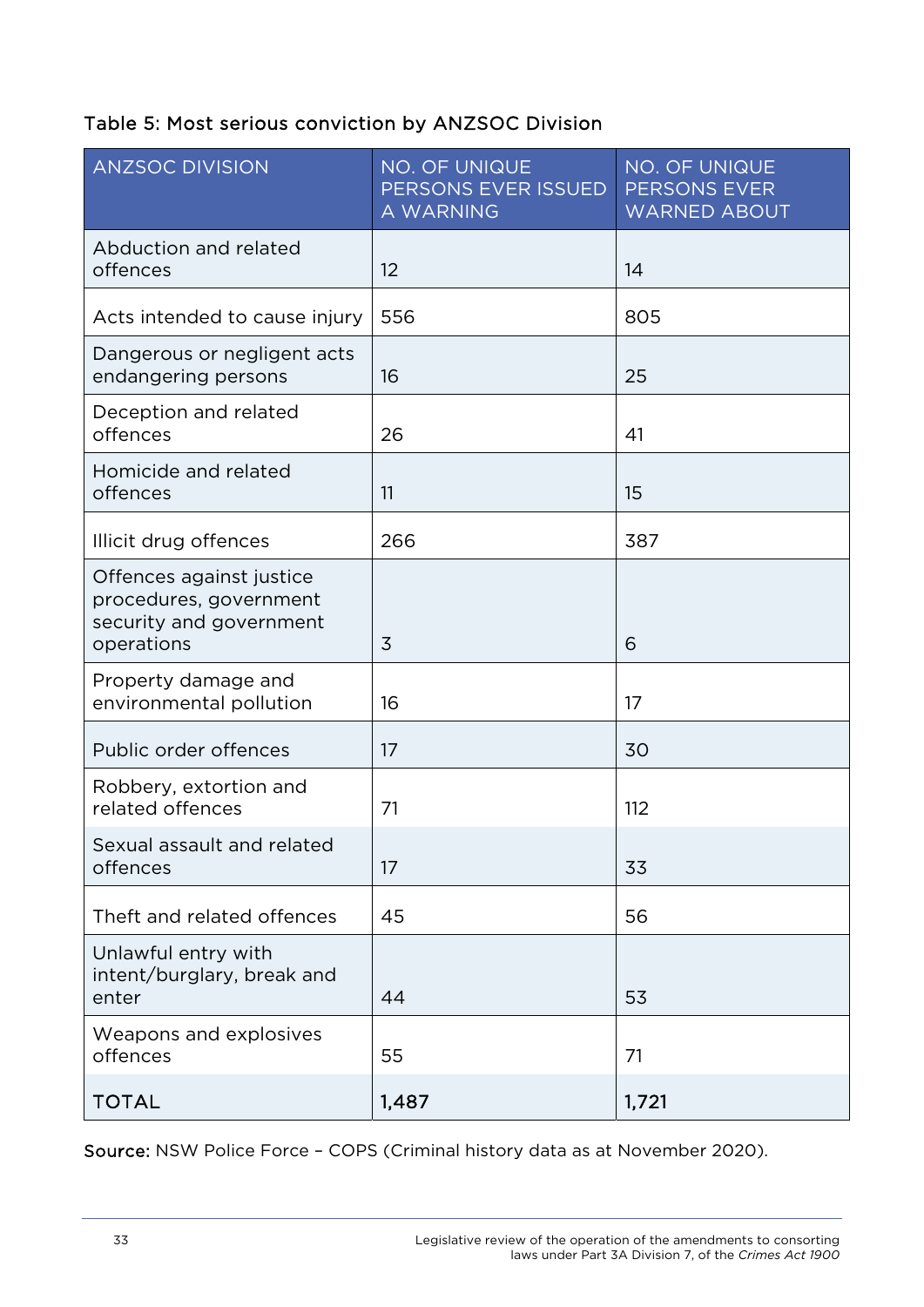The five most common offences appearing in the conviction histories of those subject to the consorting law are represented in Table 6 below. Almost twothirds of people subject to the consorting law in the reporting period have at least one conviction for 'road traffic and motor vehicle regulatory offences' while more than 50% of people have at least one conviction for 'illicit drug offences', 'acts intended to cause injury' and 'theft and related offences.' Almost one in two people subject to the consorting law had a conviction for 'public order offences.'

Notwithstanding the caveat that direct comparisons cannot be made with the Ombudsman's report, the proportion of people who have a conviction for these offences, also reported as the most common by the Ombudsman, represent a greater proportion for each conviction type than the previous reporting period.

| <b>ANZSOC DIVISION</b>                                       | NO. OF UNIQUE<br>PERSONS EVER<br><b>ISSUED A WARNING</b> | <b>NO. OF UNIQUE</b><br>PERSONS EVER<br><b>WARNED ABOUT</b> |
|--------------------------------------------------------------|----------------------------------------------------------|-------------------------------------------------------------|
| Road traffic and motor vehicle<br><b>Regulatory Offences</b> | 916                                                      | 1233                                                        |
| Illicit drug offences                                        | 830                                                      | 1096                                                        |
| Acts intended to cause injury                                | 729                                                      | 1090                                                        |
| Theft and related offences                                   | 792                                                      | 1052                                                        |
| Public order offences                                        | 684                                                      | 971                                                         |

Table 6: Most common convictions by ANZSOC Division

Note: The number of people is not mutually exclusive across ANZSOC Divisions because individuals could have received multiple convictions across Divisions.

Source: NSW Police Force – COPS (Criminal history data as at November 2020).

#### 4.5.5 INCIDENCE OF PEOPLE WITH NO CONVICTIONS, OR SUMMARY CONVICTIONS ONLY

At least 203 people who were issued a consorting warning did not have a conviction in NSW.41 This group was issued with 311 warnings.

In terms of persons warned about, there were 16 people who had no prior convictions in NSW, but whom police had reason to believe may have been convicted of an indictable offence in another jurisdiction (see 3.1 above). There

1

<sup>&</sup>lt;sup>41</sup> This number is based on data from the NSW Police Force as to the number of Persons of Interest for whom 'no' appeared for the category 'Conviction for any offence'. It is anticipated there may be more than this number, as there are anomalies in the data provided by the NSW Police Force.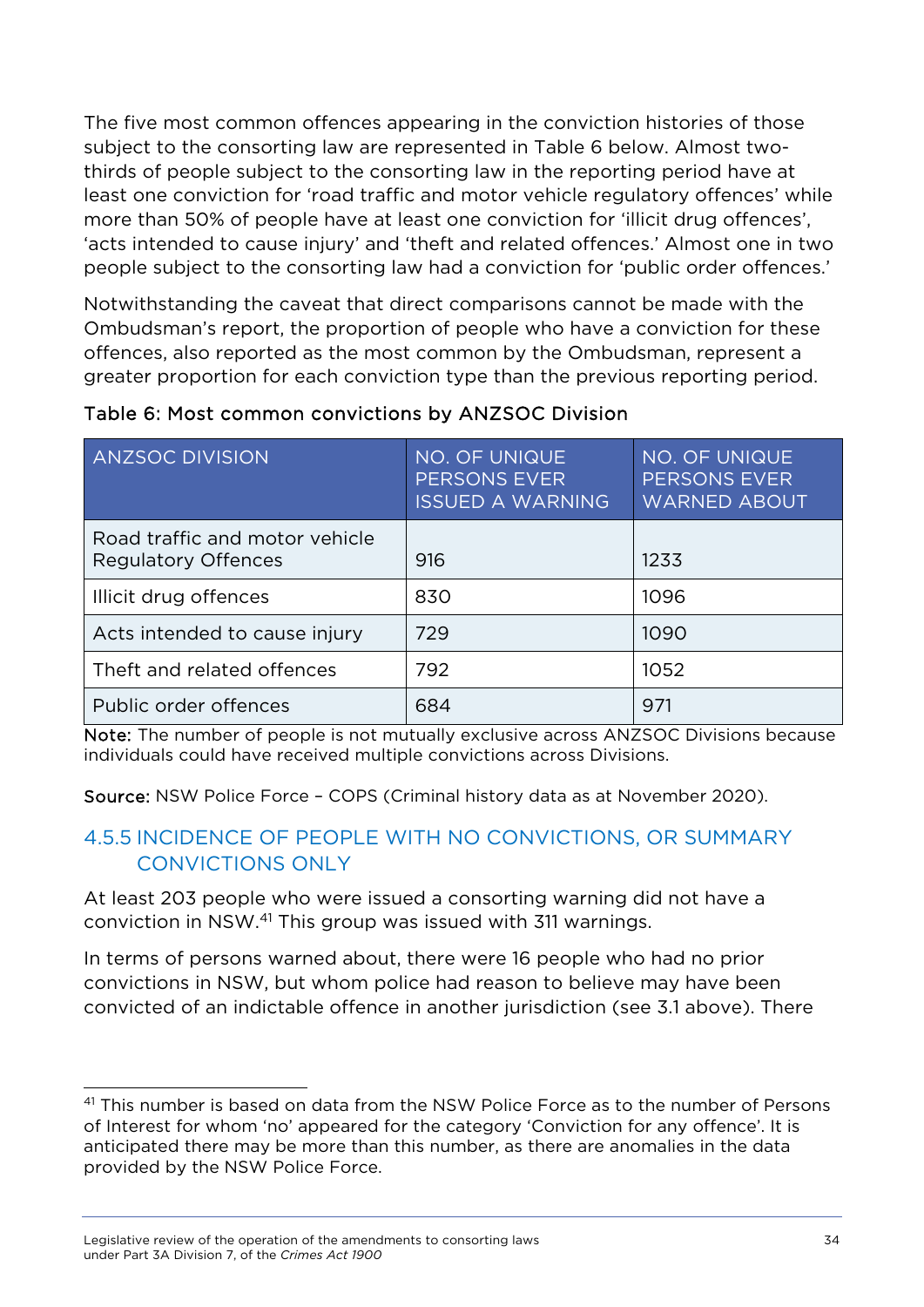were however at least four people who had no convictions either interstate or in NSW at the time they were warned about.<sup>42</sup>

There were also a number of people who were subjected to the consorting law who only have convictions for summary offences. There were 15 people with summary convictions who had been warned about in consorting warnings. They were named in 21 warnings. These warnings were invalid, and are discussed in Chapter 5.

According to data from police there were 145 people who were issued with a consorting warning who only had convictions for summary offences in NSW.43 They were issued a total of 183 warnings.

The Ombudsman recommended that the NSW Police Force, through consorting policy, SOPs, relevant publications and training, proscribe 'the use of the consorting law to address or prevent minor offending, including offences outlined in the *Summary Offences Act 1988'*.<sup>44</sup> The NSW Government in response stated that the NSW Police Force would:

…review NSWPF consorting policy, SOPs, relevant publications, and training to ensure that the application of the consorting law to address or prevent minor offending is appropriate given the focus of the consorting law to prevent organised criminal activity that establishes, uses, or builds up criminal networks.

The SOPs now contain the following passage in a 'message' at the front of the document:

While this legislation can be widely used in the field, it's focused on the prevention of organised criminal activity that establishes, uses or builds up criminal networks. It's aimed at organised crime and stopping the associations that go hand in hand with serious criminal activity. Application of the consorting law to address or prevent minor offending must be appropriate in the circumstances  $45$ 

<sup>44</sup> *The Consorting Law: Report on the operation of Part 3A, Division 7 of the Crimes Act 1900*. NSW Ombudsman. April 2016, recommendation 18.

<sup>-</sup><sup>42</sup> The total number of people named in a warning who had no prior convictions may be higher, as there are anomalies in the data provided by the NSW Police Force. This number of 17 (16 potential interstate offenders and 1 with no prior convictions at all) was based on the number of Persons Named for whom 'no' appeared for the category 'Conviction for any offence' and also for 'NSW indictable conviction existed for warning'.  $43$  This number is based on data from the NSW Police Force as to the number of Persons of Interest for whom 'yes' appeared for the category 'Conviction for any offence' but 'null' in the categories 'ANZSOC Division/s for last court appearance – indictable offence with conviction' and 'National Offence Index/s for last court appearance – indictable offence with conviction', 'ANZSOC Group for Most Serious Indictable Conviction' and 'National Offence Index/s group for Most Serious Indictable Conviction'.

<sup>45</sup> NSW Police Force Consorting SOPs, August 2019, p 5.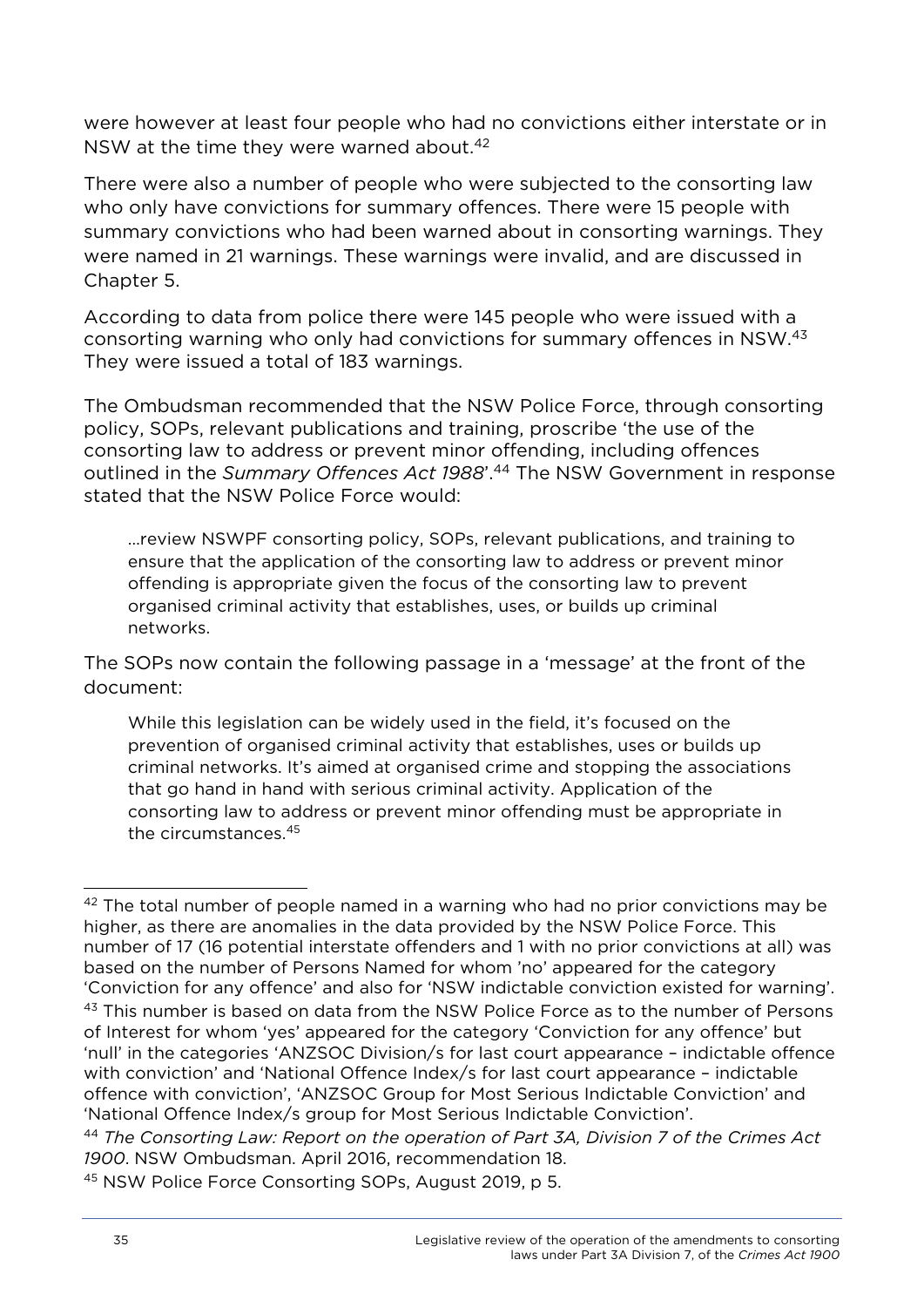The SOPs however do not provide any practical guidance as to in what circumstances it will be appropriate for officers to use the consorting law to address or prevent minor offending. The Commission believes the SOPs should include such guidance, including examples, to assist officers to use the consorting law appropriately.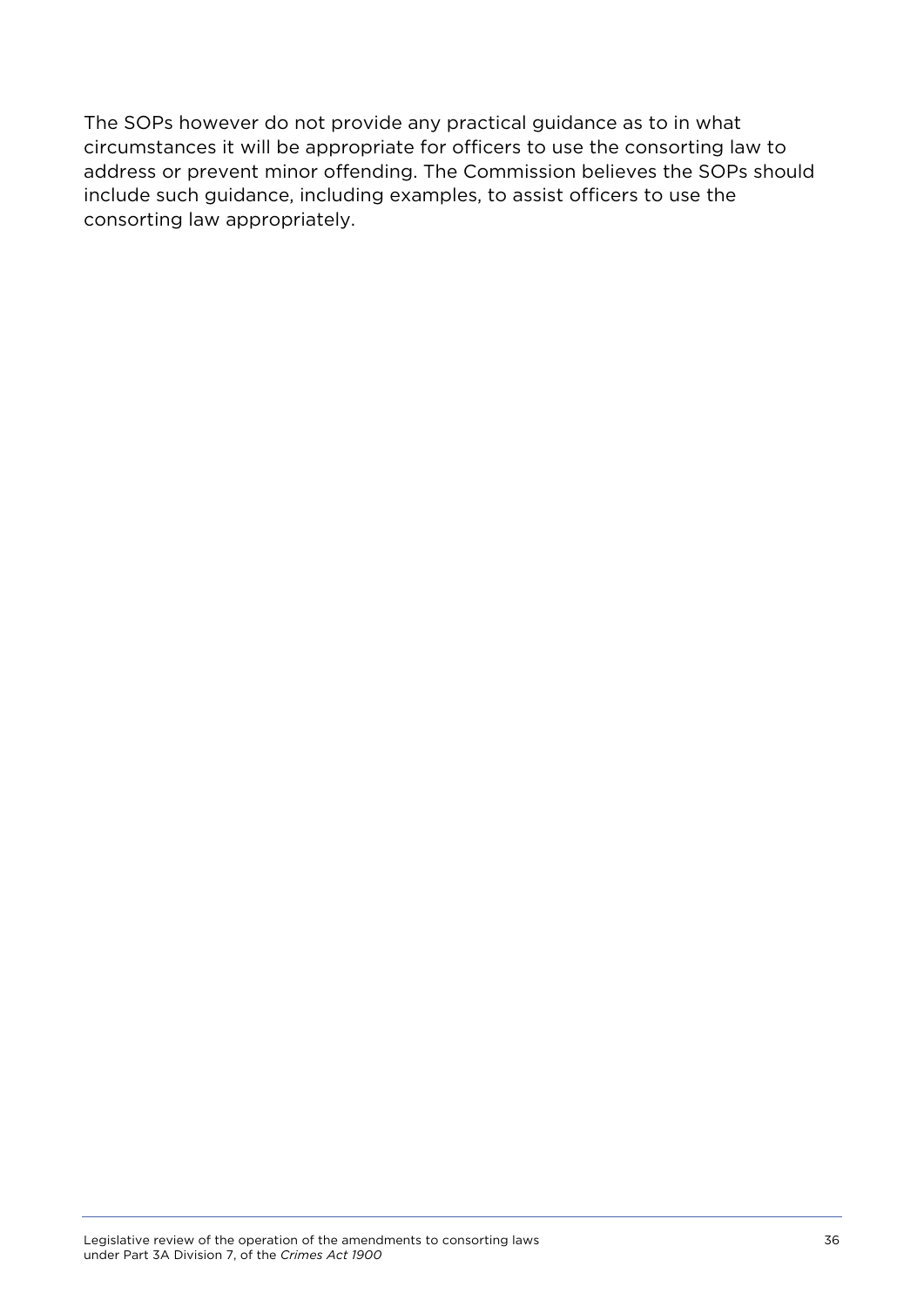# 5.CONSORTING WARNINGS ISSUED IN ERROR

As mentioned in 2.3, while the term 'convicted offender' in section 93W seems simple on its face, there are some technical aspects of the definition which create complexity. In order for a person to be named as a 'convicted offender' in a consorting warning:

- 1) they must have been found guilty or pleaded guilty to a criminal offence (in NSW or another jurisdiction); and
- 2) the sentencing court must have recorded a conviction for that offence; and
- 3) the offence must be have been an indictable offence in NSW; and
- 4) the conviction must not be 'spent'.

The changes made to COPS in 2013 which prevent officers from recording a consorting warning if a person does not have a conviction recorded for a NSW indictable offence in the last 10 years enable the Commission to identify where an officer has overridden this mechanism and recorded a warning. The Commission reviewed the 43 persons named in consorting warnings who COPS indicated had not been convicted of an indictable offence in NSW. For 16 of those persons, the details entered in the free text field by the officer suggested the person had a relevant indictable conviction from another jurisdiction which qualified them as a 'convicted offender'.

As Figure 3 shows, in the majority of cases (27) the officer used the free text field to issue a warning about a person based on a belief that, despite the indication from COPS, the person had a valid conviction for an indictable offence in NSW.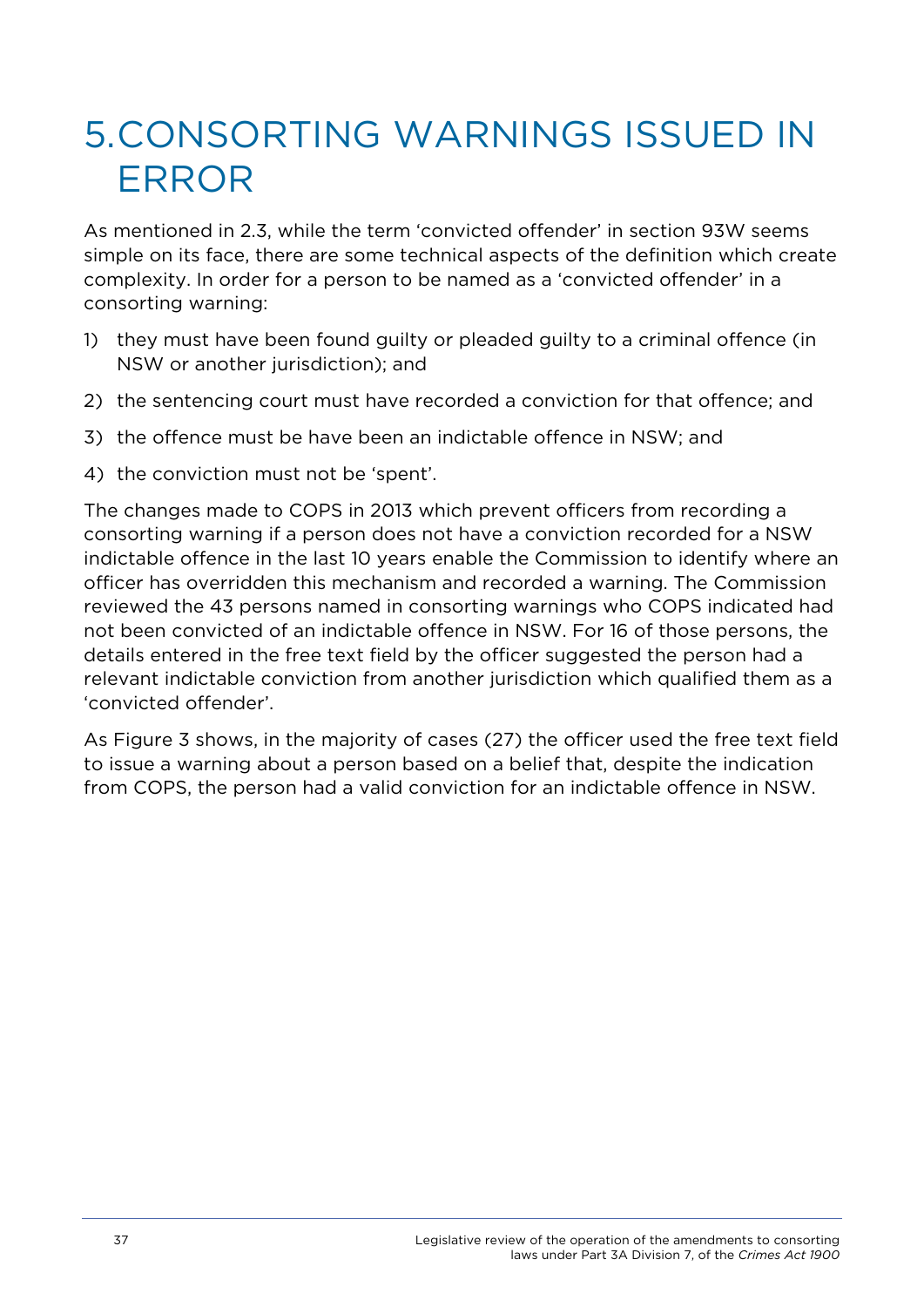#### Figure 3: Reason officers issued warning despite COPS indicating no NSW indictable conviction



Out of the 27 persons about whom warnings were recorded for NSW offending despite COPS indicating no NSW indictable offence, the Commission has concluded that two of those persons were 'convicted offenders' at the time the warning was issued. One was a person whose conviction for a NSW indictable offence was more than 10 years' old, but that person's conviction could not become spent as he had received more than six months' imprisonment for the offence. The other person had been convicted of indictable offences in NSW at the time he was named as a convicted offender in the warning, but later (prior to the warning being recorded in COPS) he was acquitted of those offences.

This means there were 25 people who were warned about who were not 'convicted offenders' based on the details entered by police in the free text field. Table 7 contains the reasons the Commission concluded the persons named were not 'convicted offenders'. The two most common reasons were that the offence the person was convicted of was a summary offence (48%) or because no conviction was recorded for the indictable offence (28%).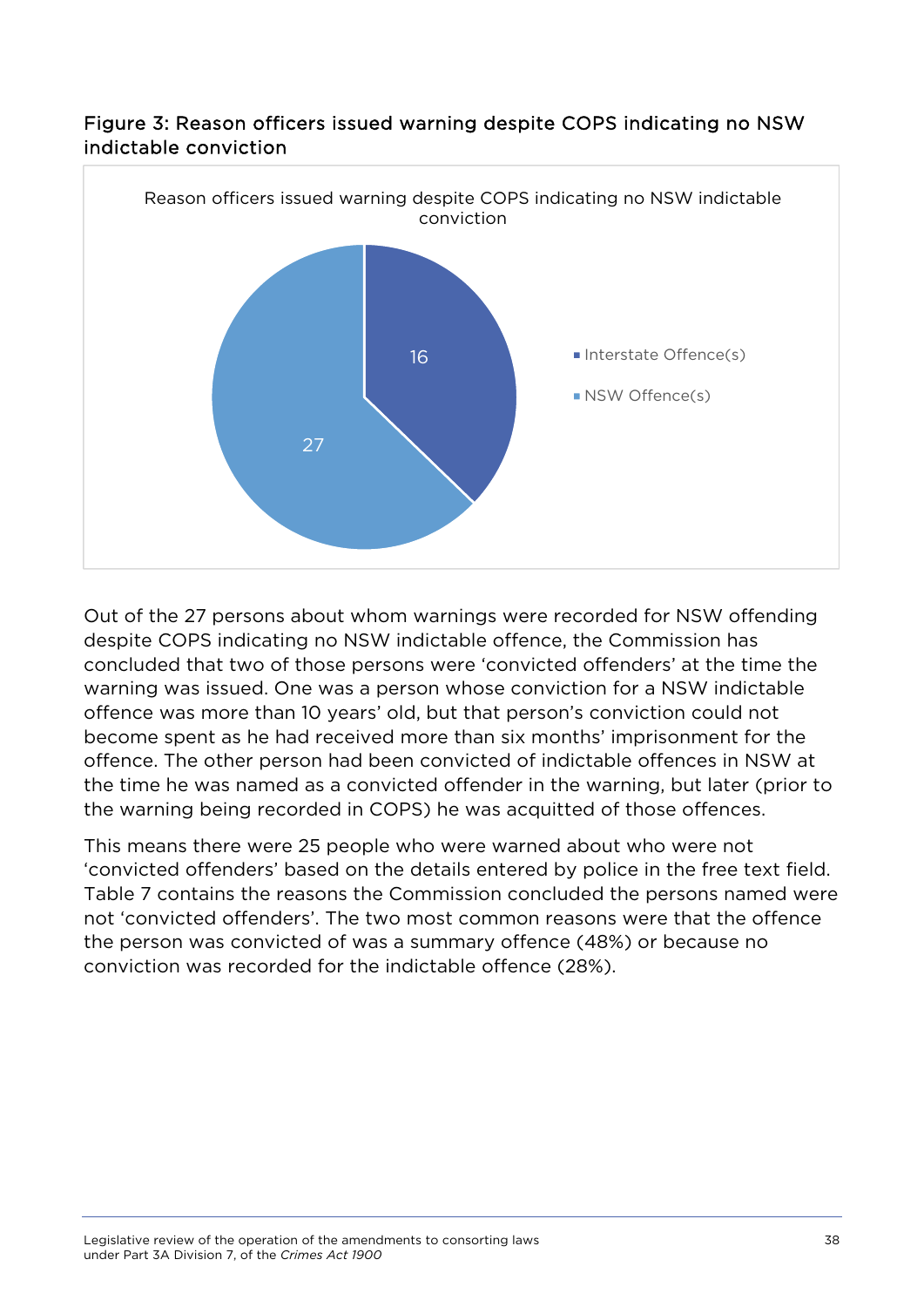#### Table 7: Reasons persons were incorrected identified as 'convicted offenders'

| <b>REASON</b>                                                  | <b>NUMBER OF</b><br><b>INDIVIDUALS</b> |
|----------------------------------------------------------------|----------------------------------------|
| <b>Summary Offence</b>                                         | 12                                     |
| Found guilty but no conviction recorded by<br>Children's Court | 7                                      |
| Only convicted after the time of warning issued                | 2                                      |
| Acquitted of offence(s) on appeal                              |                                        |
| Charges dismissed at court                                     |                                        |
| Found not guilty of offence(s)                                 |                                        |
| Offence committed by different person                          |                                        |
| Total                                                          | 25                                     |

# 5.1 PERSONS WHO HAD BEEN WARNED ABOUT WHO HAD BEEN CONVICTED OF SUMMARY OFFENCES

In 12 of the 25 cases of persons incorrectly identified by police as 'convicted offenders', the person had been convicted of a summary offence, not an indictable offence. Table 8 sets out the type of summary offences the 12 individuals had been convicted of. Over half of the individuals had been convicted of possession of a prohibited drug.

#### Table 8: Types of summary offences of persons warned about

| SUMMARY OFFENCE TYPE                                                                                                                                      | <b>NUMBER OF</b><br><b>INDIVIDUALS</b> |
|-----------------------------------------------------------------------------------------------------------------------------------------------------------|----------------------------------------|
| Possess Prohibited Drug                                                                                                                                   | 7                                      |
| <b>Driving Offences</b>                                                                                                                                   | $\overline{2}$                         |
| Resist or hinder police in execution of duty                                                                                                              |                                        |
| Contravene AVO, unlawfully entering enclosed lands,<br>possess prohibited drug, bringing drugs into<br>detention centre and syringe into detention centre |                                        |
| Possess prohibited drug, driving vehicle with illicit<br>drug in blood, driving while licence cancelled                                                   |                                        |
| Total                                                                                                                                                     | 12                                     |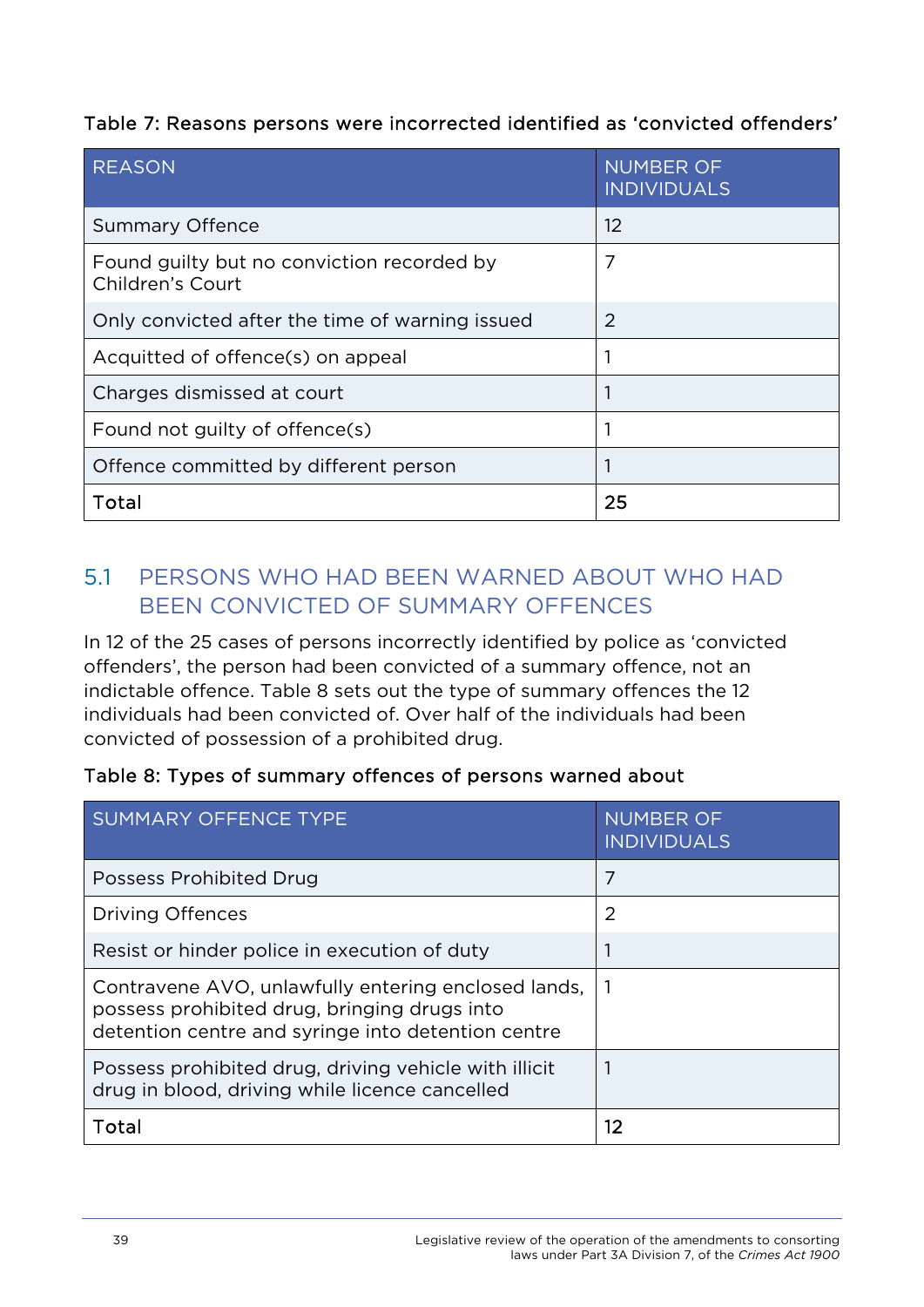# 5.2 PERSONS WHO HAD BEEN WARNED ABOUT WHO HAD NO CONVICTION RECORDED BY THE COURT

Seven of the 25 people incorrectly warned about were people who had pleaded guilty to, or been found guilty of, an indictable offence, but the Children's Court did not record a conviction for their offending. These people were children at the time they committed the offences. They were generally over 18 years of age by the time the consorting warning was issued, and therefore were not children at the time they were subject to the consorting law for the purposes of our report.

The Ombudsman reported that 105 of the 133 persons aged under 18 years who were warned about had been incorrectly identified as 'convicted offenders', an error rate of 79%.46 The Ombudsman explained this was due to a lack of understanding by police of the restrictions and discretion of the Children's Court in terms of recording a conviction, including for indictable offences.

In response to the Ombudsman's report, the NSW Police Force acknowledged the complexities contained in the definition of 'convicted offender' when applied to persons dealt with by the courts as children. The NSW Police Force suggested that one way forward could be to 'limit' the use of consorting provisions to 'serious indictable offences committed by persons aged 16 years or over'.47 The SOPs now advise officers 'Do not give an official warning in relation to a child unless you are certain that they have been convicted of a serious children's indictable offence'.<sup>48</sup> The extent to which officers have complied with this direction during our review period is discussed in Chapter 6.

Seven people incorrectly identified as convicted offenders due to non-recording of convictions is a significant reduction. The changes to COPS to prevent warnings being recorded when a conviction was not recorded for the person named have not eliminated the issue, as officers are using the free text field to override this mechanism.

Case study 6 illustrates the issues that can arise when police do not ensure that a person has a conviction recorded by a court before naming them in a consorting warning. Neither Person 1 nor Person 2, had any convictions at the time they were named in (and received) consorting warnings. As a result police issued seven consorting warnings which were invalid. Person 1 was aged 18 years' old and Person 2 was 16-17 years' old during the time they were subjected to the consorting law.

 $\overline{a}$ 

<sup>46</sup> *The Consorting Law: Report on the operation of Part 3A, Division 7 of the Crimes Act 1900*. NSW Ombudsman. April 2016, p 80.

<sup>47</sup> *The Consorting Law: Report on the operation of Part 3A, Division 7 of the Crimes Act 1900*. NSW Ombudsman. April 2016, pp 81-82.

<sup>48</sup> NSW Police Force Consorting SOPs, August 2019, p 22.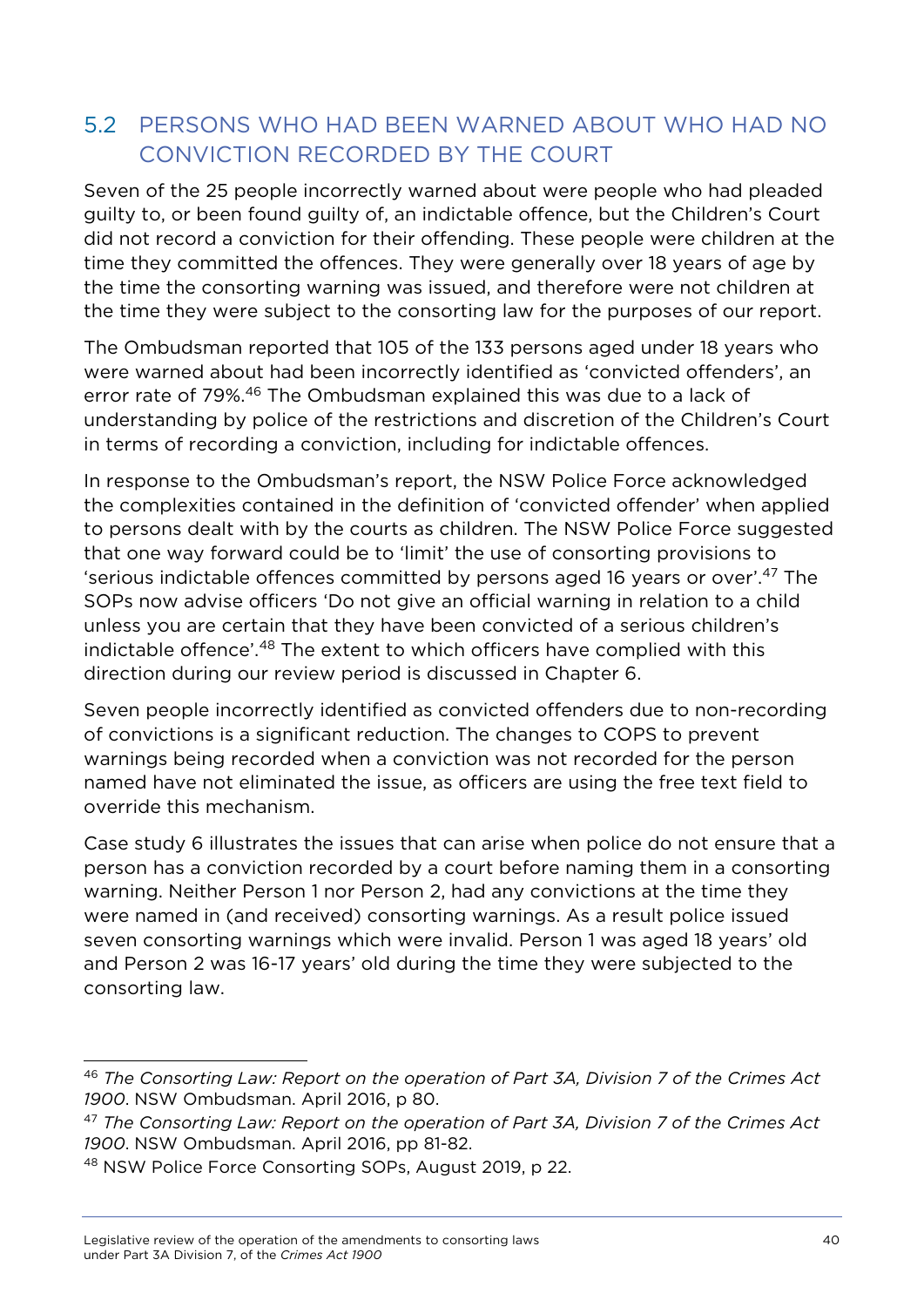#### Case Study 6

Between November 2017 and September 2019 Person 149 had been charged with and found quilty of 20 offences, including some indictable offences. However Person 1 was under 18 at the time he committed these offences. The Children's Court did not record a conviction for any of these offences when sentencing him.

By September 2019 Person 2<sup>50</sup> had been found quilty of four offences, including indictable offences. As he was under 16 at the time he committed the offences no convictions were recorded by the Children's Court.

In September 2019 general duties police stopped Person 1 (18 years' old) and another person (22 years' old) who were carrying wine and cups in a public place. Another two people joined them (18 years' old and 15 years' old). The officers conducted checks on the four people. The officers concluded that Person 1 and one of the others 'had been convicted of indictable offences' and so warned Person 1 and the other person for consorting with each other. As Person 1 had not had a conviction recorded for an indictable offence, the warning issued to the other person for consorting with Person 1 was invalid.<sup>51</sup>

In February 2020 police located Person 1, Person 2 (16 years' old) and another person in a location described by police as 'well known for drug consumption'. The event narrative recorded that 'Police were familiar with the POIs and immediately recognised who they were. Police knew [Person 1 and the other person] were known for acts of violence and stealings [sic] within the area', and 'due to the time and location' they were searched. Both Person 1 and the other person (but not Person 2) were then issued a consorting warning for consorting with each other. Again, the warning about Person 1 issued to the other person was invalid.<sup>52</sup>

In March 2020 police observed a vehicle containing Person 1 and Person 2 as well as two others (who were 19 years' old). Person 1 was suspected by security staff of having vandalised a train. Person 1, Person 2 and one of the other persons were arrested for entering a conveyance without consent of the owner. Police searched the vehicle and located spray cans, cannabis and bongs. Police conducted checks on all four persons which, according to the Event Narrative, 'revealed they were all known variously for drug possession, supply, graffiti, property offences, robberies and other offences against the person'. They were each searched but nothing was found.

In the Event Narrative the officers recorded that all of the four persons except Person 2 'had been convicted of offences', and so consorting

-

<sup>49</sup> CNI 795451197.

<sup>50</sup> CNI 765008645.

<sup>51</sup> E374928593.

<sup>52</sup> E74062858.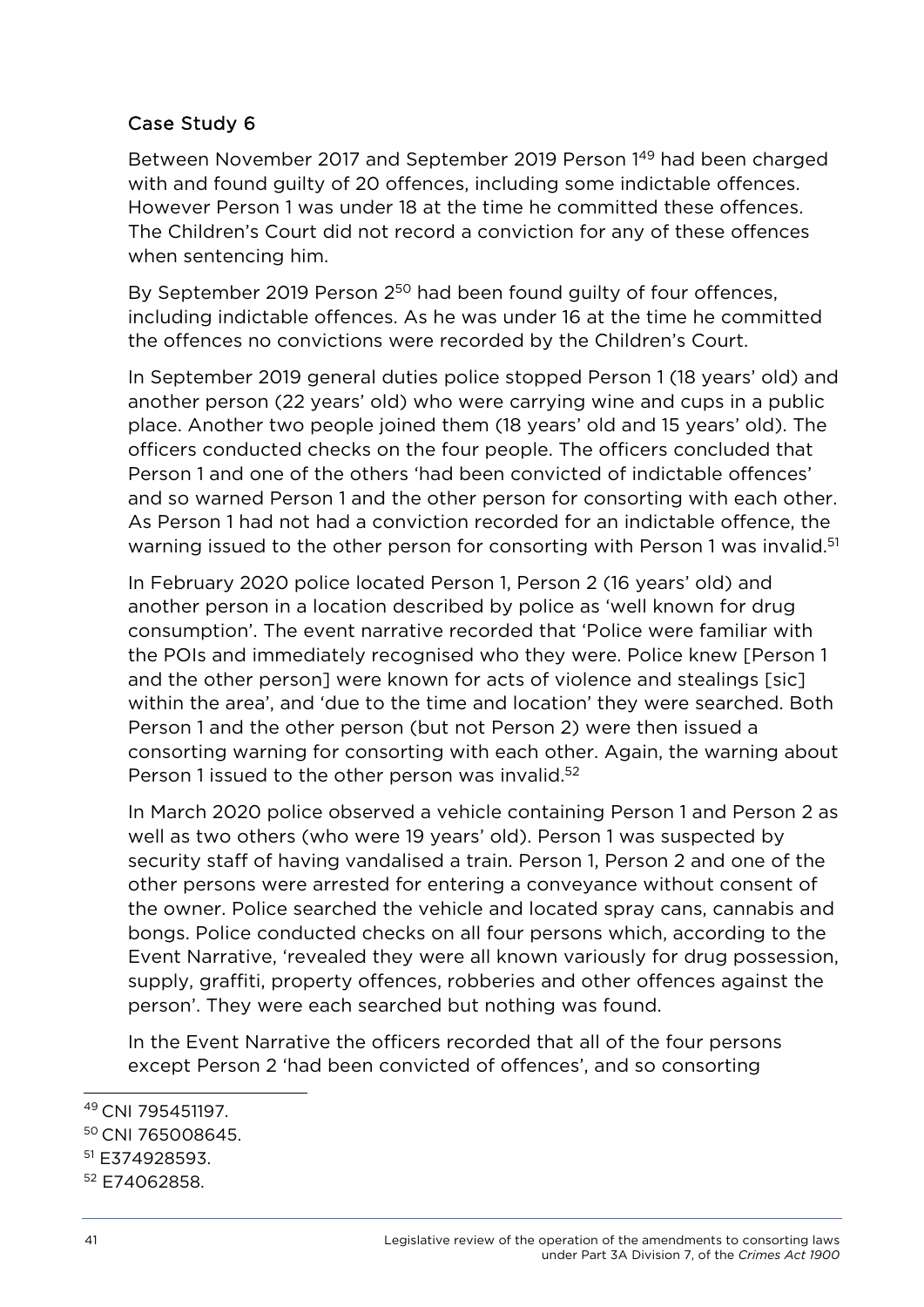warnings were issued to each of the four persons. Person 1 was named in each of the warnings issued to the other three (including Person 2). Person 2 was not named in any of the warnings, but he was warned about consorting with Person 1 and one of the others. All three warnings naming Person 1 were invalid, as he was not a 'convicted offender' at the time.

In June 2020 police observed Person 1 and Person 2 (now 17 years old) crossing the road on a red pedestrian signal. They stopped them and conducted checks on them. The Event Narrative recorded that the checks 'revealed that both POIs have been issued with one consorting warning each to not [be] in company with each other. Police issued [them] with their second consorting warning'. This was invalid because while Person 2 had been warned about associating with Person 1 in March 2020 (which in fact was an invalid warning), Person 1 had not been warned previously about associating with Person 2. The warnings issued to Person 1 and Person 2 for consorting with each other were both invalid, as neither of them had convictions.

Between September 2019 and June 2020 the NSW Police Force therefore issued seven warnings which were invalid, because they named Person 1 or Person 2 when neither of those persons met the definition of a 'convicted offender' in section 93W. From COPS it appears that police have not revoked these invalid warnings. It also appears that one of those warnings (issued to Person 2 in March 2020, warning about associating with Person 1) was not included in the data provided to the LECC by the NSW Police Force.

### 5.3 NEED FOR REVIEW MECHANISM WHEN FREE TEXT FIELD USED TO RECORD WARNINGS

The changes to COPS intended to prevent officers recording consorting warnings about people who have had no NSW indictable conviction in the last 10 years appear to have significantly reduced the number of invalid warnings being issued. While the Commission has not reviewed all event narratives and warnings issued, the review of all warnings which were recorded when COPS indicated no relevant conviction existed for the person revealed 36 warnings which were invalid because they warned others about associating with 25 persons who were not in fact 'convicted offenders'.

However, as noted in 3.1, there were also 63 consorting warnings issued naming 16 individuals whom police believed had convictions for offences in other jurisdictions which would be indictable in NSW. The Commission was unable to conclude whether these 63 warnings were valid, as the free text fields for those warnings did not include sufficient detail about the person's offending and the court outcomes for those matters. The details included for some of those persons raise concerns for the Commission that they might not meet the definition of a 'convicted offender' in section 93W.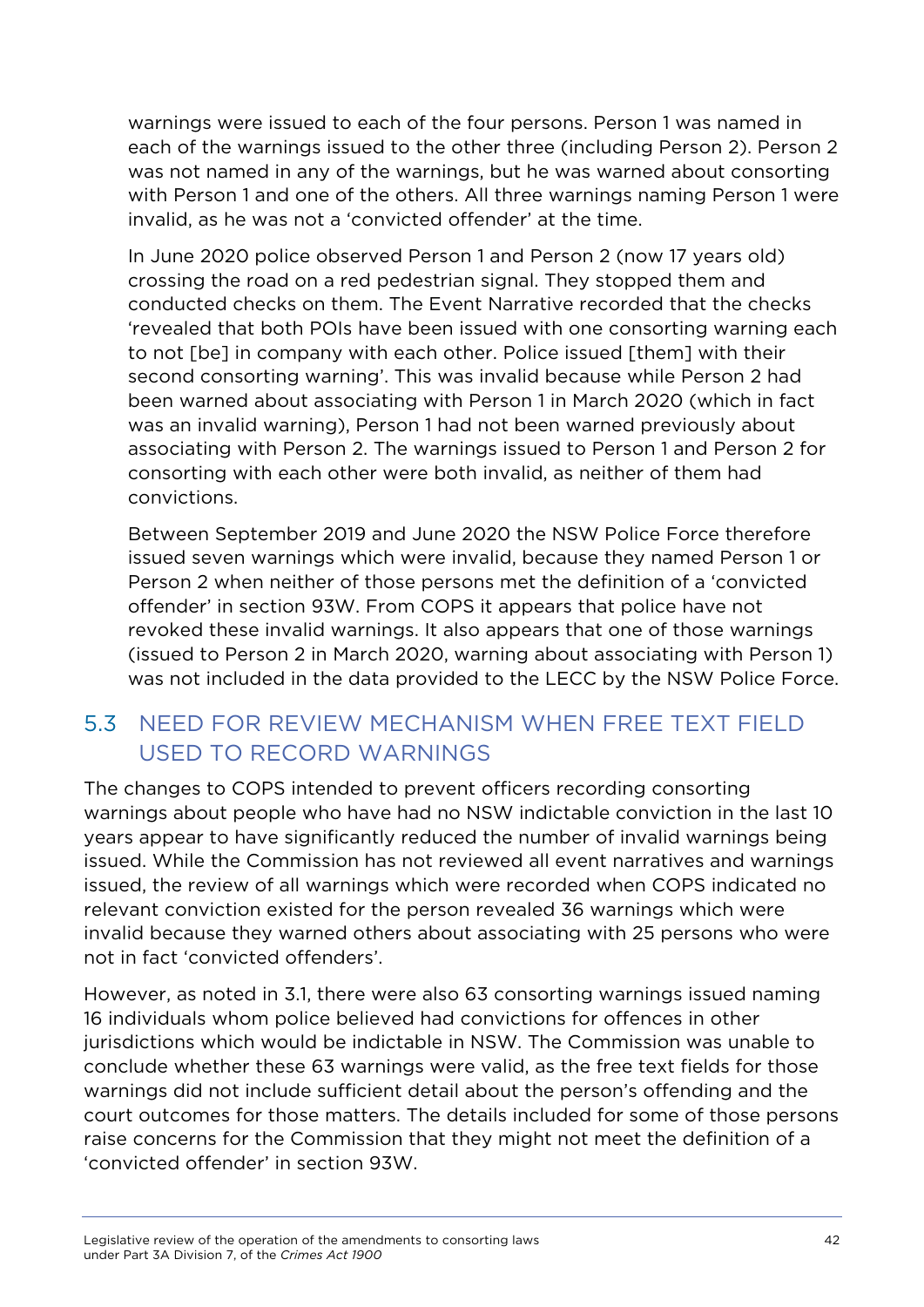The Commission acknowledges that there is a need for officers to be able to override the COPS indication and use the free text box to enter a consorting warning. As 'convicted offenders' now includes persons who were convicted of offences outside of NSW, this override option is necessary as COPS can only draw on convictions in NSW. Also, the rule built into COPS to reject as 'spent' convictions older than 10 years ago for the purpose of a consorting warning does not appear to take into account the exceptions to the spent conviction rules in the *Criminal Records Act 1991* (NSW).

However, the Commission is of the view that there is a need for the NSW Police Force to implement a quality review process for all consorting warnings recorded in COPS which override the indication and use the free text field. This will ensure that the necessary detail is included and analysis conducted to determine if the person named met the definition of a 'convicted offender', and thereby identify any invalid warnings. The lack of detail included in many of those fields underscores the need for warnings based on those entries to be reviewed. Three persons had no information entered into the free text field to explain why the officer was overriding COPS to record consorting warnings about them. Another person had a charge number provided which did not relate to that person.

It is not expected that this quality review process would be resource-intensive for the NSW Police Force. Of the 11,111 consorting warnings issued in the review period, only 104 warned about persons who COPS indicated had no valid NSW indictable conviction in the last 10 years.

The Commission believes that, in line with the Consorting SOPs, for any unlawful warnings issued about the 25 persons who were not 'convicted offenders':

- arrangements should be made to delete or update all the relevant consorting incidents, and
- all the persons warned about those 25 persons should be informed those consorting warnings were invalid and the information given to them regarding associated with that person was inaccurate.

The NSW Police Force has indicated that it will alter any COPS records related to invalid warnings that have not expired. However, the NSW Police Force has indicated it will not contact those who were issued with invalid warnings, as no legal consequence stems from the warning. The Commission believes that individuals should still be contacted and told the warning is no longer in force, as it may be having an impact on their lives.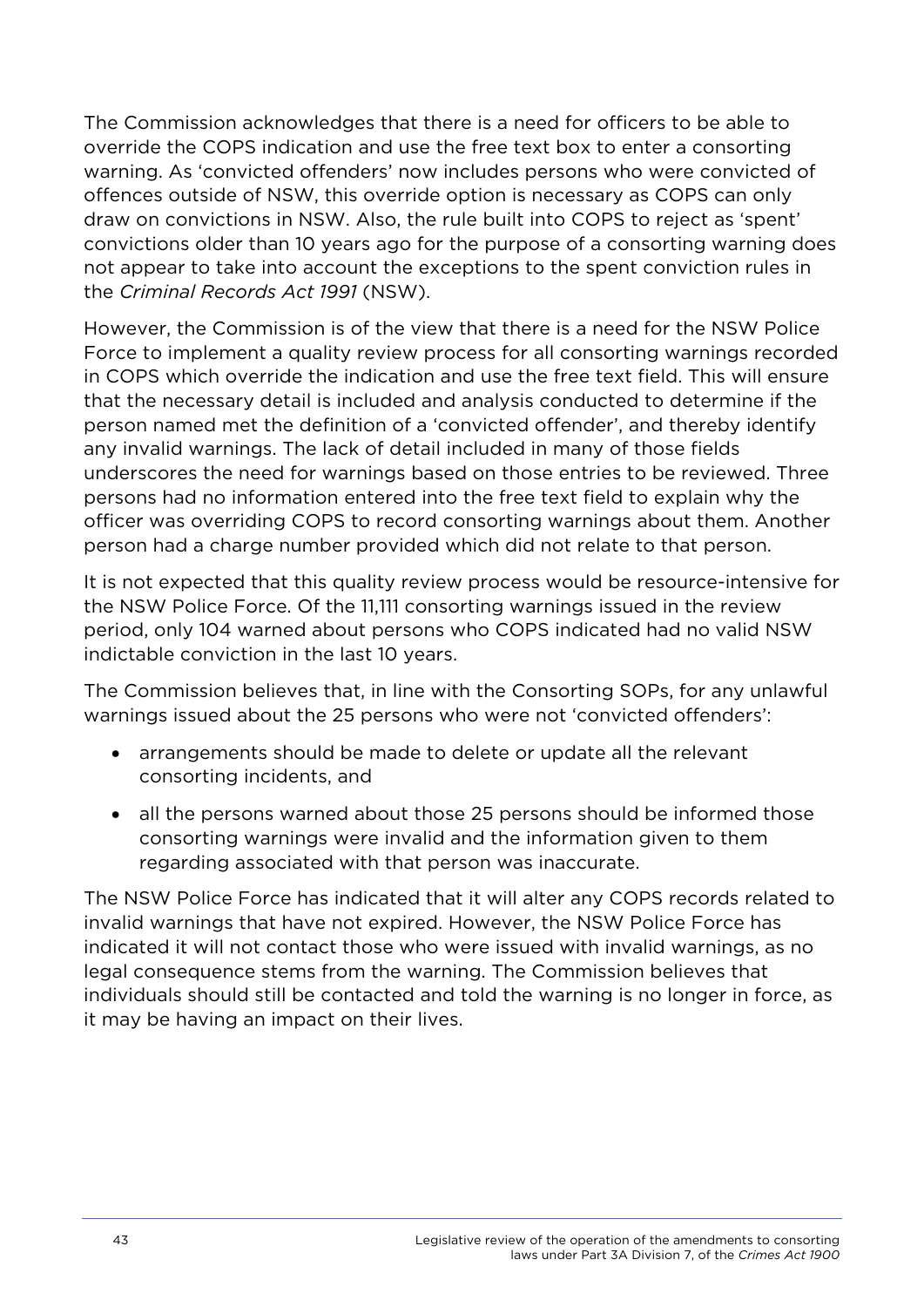# 6. CHILDREN

The Commission has not identified any children under the age of 14 who were subject to the law. This is consistent with the amendments excluding children under the age of 14 years from the application of the consorting law.

Additional measures to respond to the needs of children were introduced with the amendments, including that a warning issued to a person under the age of 18 expires six months after the date the warning was issued.

The Commission found that 32 children under the age of 18 were subject to the application of consorting laws in NSW for the interim reporting period, in 24 separate events. Of these:

- five children were 14 years old;
- **e** eleven children were 15 years old;
- seven children were 16 years old; and
- nine children were 17 years old.

25% of the children subject to the consorting law were Aboriginal or Torres Strait Islander.

General duties officers were the primary users of the consorting law against children, and only Sydney Metropolitan Commands applied the laws to this age group. Kuring-Gai PAC was the highest user with 16 events (46%) and Parramatta PAC was the second highest user with 4 events (11.4%).<sup>53</sup> Neither of these PACs received the SOPs presentation in 2019 although other PACs from North West Metropolitan did. The State Crime Command was the responsible unit in two matters.

A review of the offending history of the 32 children subject to the consorting law shows that only three children had a criminal conviction.

There were only three children who were named in consorting warnings. One had no convictions ('Person 2' discussed in Case Study 6 in Chapter 5). The warning naming him was invalid, as he did not meet the definition of a 'convicted offender'.

One of the other children warned about had been convicted of assault occasioning actual bodily harm. The third child warned about had been convicted of multiple counts of robbery armed with an offensive weapon.

 $\overline{a}$ 

<sup>&</sup>lt;sup>53</sup> Leichhardt and Blacktown PAC each used the laws in two separate events; and Burwood PAC used the laws in one separate event.

Legislative review of the operation of the amendments to consorting laws 44 under Part 3A Division 7, of the *Crimes Act 1900*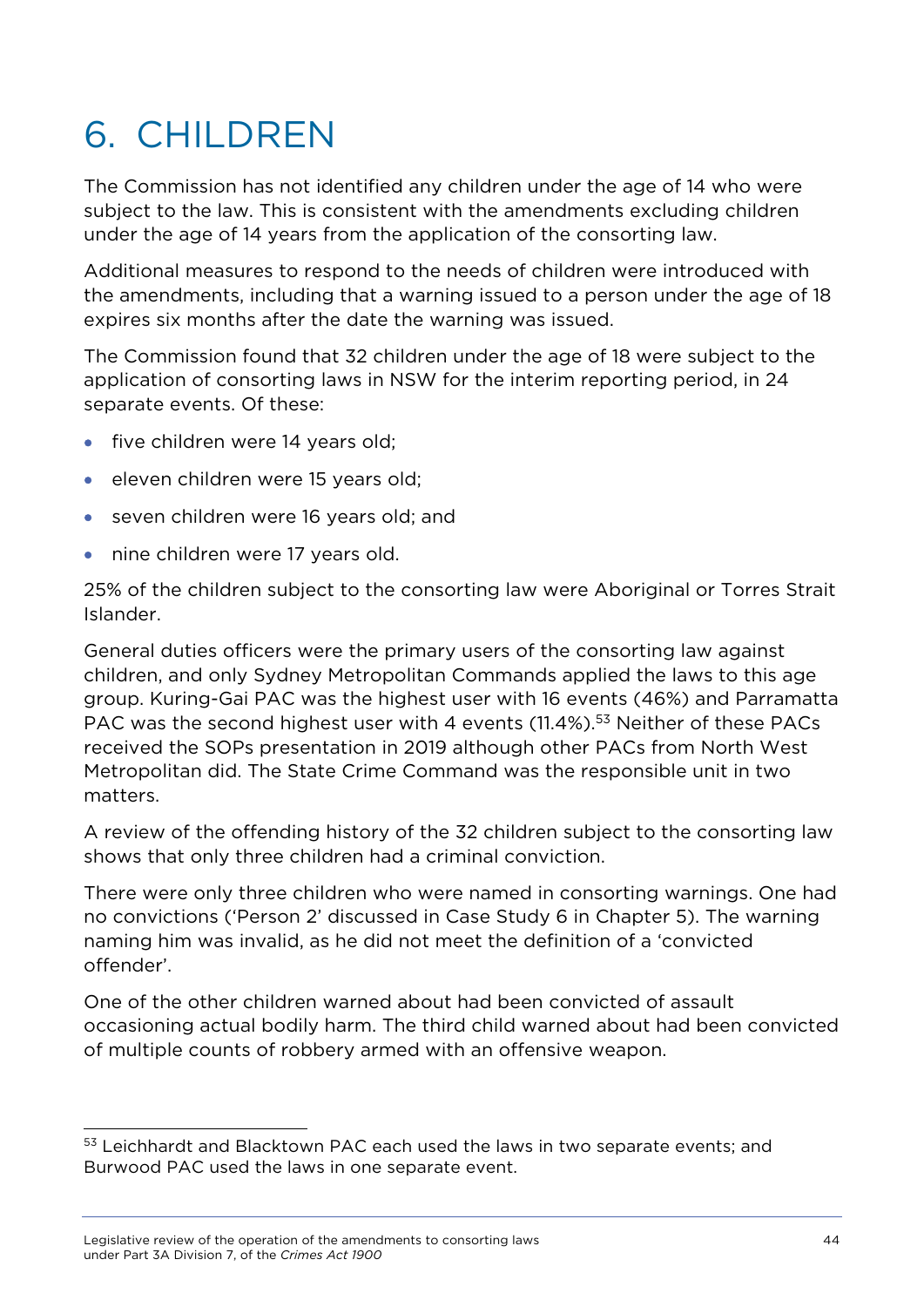The SOPs direct officers 'Do not give an official warning in relation to a child unless you are certain that they have been convicted of a serious children's indictable offence'.54 The offences which qualify as a serious children's indictable offence are prescribed in the *Children (Criminal Proceedings) Act 1987* (NSW), and include homicide, aggravated sexual assault and any offence punishable by imprisonment for life or for 25 years.<sup>55</sup> Committing a robbery armed with an offensive weapon is a serious children's indictable offence. Assault occasioning actual bodily harm is not. The issuing of consorting warnings about two of the children therefore did not comply with this direction in the SOPs.

There were 32 children who received consorting warnings (this includes the three children who were named in warnings, as they also received warnings about others). Only three of the children who were issued consorting warnings have criminal convictions:

- Two of those were the children mentioned above who were named in consorting warnings and who had criminal convictions for assault occasioning actual bodily harm and armed robbery respectively at the time the warnings were issued to them.
- The other child had no criminal convictions prior to receiving consorting warnings, but had been convicted of multiple indictable offences after having been issued the warnings.

The Commission is satisfied that the SOPs contain sufficient advice to officers about how the consorting law should be applied to children. The SOPs indicate that officers 'should exercise discretion when dealing with young people aged 16- 17 years and remember that the *Young Offenders Act 1997* applies'56 and that no criminal proceedings are to be commenced against children under the age of 14, and only in exceptional circumstances for children under the age of 16. In line with the amendments, the SOPS instruct officers to consult the Police Prosecutions Command before commencing criminal proceedings against under 18 year olds,<sup>57</sup> and there is a clear instruction that officers are 'not to target children under the age of 16'.58

The SOPs also direct officers that a proof of conviction certificate should be obtained from the relevant court prior to commencing criminal proceedings for consorting.59 This should act as a safeguard against prosecutions which are

 $\overline{a}$ 

<sup>54</sup> NSW Police Force Consorting SOPs, August 2019, p 22.

<sup>55</sup> *Children (Criminal Proceedings) Act 1987* (NSW) s 3, and *Children (Criminal Proceedings) Regulation 2016* (NSW) reg 4.

<sup>56</sup> NSW Police Force Consorting SOPs, August 2019, p. 17.

<sup>57</sup> NSW Police Force Consorting SOPs, August 2019, p. 17.

<sup>58</sup> NSW Police Force Consorting SOPs, August 2019, p. 22.

<sup>59</sup> NSW Police Force Consorting SOPs, August 2019, p. 10.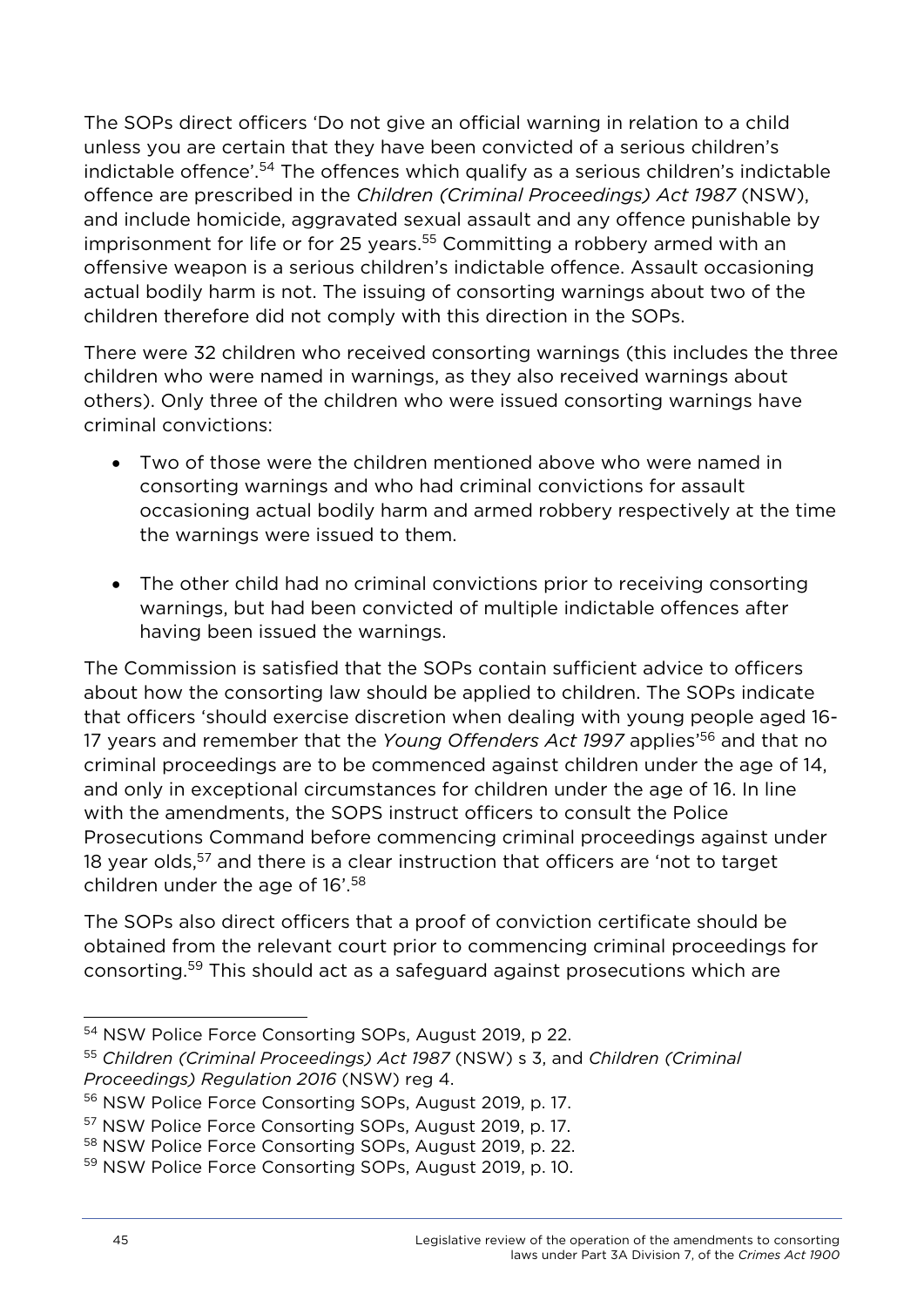based on warnings which were unlawful due to the person named having had no conviction recorded by the court.

The majority of children who were issued consorting warnings had no conviction history. The Commission recognises the NSW Government supports police using consorting powers to deter children from serious criminal activity, including warning them about consorting with convicted offenders who are suspected of recruiting children for violent extremism or terror-related activities.<sup>60</sup> The Commission also recognises the potential deterrent and diversionary effect these laws can have preventing offending, or preventing further or more serious offending from transpiring. However the Commission notes that issuing consorting warnings to children who have no criminal convictions exposes those children to the possibility of criminal liability for associating with others, thereby bringing them into the ambit of the criminal justice system.

There appears to have been a significant decrease in the use of consorting laws on children. The Ombudsman reported there were 201 persons aged between 13 and 17 years who were subject to use of the consorting law. It is encouraging that 32 persons aged under 18 were subject to the consorting law in this interim review period, despite the increase in the number of warnings issued.

The Commission intends to conduct a close analysis of all consorting warnings issued to children during the review period, and report about this in detail in our final report.

-

<sup>60</sup> NSW Government response to the Ombudsman's Report on the operation of Part 3A, Division 7 of the Crimes Act 1900 (April 2016) p. 1.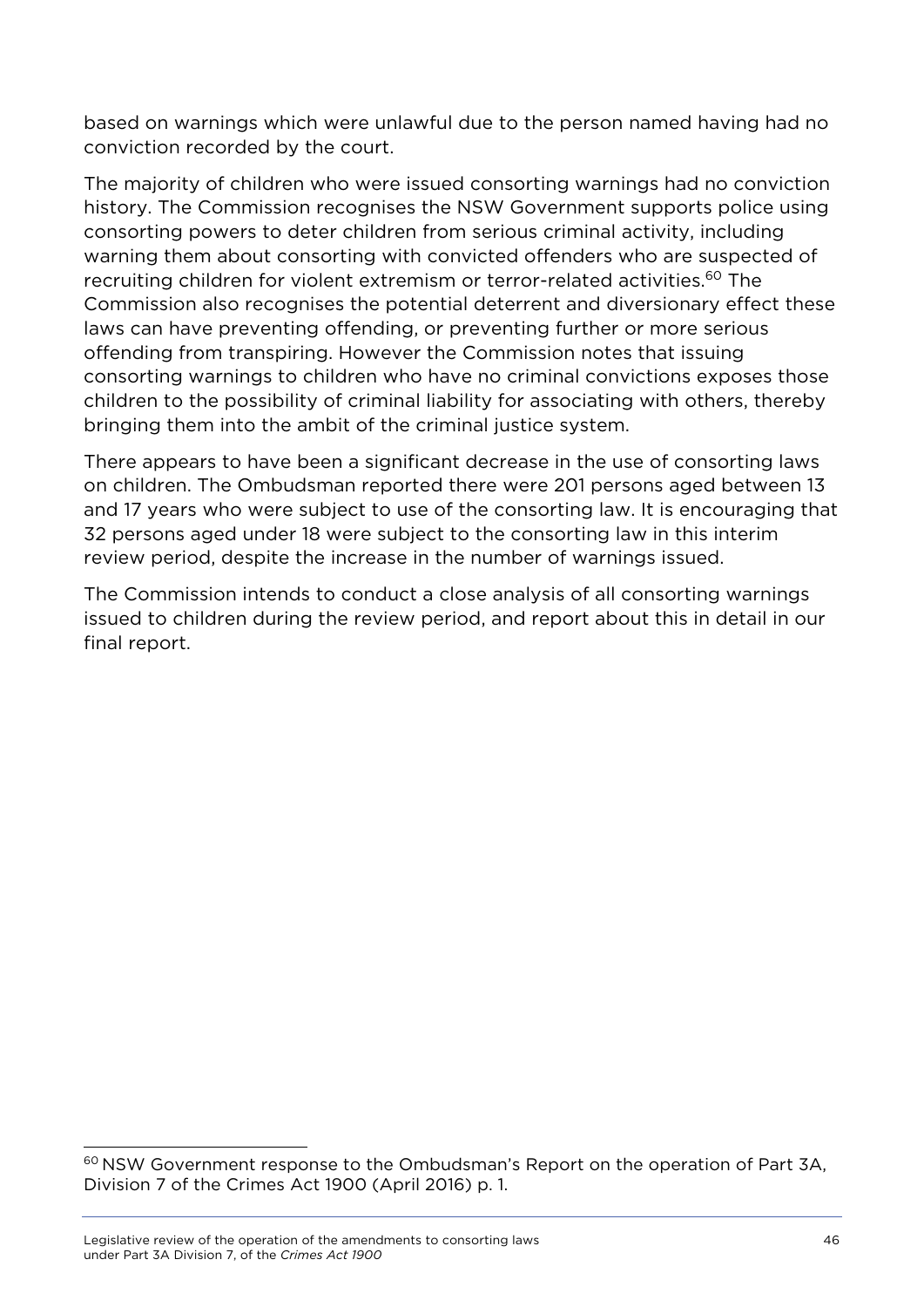# 7. ABORIGINAL AND TORRES STRAIT ISLANDER PEOPLE

Of the 2,36161 people subject to the consorting law in the interim reporting period, the Commission's analysis shows that 40% (947 people) were Aboriginal or Torres Strait Islander. This number has been taken from a count in COPS of 'whether or not the person has ever identified as Aboriginal and Torres Strait Islander in an incident recorded on COPS'.62

As set out above, of the total number of children subject to the consorting law, 25% (8) were from an Aboriginal and/or Torres Strait Islander background. This finding is reflective of the Ombudsman's report, which similarly found that, as a proportion of the population, Aboriginal and Torres Strait Islander people were more likely to be issued a consorting warning than non-Aboriginal people.

It is concerning to the Commission that this issue remains current despite the introduction of the legislative amendment expanding the defences to recognise Aboriginal and Torres Strait Islander kinship systems.

The Commission acknowledges the over-representation of Aboriginal and Torres Strait Islander people reflects a broader problem in the Australian community relating to how the criminal justice system interacts with Aboriginal and Torres Strait Islander people. This is not solely derived from interactions with police. However, it is still concerning that the potential improvements sought by the amendments to the consorting law are not being achieved for Aboriginal and Torres Strait Islander people in NSW.

The Commission's analysis shows that general duties officers were more likely to apply the consorting law to Aboriginal and Torres Strait Islander people than specialist police. This perhaps suggests that Aboriginal and Torres Strait Islander people subject to the consorting law were less likely than non-Aboriginal people to be engaged in high-level organised crime (on the presumption that high-level organised crime is more likely to be policed through specialist squads).

Table 9 below reflects the Commission's findings with respect to the application of the consorting law by general duties and specialist police to Aboriginal and Torres Strait Islander people and non-Aboriginal people.

 $\overline{a}$ 

<sup>&</sup>lt;sup>61</sup> This total and its breakdown were reached once persons with duplicate CNIs and unknown persons had been identified and excluded from the consorting data.  $62$  The NSW Police Force has previously recorded Aboriginality as both 'ever identified' and 'probable'. The NSW Police Force has indicated to the Commission that it is now only using 'ever identified' as the indicator of Aboriginality.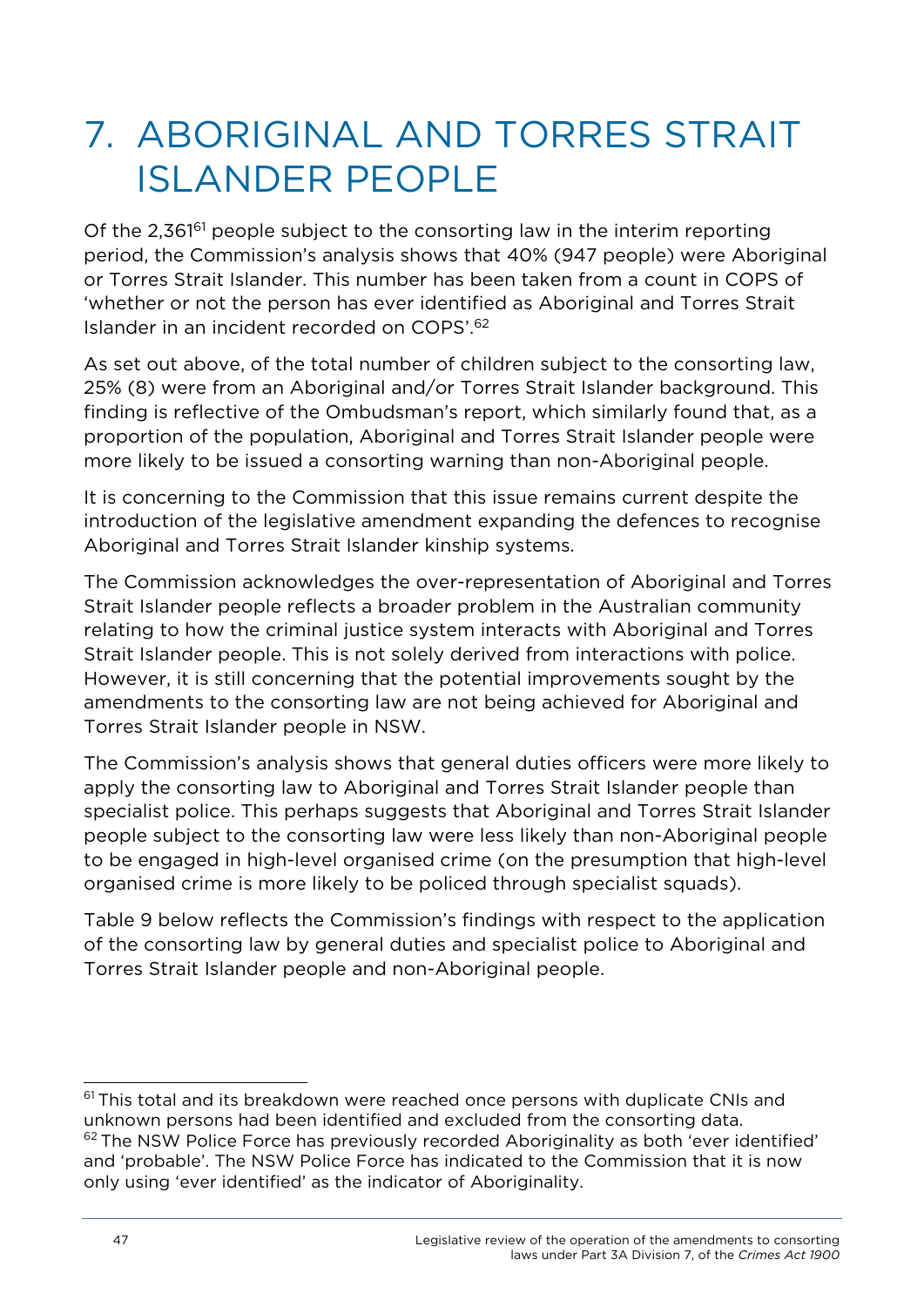Table 9: Use of the consorting law by general duties police and specialist squads on Aboriginal and Torres Strait Islander people and non-Aboriginal people

| <b>POLICE</b>                | <b>ABORIGINAL AND</b><br><b>TORRES STRAIT</b><br><b>ISLANDER PEOPLE</b> | <b>NON-ABORIGINAL</b> |
|------------------------------|-------------------------------------------------------------------------|-----------------------|
| <b>General Duties Police</b> | 813                                                                     | 952                   |
| <b>Specialist Squads</b>     | 195                                                                     | 578                   |
| Total                        | 1,033                                                                   | 1,572                 |

Source: NSW Police Force – COPS (consorting dataset, 28 February 2019 to 30 June 2020).

Note: Numbers are not mutually exclusive across police cohorts. The count is not unique as individuals may be warned or have others warned about them by both general duties police and officers attached to specialist squads.

The Commission's analysis of the use of consorting laws by police across the NSW Police Force regions shows that over 50% of matters involved a person who was from Aboriginal and/or Torres Strait Islander background in the Western and Northern Region. The Commission found:

- 77 of the 108 people subject to the consorting law in the Western Region were Aboriginal and/or Torres Strait Islander;
- 185 of the 358 people subject to the consorting law in the Northern Region were Aboriginal and/or Torres Strait Islander.

These figures closely match those from the Southern Region and the Central Metropolitan Region, where the Commission found that:

- 108 of 222 people subject to the consorting law in the Southern Region were Aboriginal and/or Torres Strait Islander;
- 265 of 572 people subject to the consorting law in the Central Metropolitan Region were Aboriginal and/or Torres Strait Islander.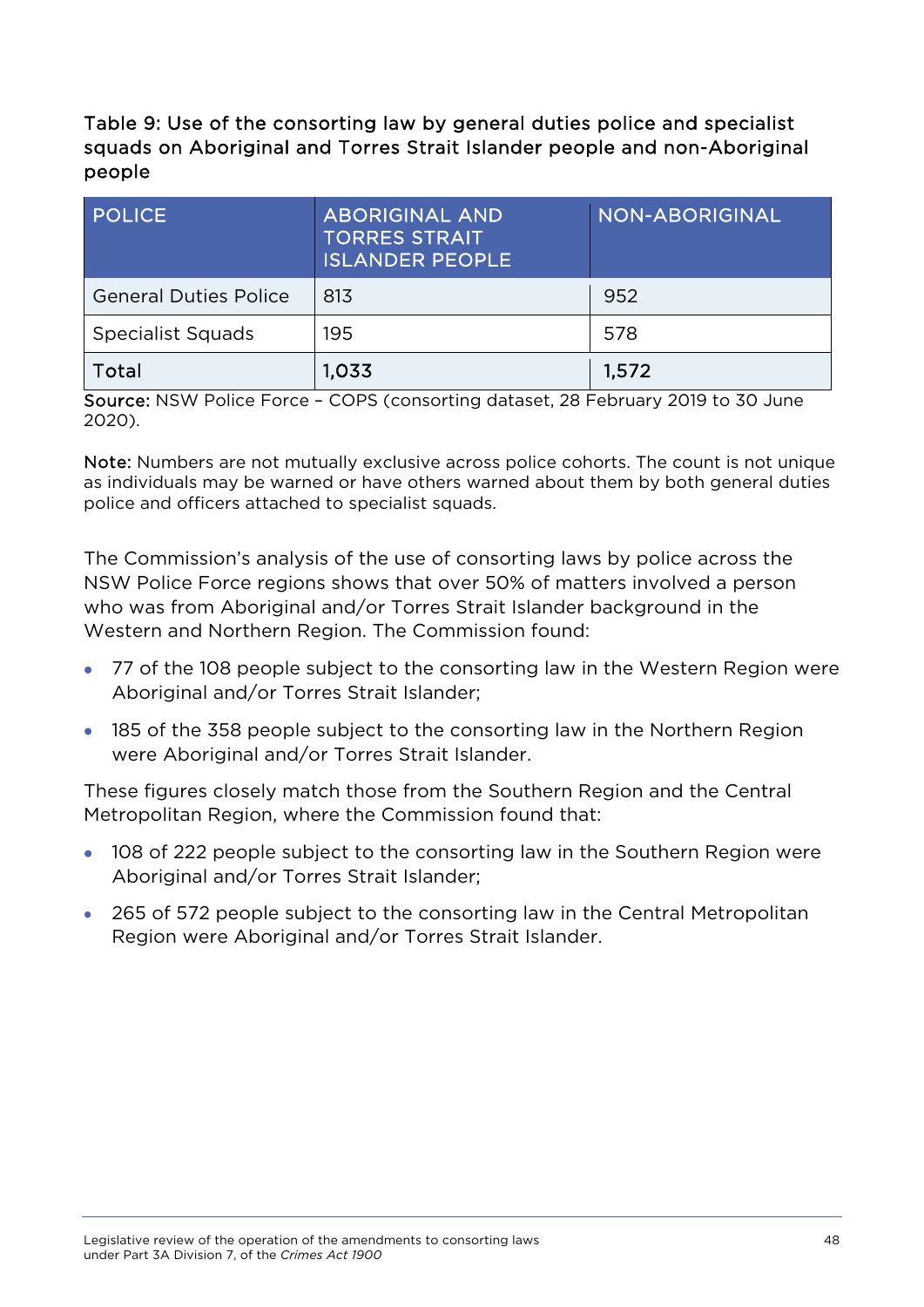| Table 10: Use of the consorting law by NSW Police Force Region |  |  |  |  |  |  |  |  |  |  |
|----------------------------------------------------------------|--|--|--|--|--|--|--|--|--|--|
|----------------------------------------------------------------|--|--|--|--|--|--|--|--|--|--|

| <b>REGION</b>              | NO. OF<br>PEOPLE WHO<br><b>ARE</b><br><b>ABORIGINAL</b><br>AND/OR<br><b>TORRES</b><br><b>STRAIT</b><br><b>ISLANDER</b> | NO. OF<br>PEOPLE WHO<br><b>ARE NOT</b><br><b>ABORIGINAL</b><br><b>OR TORRES</b><br><b>STRAIT</b><br><b>ISLANDER</b> | <b>TOTAL</b><br><b>PEOPLE</b> | % OF PEOPLE<br><b>WHO ARE</b><br><b>ABORIGINAL</b><br>AND/OR<br><b>TORRES</b><br><b>STRAIT</b><br><b>ISLANDER</b> |
|----------------------------|------------------------------------------------------------------------------------------------------------------------|---------------------------------------------------------------------------------------------------------------------|-------------------------------|-------------------------------------------------------------------------------------------------------------------|
| Central<br>Metropolitan    | 265                                                                                                                    | 307                                                                                                                 | 572                           | 46%                                                                                                               |
| North West<br>Metropolitan | 148                                                                                                                    | 264                                                                                                                 | 412                           | 36%                                                                                                               |
| Northern                   | 185                                                                                                                    | 173                                                                                                                 | 358                           | 52%                                                                                                               |
| Southern                   | 108                                                                                                                    | 114                                                                                                                 | 222                           | 49%                                                                                                               |
| South West<br>Metropolitan | 51                                                                                                                     | 105                                                                                                                 | 156                           | 33%                                                                                                               |
| Western                    | 77                                                                                                                     | 31                                                                                                                  | 108                           | 71%                                                                                                               |
| Total                      | 838                                                                                                                    | 994                                                                                                                 | 1828                          | N/A                                                                                                               |

Source: NSW Police Force – COPS (consorting dataset, 28 February 2019 to 30 June 2020).

Note: Numbers are not mutually exclusive across Regions. The count is not unique as individuals may be warned or have others warned about them in more than one Region.

Of the 281 event narratives analysed by the Commission, a total of 169 events (60%) involved an Aboriginal and Torres Strait Islander person who was subject to the consorting law (either issued a consorting warning or warned about).

The SOPs contain three separate references to the legislative amendment expanding the defences to Aboriginal and Torres Strait Islander kinship systems,<sup>63</sup> but do not provide clear guidance as to how this defence should be considered or applied by officers in the field.

The information contained within the NSW Police Force *Aboriginal Strategic Direction 2018-2023* (ASD) is replicated in the SOPs. The ASD contains a priority action to reduce the over-representation of Aboriginal and Torres Strait Islander people in the criminal justice system,64 and also conveys, in an illustrative way, why kinship is an important consideration in relation to consorting laws. It states:

1

<sup>63</sup> NSWPF Consorting SOPs p.16; p.26; p.42.

<sup>64</sup> NSWPF Aboriginal Strategic Direction 2018-2023, p. 20.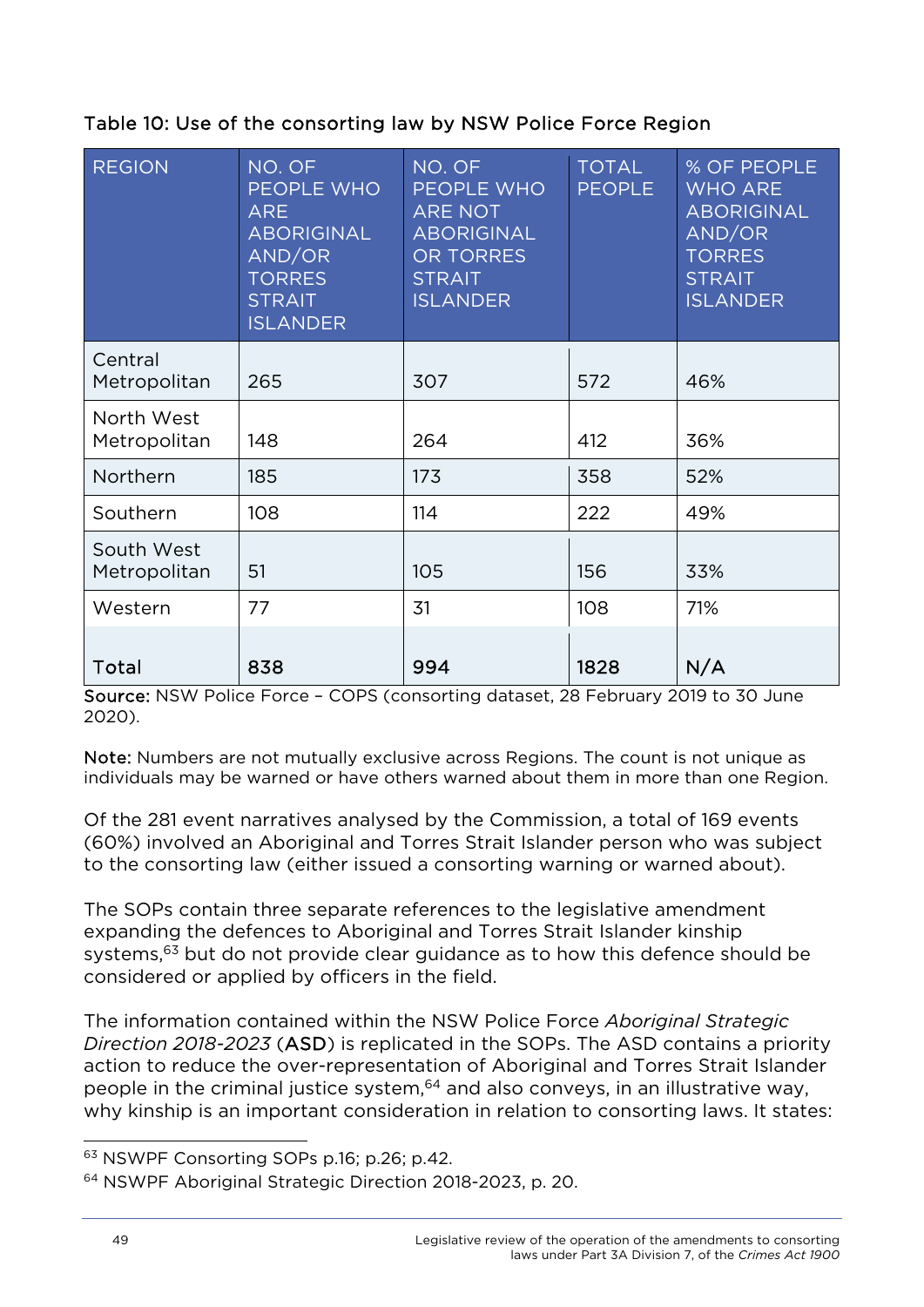It must be remembered that Aboriginal people have both direct family ties and kinship ties that both carry obligation and connection. Kinship and family ties can be defined through blood relationships, adoption, or marriage and household economies. An understanding of the closeness of familial and kinship relationships is essential especially in relation to the consorting laws.65

Given the high proportion of Aboriginal and Torres Strait Islander people with indictable convictions, it is important to ensure there are practical strategies in place to ensure that the use of consorting laws does not exacerbate the overrepresentation of Aboriginal and Torres Strait Islander people in the criminal justice system, particularly in circumstances where the associations that are being policed do not relate to the prevention of serious criminal activity.

While the exercise of the powers in individual instances may be lawful, further consideration must be given to the systemic impact of the use of the powers in circumstances that do not involve 'organised criminal activity that establishes, uses or builds up criminal networks'. This is required to implement the NSW Government response to Recommendation 17 of the Ombudsman's report:

The NSWPF will update its internal consorting policy, SOPs, relevant publications, and training so that:

(a) identification of people who are targeted for consorting should be intelligence-driven, and based on an identified risk that the relevant individuals are involved in recent or ongoing criminal offending; and

(b) use of the consorting law is in the circumstances is likely to assist to prevent criminal offending. The NSWPF will review internal policy to ensure that the application of the consorting law is focused on the prevention of organised criminal activity that establishes, uses, or builds up criminal networks.

The NSW Police Force has indicated that it is using the COMPASS system to track, measure, review and report on the use of consorting laws, including in relation to Aboriginal and Torres Strait Islander people. The Commission has requested additional information about these reports to inform the remainder of the review.

 $\overline{a}$ 65 NSWPF Aboriginal Strategic Direction 2018-2023, p. 7.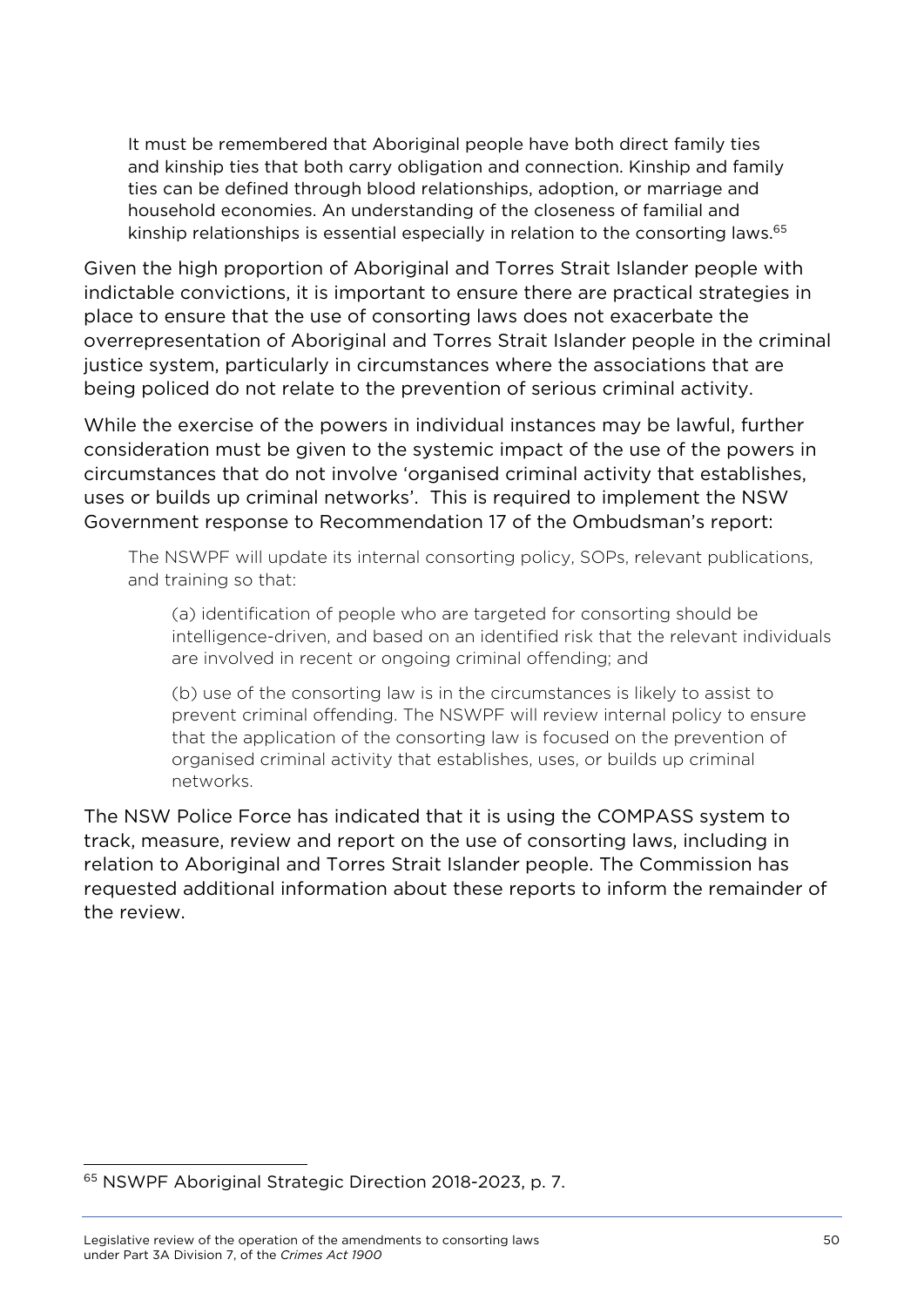# 8.CONCLUSION

The Commission's review of the operation of the amendments to the consorting law highlights overarching compliance, along with a number of areas of concern. The Commission welcomes the pleasing finding that no child under the age of 14 was subject to the consorting law and the significant reduction in the number of children subject to the consorting law between 28 February 2020 and 30 June 2021 compared to the previous reporting period.

Additionally, the increase in the proportional use of the consorting law by the Criminal Groups Squad suggests that there is a greater emphasis on prevention and the targeting of serious and organised crime.

It is encouraging that no expired warning formed the basis of a consorting charge. However, there are opportunities to provide further clarity and guidance to officers about how to check the comparability of indictable convictions from other jurisdictions and record the necessary detail about them in COPS.

While the Commission cannot definitively comment on the extent to which officers ensure that individuals given warnings are aware of all elements of the consorting law, the Commission is satisfied that the NSW Police Force has taken reasonable steps to ensure officers are directed to do so. Similarly, the Commission cannot conclusively determine what the impact of the additional and expanded defences was. Our analysis of the event narratives shows few circumstances where the strict interpretation of the amendments to the defences apply, but where they did, officers were generally mindful not to issue consorting warnings.

Several of the Ombudsman recommendations that were fully or partly accepted by the government focus on the prevention of organised criminal activity that establishes, uses or builds up criminal networks. Incorporating this focus more substantively in the SOPs and further training would encourage officers to consider the context and circumstances of consorting before proceeding with the application of the law.

The development and implementation of a quality assurance process would strengthen confidence and consistency among officers in their use and recording of the consorting law. It would also provide a framework for consistent ongoing monitoring.

Despite its positive findings, the Commission remains concerned by the high proportion of those subject to the consorting law who identify as Aboriginal and Torres Strait Islander, a figure commensurate with that reported by the NSW Ombudsman. The Commission will continue to assess the use of the consorting laws against Aboriginal and Torres Strait Island peoples during the remainder of the review.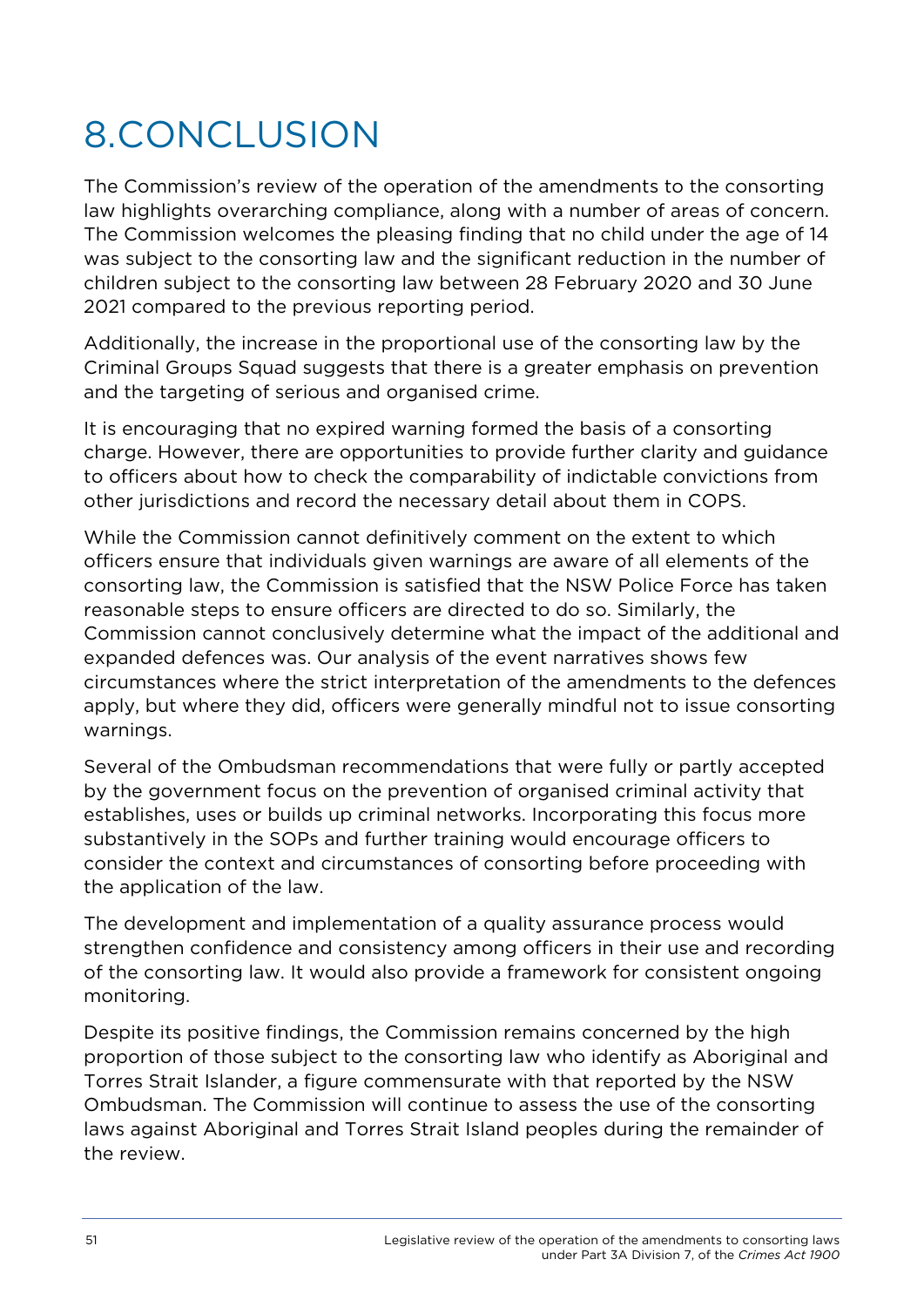# APPENDIX 1: LEGISLATIVE PROVISIONS

#### *Crimes Act 1900*

#### Part 3A Offences relating to public order

Division 7 Consorting

#### 93W Definitions

(1) In this Division—

*consort* means consort in person or by any other means, including by electronic or other form of communication.

*convicted offender* means a person who has been convicted of an indictable offence (disregarding any offence under section 93X).

(2) For the purposes of this Division, an *indictable offence* includes an offence committed in another jurisdiction that would be an indictable offence if committed in this jurisdiction.

#### 93X Consorting

- (1) A person (other than a person under the age of 14 years) who— (a) habitually consorts with convicted offenders, and
	- (b) consorts with those convicted offenders after having been given an official warning in relation to each of those convicted offenders,

is quilty of an offence.

Maximum penalty—Imprisonment for 3 years, or a fine of 150 penalty units, or both.

- (2) A person does not *habitually consort* with convicted offenders unless— (a) the person consorts with at least 2 convicted offenders (whether on the same or separate occasions), and
	- (b) the person consorts with each convicted offender on at least 2 occasions.

(3) An *official warning* is a warning given by a police officer (orally or in writing) to the effect that—

- (a) a certain person is a convicted offender, and
- (b) habitually consorting with convicted offenders is an offence.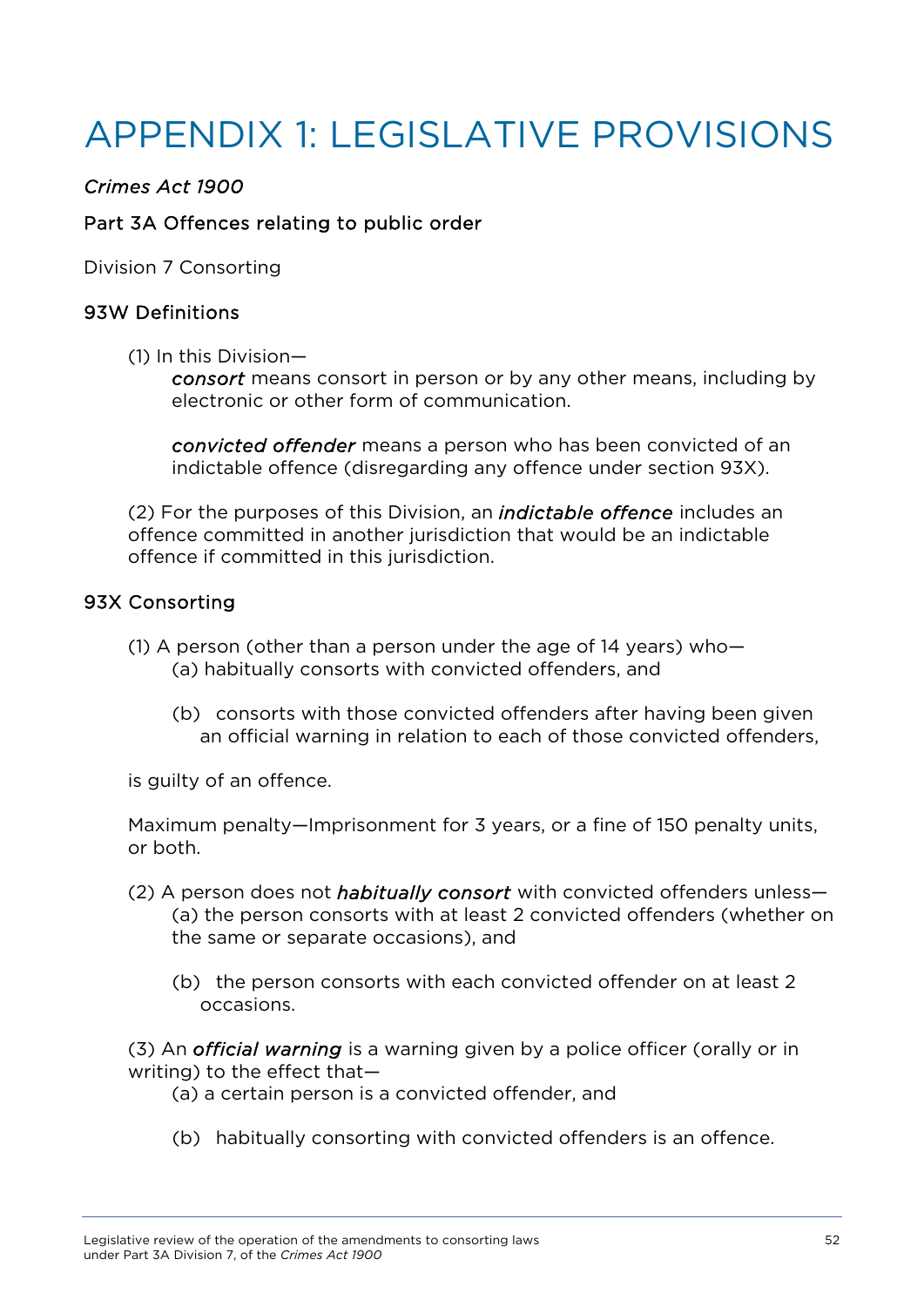(4) An official warning ceases to have effect for the purposes of subsection  $(1)$ —

(a) if the warning is given to a person under the age of 18 years—6 months after the warning is given, or

(b) in any other case—2 years after the warning is given.

#### 93Y Defence

(1) The following forms of consorting are to be disregarded for the purposes of section 93X if the defendant satisfies the court that the consorting was reasonable in the circumstances—

(a) consorting with family members,

(b) consorting that occurs in the course of lawful employment or the lawful operation of a business,

(c)consorting that occurs in the course of training or education,

- (d) consorting that occurs in the course of the provision of a health service or welfare service,
- (e) consorting that occurs in the course of the provision of legal advice,
- (f) consorting that occurs in lawful custody or in the course of complying with a court order,
- (g) consorting that occurs in the course of complying with— (i) an order granted by the Parole Authority, or
	- (ii) a case plan, direction or recommendation by a member of staff of Corrective Services NSW,

(h) consorting that occurs in the course of providing transitional, crisis or emergency accommodation.

#### (2) In this section—

*family member* includes a person who is or has been part of the extended family or kin of the defendant according to the indigenous kinship system of the defendant's culture.

#### *health service* means—

(a) medical (including psychological), hospital, ambulance, paramedical, dental, community health or environmental health service, or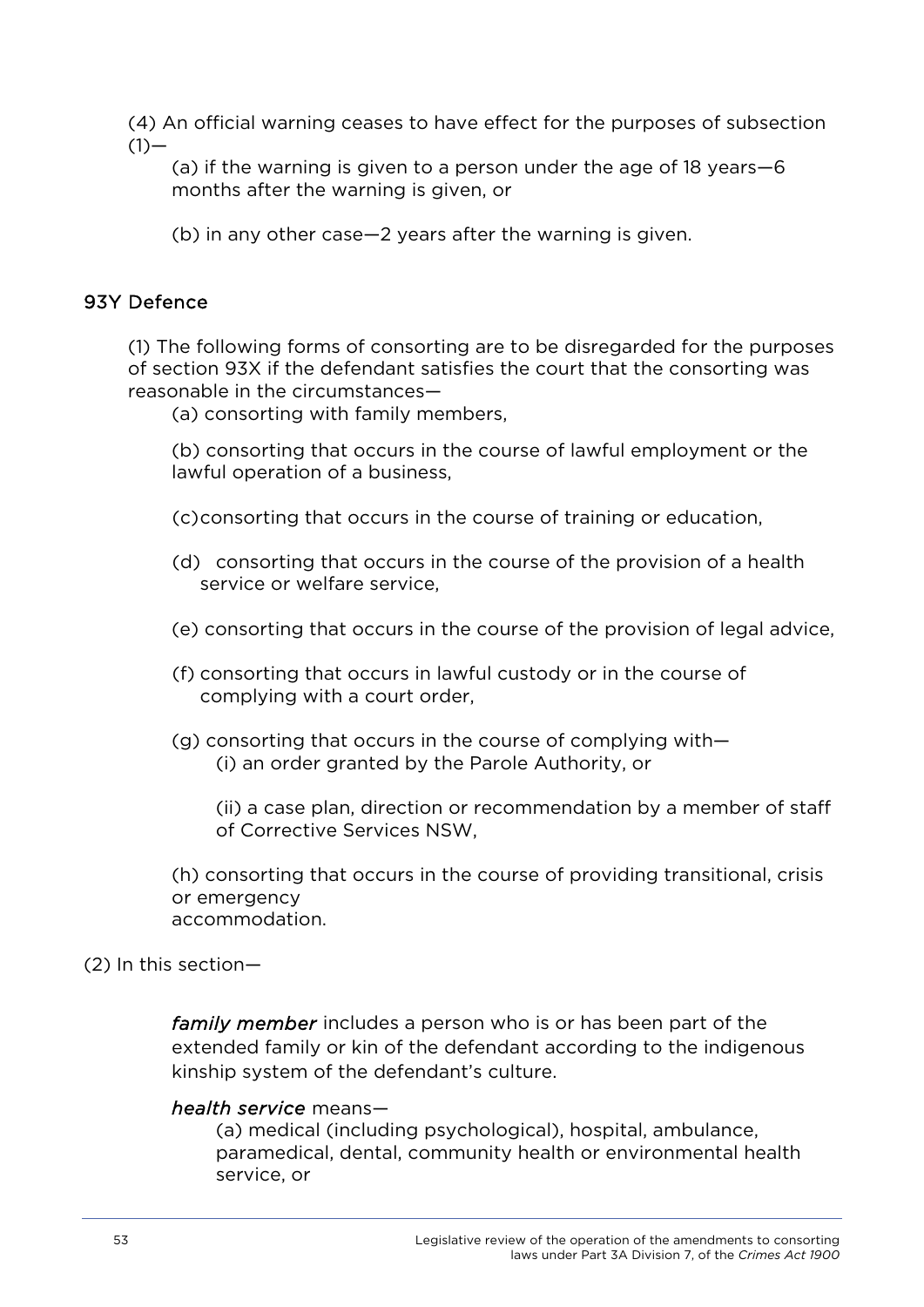(b) another service—

(i) relating to the maintenance or improvement of the health, or the restoration to health, of persons or the prevention of disease in, or injury to, persons (whether provided as a public or private service), and

(ii) that is of a class or description prescribed by the regulations.

*Parole Authority* means the State Parole Authority constituted by section 183 of the *Crimes (Administration of Sentences) Act 1999*.

*welfare service* means a service (whether provided as a public or private service) relating to the provision of—

(a) housing, employment benefits, rental assistance or other financial assistance or family support, or

(b) another community welfare service necessary for the promotion, protection, development and maintenance of the wellbeing of persons, including any rehabilitation, counselling, drug or alcohol service.

#### *Criminal Legislation Amendment (Consorting and Restricted Premises) Act 2018*

#### Schedule 1 Amendment of *Crimes Act 1900* No 40

(1) The LECC is to review the operation of the amendments made by the amending Act.

(2) The review is to be undertaken within 3 years after the commencement of this clause.

(3) The LECC is to report to the Attorney General and the Minister for Police on the outcome of the review as soon as practicable after the review is completed.

(4) In this clause, LECC means the Law Enforcement Conduct Commission constituted by section 17 of the Law Enforcement Conduct Commission Act 2016.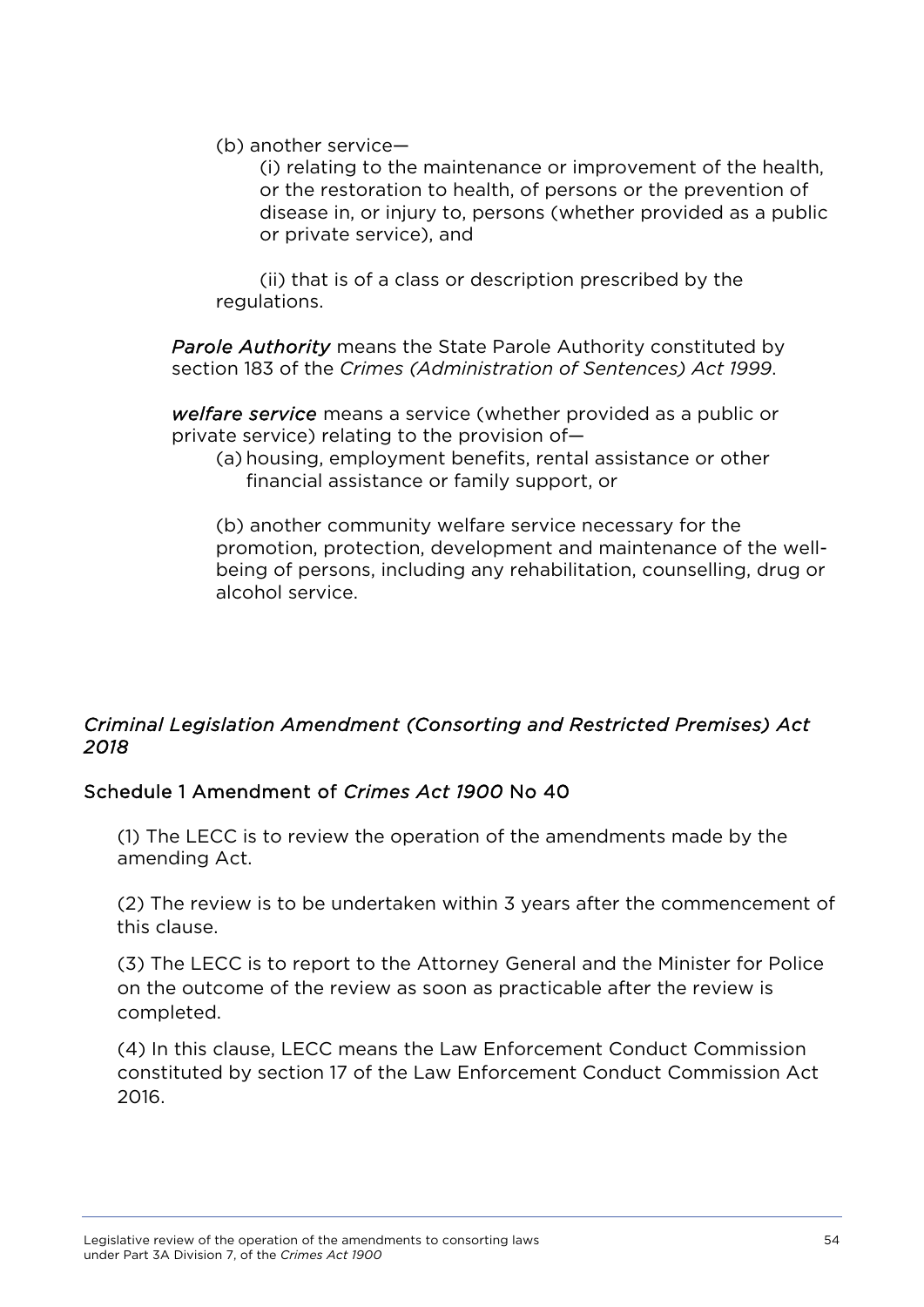# APPENDIX 2: NSW GOVERNMENT RESPONSE TO THE OMBUDSMAN'S RECOMMENDATIONS

The NSW Government agrees with the overarching intent of the Ombudsman's recommendations. However, the Government will make some amendments when implementing the Ombudsman's recommendations that will provide more safeguards and oversight while continuing to allow the wider application of the consorting law. This is in recognition that the consorting law is a useful diversionary tool for young people in addition to being a useful tool for the disruption and prevention of organised criminal activity that establishes, uses or builds up criminal networks.

| <b>RECOMMENDATION</b>                                                                                                                                                                                                                                                                                                                                                                       | <b>GOVERNMENT RESPONSE</b>                                                                                                                                                                                                                                                                                                                                                                                                                                                                                                                                          |
|---------------------------------------------------------------------------------------------------------------------------------------------------------------------------------------------------------------------------------------------------------------------------------------------------------------------------------------------------------------------------------------------|---------------------------------------------------------------------------------------------------------------------------------------------------------------------------------------------------------------------------------------------------------------------------------------------------------------------------------------------------------------------------------------------------------------------------------------------------------------------------------------------------------------------------------------------------------------------|
| The Attorney General propose, for the<br>consideration of Parliament, an amendment to the<br>consorting law to remove children and young<br>people aged 17 years or less from the application of<br>the consorting law.                                                                                                                                                                     | Supported in part<br>The NSW Government notes the concerns raised by the<br>Ombudsman about the potential impact of the use of<br>the consorting law on young people, particularly<br>indigenous young people.                                                                                                                                                                                                                                                                                                                                                      |
| These amendments should prohibit:<br>a) the ability for police to issue consorting<br>warnings and charge a child or young person<br>aged 17 years or less under section 93X of<br>the Crimes Act 1900 NSW (Crimes Act), and<br>b) the ability for police to treat a child or young<br>person aged 17 years or less as a 'convicted<br>offender' for the purposes of the consorting<br>law. | However, the NSW Government believes the consorting<br>law provides an effective means of deterring young<br>people from serious criminal activity, including warning<br>young people about consorting with convicted<br>offenders who are suspected of recruiting young people<br>for violent extremism or terror-related activities.<br>Consorting warnings are also a useful diversionary tool<br>for young people and can provide a gateway for young<br>people accessing and participating in diversionary<br>programs. This includes the Youth on Track early |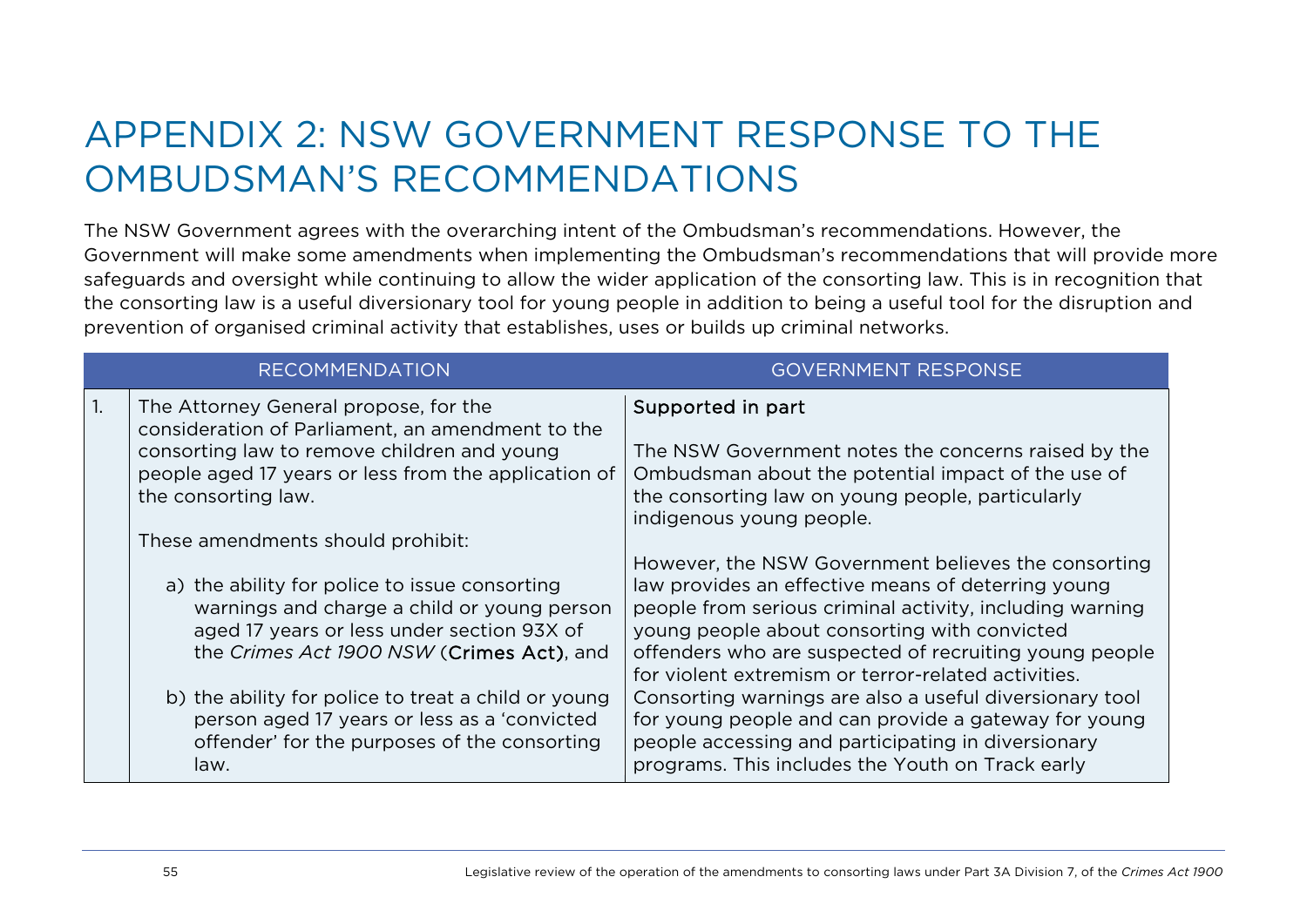| <b>RECOMMENDATION</b> | <b>GOVERNMENT RESPONSE</b>                                                                                                                                                                                                                                                                                                                                                                                |
|-----------------------|-----------------------------------------------------------------------------------------------------------------------------------------------------------------------------------------------------------------------------------------------------------------------------------------------------------------------------------------------------------------------------------------------------------|
|                       | intervention program and the NSW Government's<br>Countering Violent Extremism programs.                                                                                                                                                                                                                                                                                                                   |
|                       | If successful, the deterrent and diversionary aspects of<br>the consorting law can be beneficial to young people by<br>preventing offending, or preventing further or more<br>serious offending.                                                                                                                                                                                                          |
|                       | The Ombudsman's review discusses the way the<br>consorting law was applied in respect of young people<br>in the early stages of implementation of the consorting<br>law. Since that time the NSW Police Force (NSWPF) has<br>taken action to mitigate the possibility of error. This has<br>included improvements to IT systems and delivering<br>additional training and instruction to police officers. |
|                       | The Government proposes additional measures to<br>respond to the needs of young people, which will<br>include:                                                                                                                                                                                                                                                                                            |
|                       | • removing children under 14 years of age from the<br>operation of the consorting law;<br>amending the Act to provide that a warning<br>issued to a person under the age of 18 expires 6<br>months after from the date the warning was<br>issued; and                                                                                                                                                     |
|                       | the NSWPF updating internal NSWPF consorting<br>policy and standard operating procedures to<br>ensure that advice is sought from the Commander,                                                                                                                                                                                                                                                           |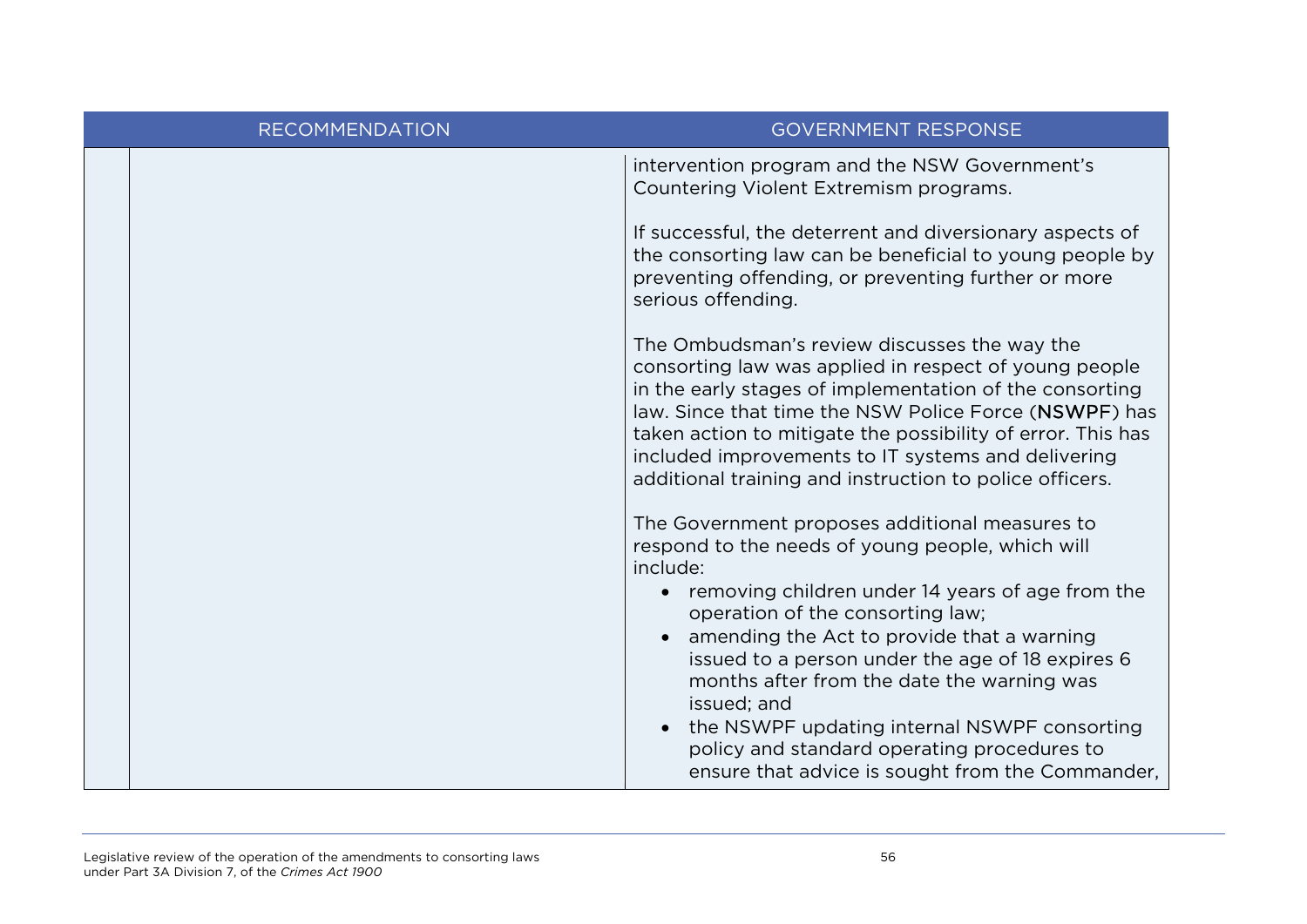| <b>RECOMMENDATION</b> |                                                                                                                                                                                                                                                                                                                     | <b>GOVERNMENT RESPONSE</b>                                                                                                                                                                                                                                                                                                                                                                                                                                           |
|-----------------------|---------------------------------------------------------------------------------------------------------------------------------------------------------------------------------------------------------------------------------------------------------------------------------------------------------------------|----------------------------------------------------------------------------------------------------------------------------------------------------------------------------------------------------------------------------------------------------------------------------------------------------------------------------------------------------------------------------------------------------------------------------------------------------------------------|
|                       |                                                                                                                                                                                                                                                                                                                     | Police Prosecutions before a charge of consorting<br>is laid in respect of a person aged under the age<br>of 18.<br>The NSWPF will continue to monitor the use of the<br>consorting law on young people and further review of<br>the consorting law will be undertaken (see<br>Recommendation 20).                                                                                                                                                                   |
| 2.                    | The Attorney General propose, for the<br>consideration of Parliament, an amendment to<br>section 93X(3)(b) of the Crimes Act, to remove the<br>present ambiguity and reflect the NSWPF<br>submission that a consorting warning state:<br>'(Name) is a convicted offender. Consorting with<br>(Name) is an offence.' | Supported in principle<br>The Government will consult with the Parliamentary<br>Counsel as to whether, and if so how, the statutory<br>warning could be made clearer to address the<br>Ombudsman's concern. Any warning should be both<br>consistent with the actual elements of the offence as<br>well as being simple and readily understandable. It is<br>noted that a failure to use the exact wording will not<br>invalidate an official warning under the Act. |
| 3.                    | The NSWPF amend its consorting policy,<br>publications, standard operating procedures<br>(SOPs) and training, to ensure retrospective<br>consorting warnings are issued as soon as<br>practicable after an incident of consorting, and not<br>later than 14 days.                                                   | Supported in principle<br>The NSWPF proposes to amend its internal consorting<br>policy to ensure that retrospective consorting warnings<br>are issued without unreasonable delay after an incident<br>of consorting is detected.                                                                                                                                                                                                                                    |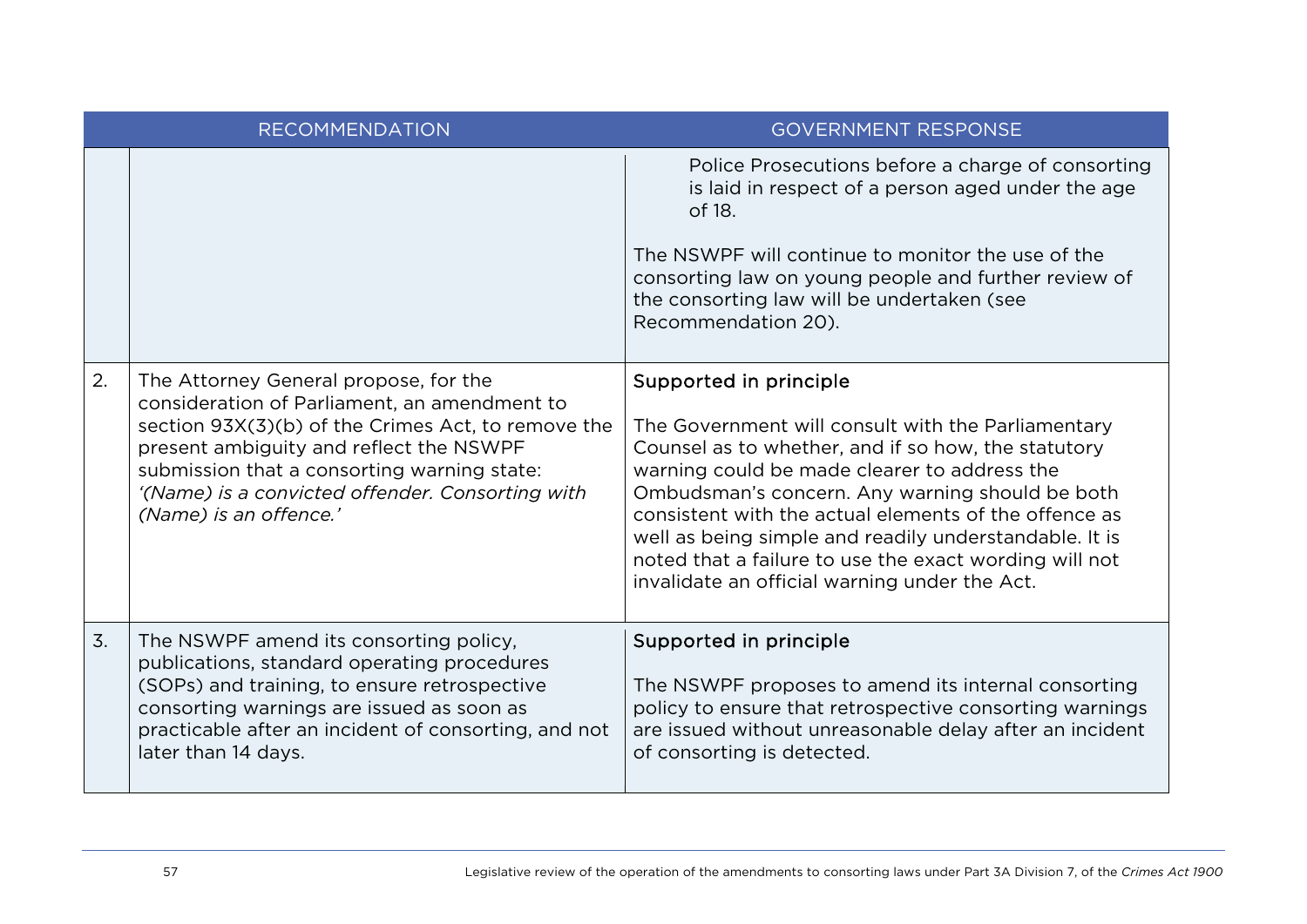| <b>RECOMMENDATION</b> |                                                                                                                                                                                                                                                                                                                                                                                                                                                                                                                 | <b>GOVERNMENT RESPONSE</b>                                                                                                                                                                                                                                                                                                                                            |
|-----------------------|-----------------------------------------------------------------------------------------------------------------------------------------------------------------------------------------------------------------------------------------------------------------------------------------------------------------------------------------------------------------------------------------------------------------------------------------------------------------------------------------------------------------|-----------------------------------------------------------------------------------------------------------------------------------------------------------------------------------------------------------------------------------------------------------------------------------------------------------------------------------------------------------------------|
|                       |                                                                                                                                                                                                                                                                                                                                                                                                                                                                                                                 | The Government does not support requiring all<br>retrospective consorting warnings to be issued within 14<br>days or other prescribed time after the consorting event<br>as this may interfere with NSWPF investigations (for<br>example, where the consorting is discovered by<br>interception warrant or CCTV images in the course of an<br>ongoing investigation). |
| 4.                    | The NSWPF develop and implement training for<br>frontline officers involved in issuing consorting<br>warnings and creating consorting Event records on<br><b>COPS that includes:</b><br>a) the different types of consorting warnings;<br>b) the difference between warnings and<br>bookings; and<br>c) how to ensure accurate record-keeping,<br>including ensuring that all warnings are<br>accurately recorded and any invalid warnings<br>are identified and addressed according to<br>the Consorting SOPs. | Supported<br>The NSWPF has already developed and implemented a<br>range of training in relation to the issues referred to in<br>the recommendation.<br>The NSWPF will continue to review existing training to<br>ensure that it adequately addresses the specific issues<br>referred to in the recommendation.                                                        |
| 5.                    | The NSWPF design and implement a quality<br>assurance process for the ongoing use of the<br>consorting law.                                                                                                                                                                                                                                                                                                                                                                                                     | Supported<br>The NSWPF will update operational procedures to<br>provide for information to be given, in writing, to a                                                                                                                                                                                                                                                 |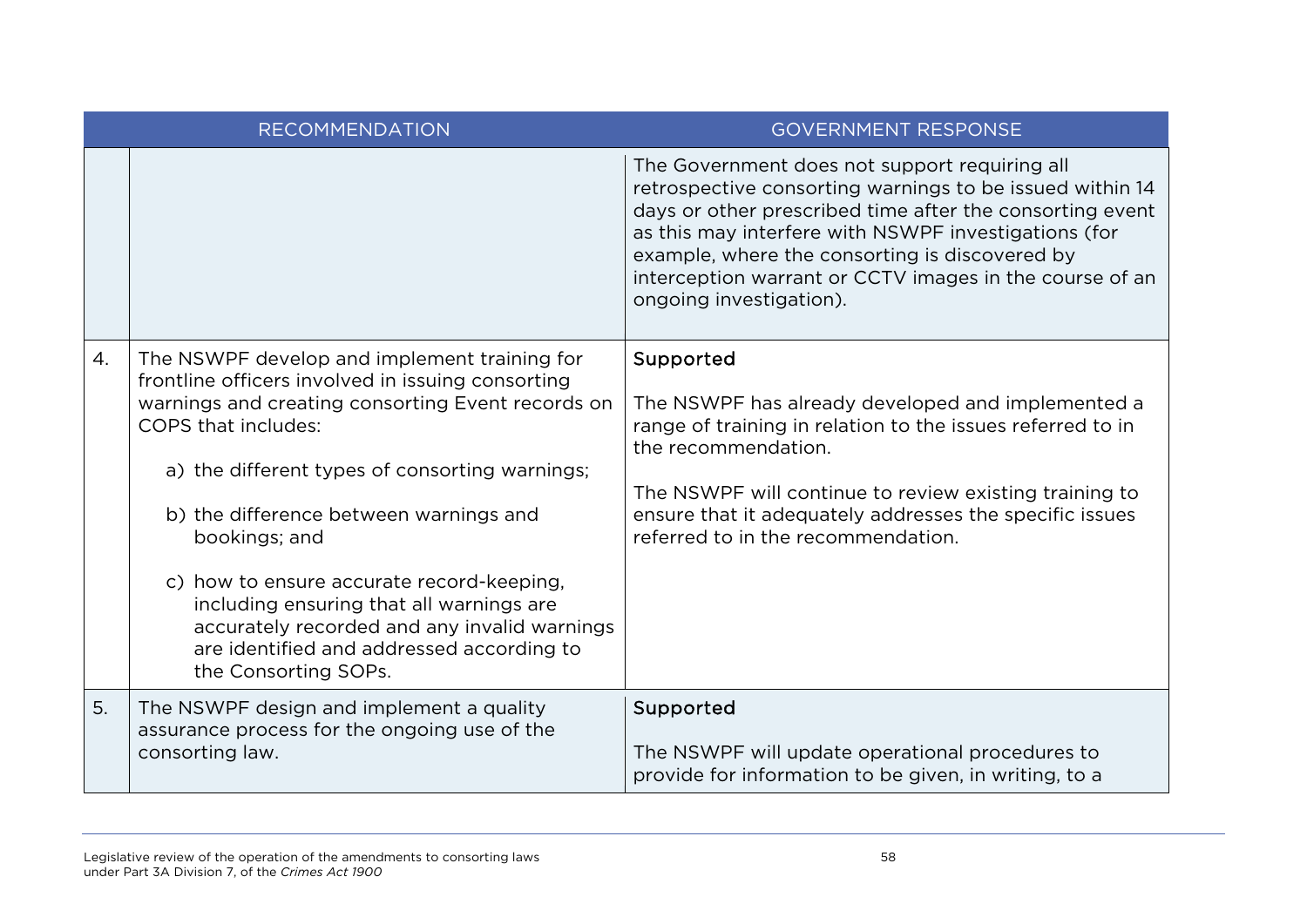|    | <b>RECOMMENDATION</b>                                                                                                                                                                                                                                                                                                                                                                                                                                                                                           | <b>GOVERNMENT RESPONSE</b>                                                                                                                                                                           |
|----|-----------------------------------------------------------------------------------------------------------------------------------------------------------------------------------------------------------------------------------------------------------------------------------------------------------------------------------------------------------------------------------------------------------------------------------------------------------------------------------------------------------------|------------------------------------------------------------------------------------------------------------------------------------------------------------------------------------------------------|
|    | This process should be implemented within each<br>command or relevant organisational unit and must<br>ensure:<br>a) accurate record-keeping;<br>b) that correct procedures are followed if<br>invalid warnings are identified; and<br>c) that the NSWPF consorting policy and<br>guidelines are complied with.                                                                                                                                                                                                  | person in regards to a consorting warning issued to or<br>about the person.                                                                                                                          |
| 6. | On request, whether made at a police station, in<br>writing, or the Police Assistance Line, the NSWPF<br>provide the following information in writing to a<br>person issued with a consorting warning, or a<br>person about whom a warning is issued:<br>a) confirmation or otherwise of the validity of<br>the relevant consorting warning<br>b) details of the warning including the name of<br>the person(s) warned, the name of the<br>person(s) warned about, and the date and<br>location of the warning. | Supported<br>The NSWPF will update operational procedures to<br>provide for information to be given, in writing, to a<br>person in regards to a consorting warning issued to or<br>about the person. |
| 7. | The NSWPF prepare and publish a fact sheet about<br>the consorting law, on the NSWPF website.                                                                                                                                                                                                                                                                                                                                                                                                                   | Supported                                                                                                                                                                                            |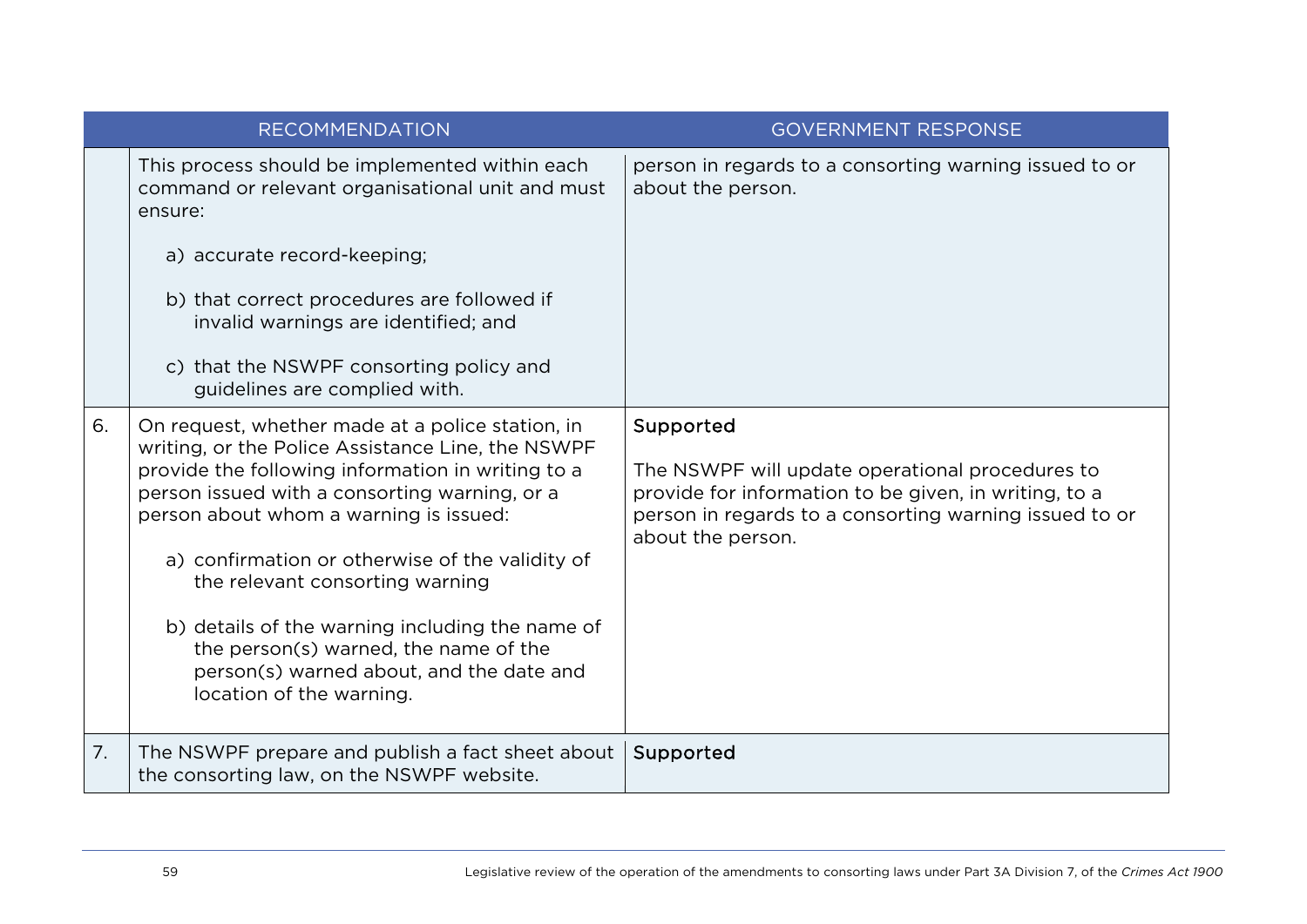|    | <b>RECOMMENDATION</b>                                                                                                                                                                        | <b>GOVERNMENT RESPONSE</b>                                                                                                                                                                                                                                                                                                                                                                                                                                           |
|----|----------------------------------------------------------------------------------------------------------------------------------------------------------------------------------------------|----------------------------------------------------------------------------------------------------------------------------------------------------------------------------------------------------------------------------------------------------------------------------------------------------------------------------------------------------------------------------------------------------------------------------------------------------------------------|
|    | The consorting fact sheet should include relevant<br>information about the consorting law and the<br>police complaints system, and links to the Police<br>Assistance Line and LawAccess NSW. | The NSWPF will prepare a fact sheet about the<br>consorting law for publication on the NSWPF website.<br>Police SOPs will be updated to provide that, as soon as<br>practicable after the warning has been given to a<br>person, the person will be advised that this document is<br>available on the NSWPF website or provided with the<br>document.                                                                                                                |
| 8. | The NSWPF refer to the requirements imposed by<br>Recommendations 6 and 7 in the consorting policy,<br>publications, SOPs and training.                                                      | Supported<br>The NSWPF will update internal consorting policy,<br>publications, SOPs and training as part of the<br>implementation of Recommendation 6 and 7.                                                                                                                                                                                                                                                                                                        |
| 9. | The Attorney General propose, for the<br>consideration of Parliament, an amendment to the<br>consorting law to include a statutory time limit.                                               | Supported<br>The Government proposes to amend the Act to provide<br>that an official warning will cease to have effect after<br>two years after the date of issue. A consorting warning<br>issued to a person under the age of 18 will cease to have<br>effect after 6 months after the date of issue.<br>The NSWPF will also update the internal consorting<br>policy and SOPs to require the advice of the<br>Commander, Police Prosecutions before any charge for |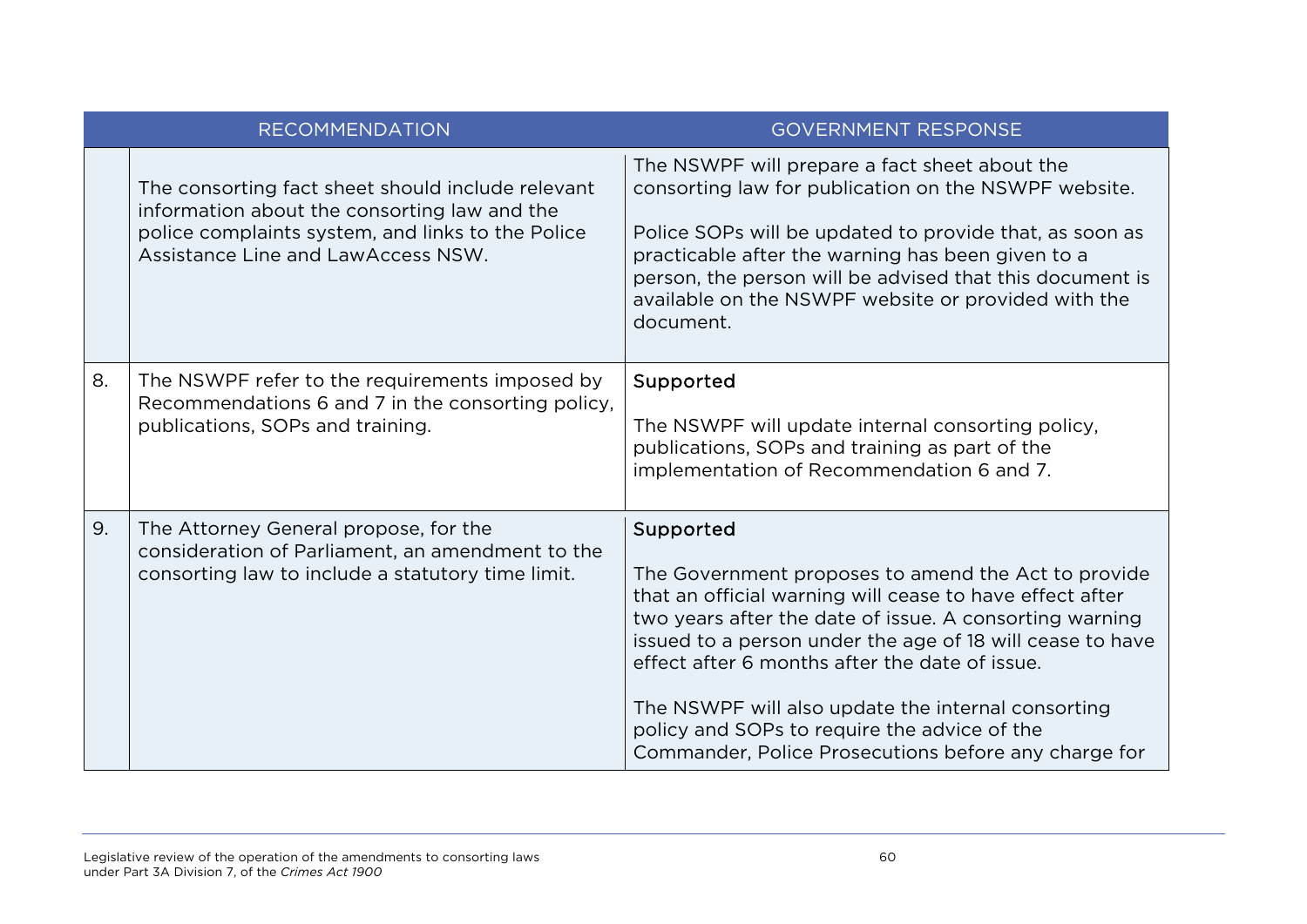| <b>RECOMMENDATION</b> |                                                                                                                                                                                                                                                                                                                                                                                         | <b>GOVERNMENT RESPONSE</b>                                                                               |
|-----------------------|-----------------------------------------------------------------------------------------------------------------------------------------------------------------------------------------------------------------------------------------------------------------------------------------------------------------------------------------------------------------------------------------|----------------------------------------------------------------------------------------------------------|
|                       |                                                                                                                                                                                                                                                                                                                                                                                         | consorting is brought against a person when warnings<br>were given six or months apart from one another. |
| 10.                   | The NSWPF include in the Consorting SOPs<br>practical guidance to officers to avoid unnecessary<br>disclosure of the 'convicted offender' status of a<br>person about whom someone is warned.                                                                                                                                                                                           | Supported<br>The NSWPF will include the proposed guidance and<br>instructions in the Consorting SOPs.    |
| 11.                   | The NSWPF include in the Consorting SOPs<br>instructions that officers are not to disclose the<br>details of the indictable offence a person was<br>previously convicted of when issuing a consorting<br>warning to others about them.                                                                                                                                                  | Supported<br>The NSWPF will include the proposed guidance and<br>instructions in the Consorting SOPs.    |
| 12.                   | The Attorney General propose, for the<br>consideration of Parliament, amendments to<br>section 93Y of the Crimes Act to include the<br>following additional defences:<br>a) Consorting that occurs in the course of<br>complying with an order by the State Parole<br>Authority or with a case plan, direction or<br>recommendation by a member of staff of<br>Corrective Services NSW. | Supported<br>The Government proposes to amend the Act to include<br>these defences.                      |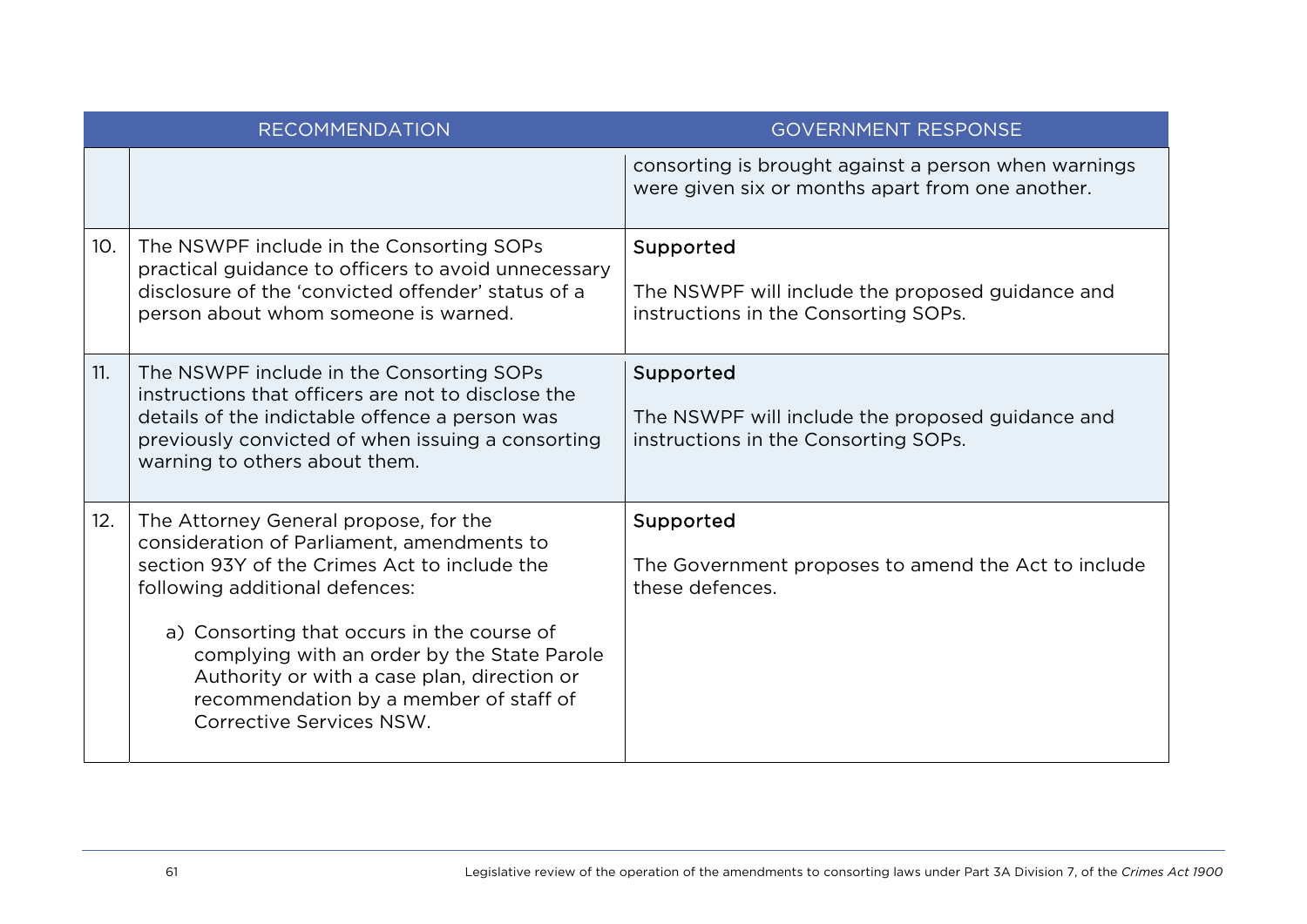|     | <b>RECOMMENDATION</b>                                                                                                                                                                                                                                                                                                                                   | <b>GOVERNMENT RESPONSE</b>                                                                                                                                                                            |
|-----|---------------------------------------------------------------------------------------------------------------------------------------------------------------------------------------------------------------------------------------------------------------------------------------------------------------------------------------------------------|-------------------------------------------------------------------------------------------------------------------------------------------------------------------------------------------------------|
|     | b) Consorting that occurs in the course of the<br>provision of transitional, crisis or emergency<br>accommodation.<br>c) Consorting that occurs in the course of the<br>provision of a welfare or support service.                                                                                                                                      |                                                                                                                                                                                                       |
| 13. | The Attorney General propose, for the<br>consideration of Parliament, an amendment to the<br>consorting law to include a definition of 'family<br>members' that includes kinship relations between<br>Aboriginal people.                                                                                                                                | Supported<br>The Government proposes to amend the Act to clarify<br>that 'family members' includes kinship relations between<br>Aboriginal people.                                                    |
| 14. | The Attorney General propose, for the<br>consideration of Parliament, an amendment to the<br>consorting law to include a broad definition of<br>'health service' that includes therapeutic,<br>rehabilitation, drug and alcohol services, and<br>accessing social workers and other counselling<br>services.                                            | Supported<br>The Government proposes to amend the Act to include<br>a broad definition of 'health service', as recommended<br>by the Ombudsman.                                                       |
| 15. | The NSWPF amend its consorting policy, SOPs,<br>publications and training to encourage officers to<br>exercise their discretion not to issue consorting<br>warnings or commence criminal proceedings on<br>the basis of the following types of consorting:<br>a) Consorting that occurs in the course of<br>complying with an order by the State Parole | Supported<br>The NSWPF will update internal consorting policy, SOPs,<br>publications and training based, inter alia, on the<br>amendments to be progressed in response to<br>Recommendations 12 - 14. |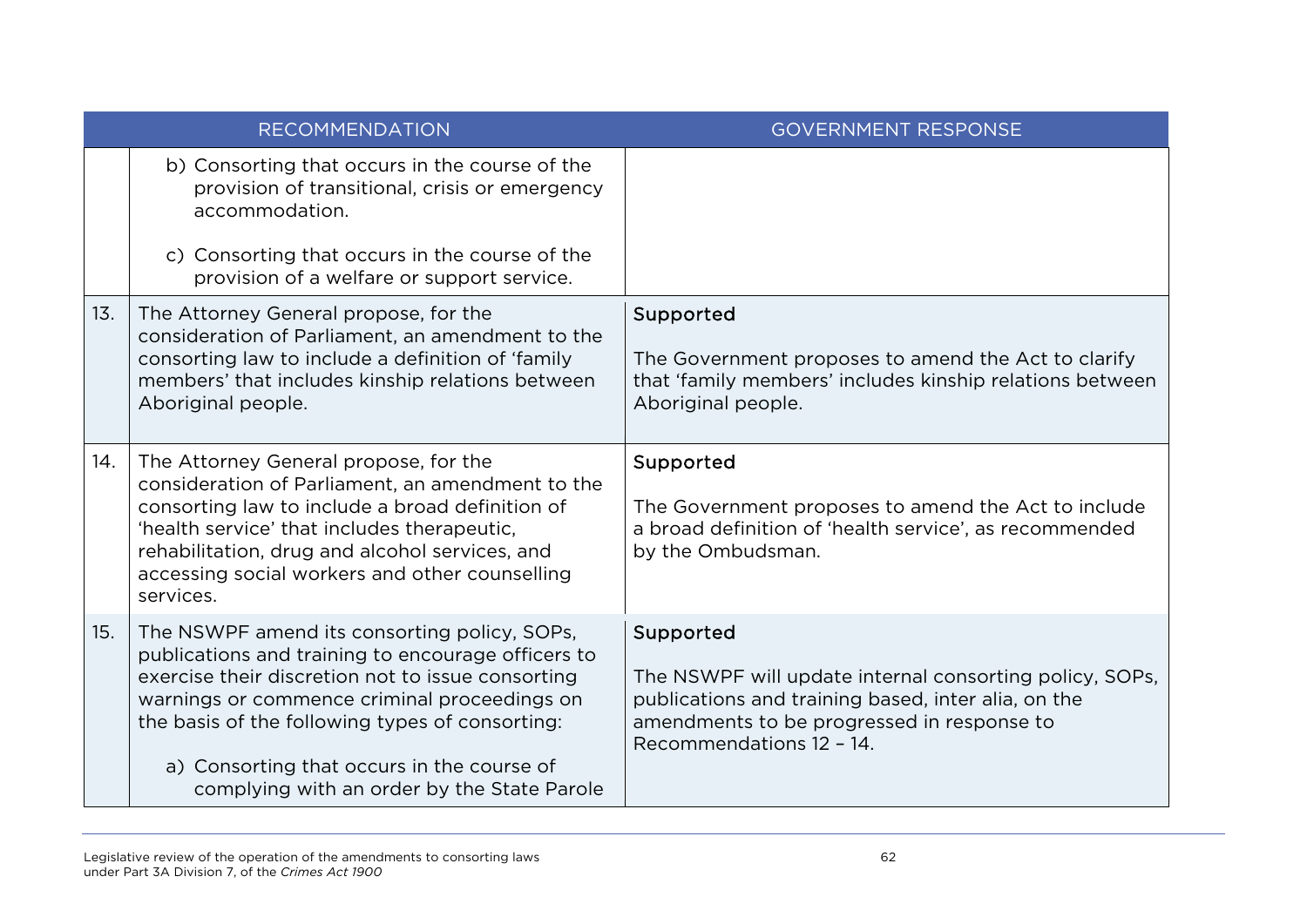|     | <b>RECOMMENDATION</b>                                                                                                                                                                                                                                                                                                                          | <b>GOVERNMENT RESPONSE</b>                                                                                                                                                                                                                                                                                                                           |
|-----|------------------------------------------------------------------------------------------------------------------------------------------------------------------------------------------------------------------------------------------------------------------------------------------------------------------------------------------------|------------------------------------------------------------------------------------------------------------------------------------------------------------------------------------------------------------------------------------------------------------------------------------------------------------------------------------------------------|
|     | Authority or with a case plan, direction or<br>recommendation by a member of staff of<br><b>Corrective Services NSW;</b><br>b) Consorting that occurs in the course of the<br>provision of transitional, crisis or emergency<br>accommodation;<br>c) Consorting that occurs in the course of the<br>provision of a welfare or support service. |                                                                                                                                                                                                                                                                                                                                                      |
| 16. | The NSWPF amend its consorting policy, SOPs,<br>relevant publications, and training so that<br>application of the consorting law is focused on the<br>prevention of serious criminal offending.                                                                                                                                                | Supported in principle<br>The NSWPF will review and, where appropriate, update<br>internal NSWPF policy, SOPs and training regarding<br>application of the consorting law to state the application<br>of the consorting law is focused on the prevention of<br>organised criminal activity that establishes, uses or<br>builds up criminal networks. |
| 17. | The NSWPF amend its consorting policy, SOPs,<br>relevant publications, and training so that:<br>a) identification of people who are to be<br>targeted for consorting should be<br>intelligence-driven, and based on an<br>identified risk that the relevant individuals                                                                        | Supported in principle<br>The NSWPF will update its internal consorting policy,<br>SOPs, relevant publications, and training so that:<br>a) identification of people who are targeted for<br>consorting should be intelligence-driven, and<br>based on an identified risk that the relevant                                                          |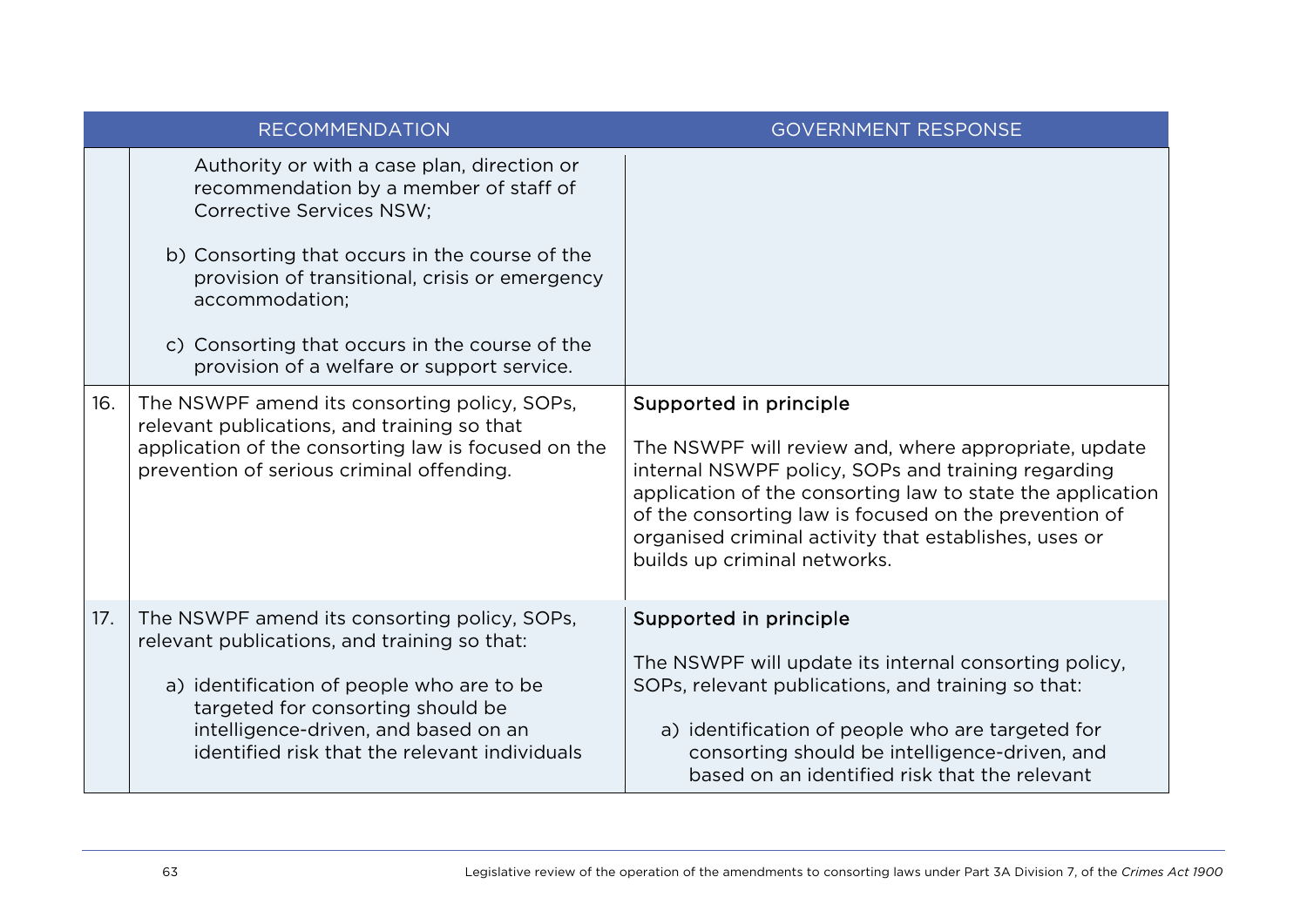|     | <b>RECOMMENDATION</b>                                                                                                                                                                                                                                                                          | <b>GOVERNMENT RESPONSE</b>                                                                                                                                                                                                                                                                                                                                                       |
|-----|------------------------------------------------------------------------------------------------------------------------------------------------------------------------------------------------------------------------------------------------------------------------------------------------|----------------------------------------------------------------------------------------------------------------------------------------------------------------------------------------------------------------------------------------------------------------------------------------------------------------------------------------------------------------------------------|
|     | are involved in recent or ongoing serious<br>criminal offending; and                                                                                                                                                                                                                           | individuals are involved in recent or ongoing<br>criminal offending; and                                                                                                                                                                                                                                                                                                         |
|     | b) use of the consorting law in the<br>circumstances is likely to assist to prevent<br>serious criminal offending.                                                                                                                                                                             | b) use of the consorting law is in the circumstances is<br>likely to assist to prevent criminal offending.<br>The NSWPF will review internal policy to ensure that the<br>application of the consorting law is focused on the<br>prevention of organised criminal activity that<br>establishes, uses or builds up criminal networks.                                             |
| 18. | The NSWPF proscribes the use of the consorting<br>law to address or prevent minor offending,<br>including offences outlined in the Summary<br>Offences Act 1988, and reflect this in NSWPF<br>consorting policy, SOPs, relevant publications, and<br>training.                                 | Supported in principle<br>The NSWPF will review NSWPF consorting policy, SOPs,<br>relevant publications, and training to ensure that the<br>application of the consorting law to address or prevent<br>minor offending is appropriate given the focus of the<br>consorting law to prevent organised criminal activity<br>that establishes, uses, or builds up criminal networks. |
| 19. | The Attorney General propose, for the<br>consideration of Parliament, an amendment to the<br>consorting law to insert an objects clause into Part<br>3A, Division 7 of the Crimes Act that defines the<br>purpose of the consorting law to be the prevention<br>of serious criminal offending. | Not supported<br>The Crimes Act does not contain objects clauses.<br>The Government does not propose amending the Act to<br>limit the use of the consorting laws to "serious criminal<br>offending" only. The Government believes this would                                                                                                                                     |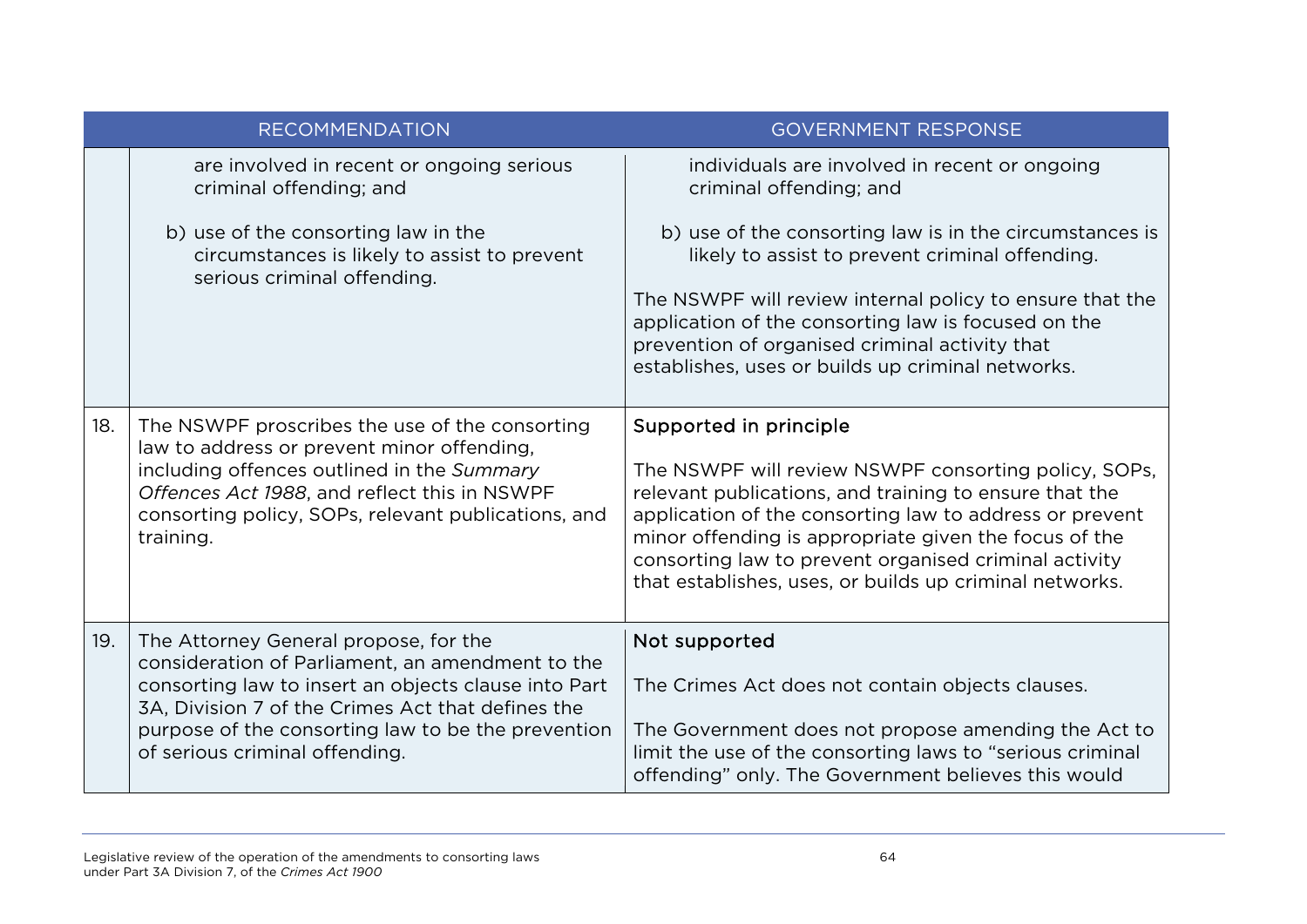|     | <b>RECOMMENDATION</b>                                                                                                                                                                    | <b>GOVERNMENT RESPONSE</b>                                                                                                                                                                                                                                                                                                                                       |
|-----|------------------------------------------------------------------------------------------------------------------------------------------------------------------------------------------|------------------------------------------------------------------------------------------------------------------------------------------------------------------------------------------------------------------------------------------------------------------------------------------------------------------------------------------------------------------|
|     |                                                                                                                                                                                          | limit the ability for police to use the consorting law to<br>effectively police a range of criminal activity that is of<br>concern to local communities, but which may not fall<br>within a prescriptive and narrow definition of "serious<br>criminal offending."                                                                                               |
| 20. | The Attorney General require the preparation of a<br>further public report by an independent body on<br>the operation of the consorting law in Part 3A,<br>Division 7 of the Crimes Act. | Supported<br>The Law Enforcement Conduct Commission will provide<br>a report to the Attorney General and the Minister for<br>Police on the operation of the consorting law for tabling<br>in Parliament after a further three years of the law's<br>operation. The report will focus on consorting laws as<br>they relate to young people and vulnerable people. |